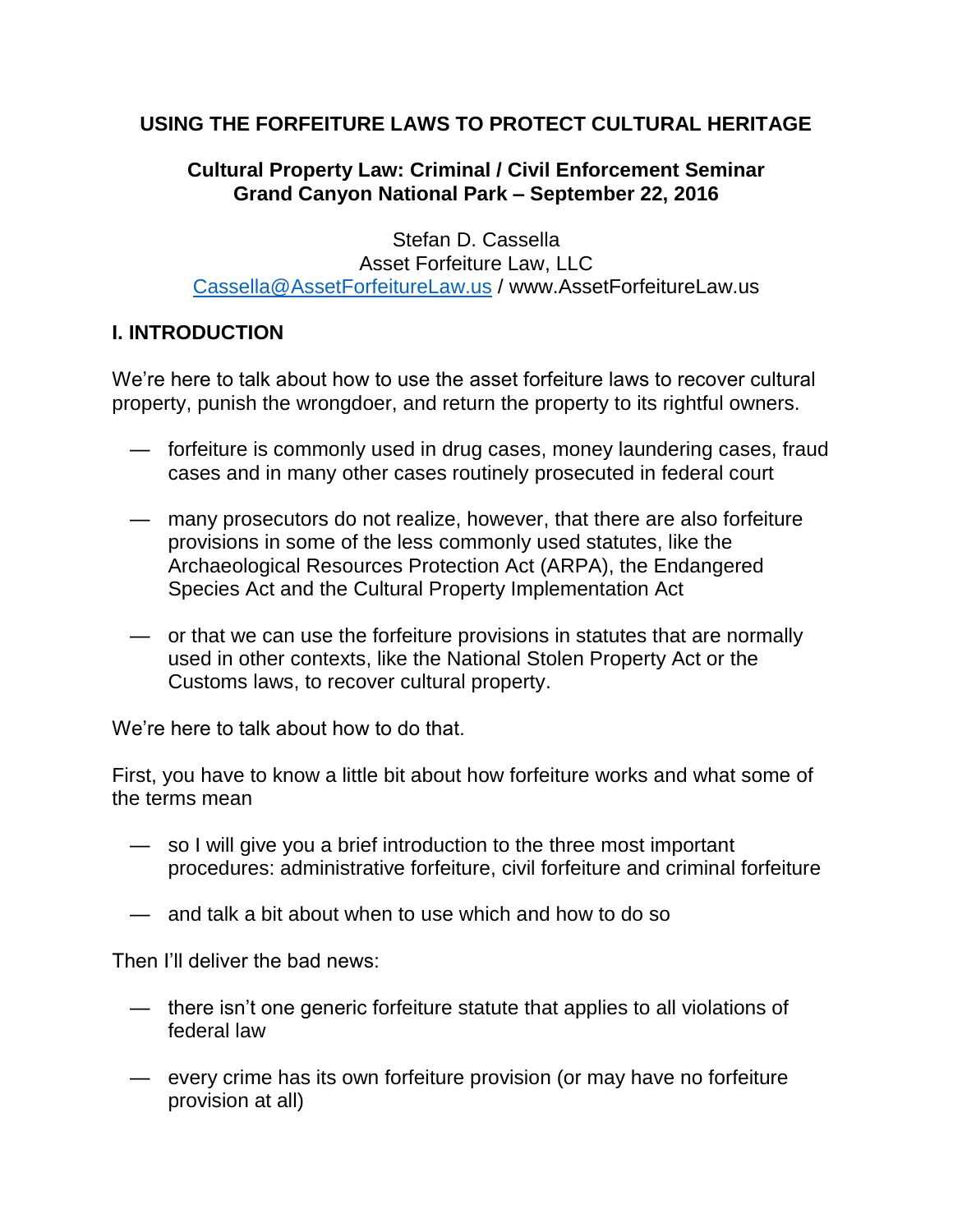- there's a different forfeiture provision for ARPA, for CPIA, for the Endangered Species Act, for a Customs violation, and so forth
- for every violation, you have to find the statute, see what Congress said we are entitled to forfeit, and see which of the procedures apply
- in some cases, you can forfeit only the cultural property itself while in others you can forfeit property used to commit the offense or property traceable to it
- and in some cases, criminal forfeiture is the only option; in others, civil, criminal and administrative forfeiture are all available

So after we are comfortable with the concepts, I'll take you through each of the major cultural property protection statutes and tell you what you can forfeit and what procedures are available

 — and in doing so, I'll give you some examples from some cases I handled and citations to other cases that illustrate each of these alternatives.

Finally, in the second half, I will go over the steps that a federal prosecutor should take to make sure forfeiture in made a part of the defendant's sentence in a criminal case.

# **II. A QUICK INTRODUCTION TO FORFEITURE PROCEDURE**

# **Three types of forfeiture**

Forfeiture comes in 3 flavors — administrative, civil and criminal

**Administrative forfeiture** is basically an abandonment proceeding: a law enforcement agency seizes the property, sends notice to everyone who appears to have an interest in it, and if no one files a claim, declares the property forfeited to the United States

 — if administrative forfeiture is authorized, the forfeiture can be completed without there being any civil or criminal proceeding filed in the district court unless someone files a claim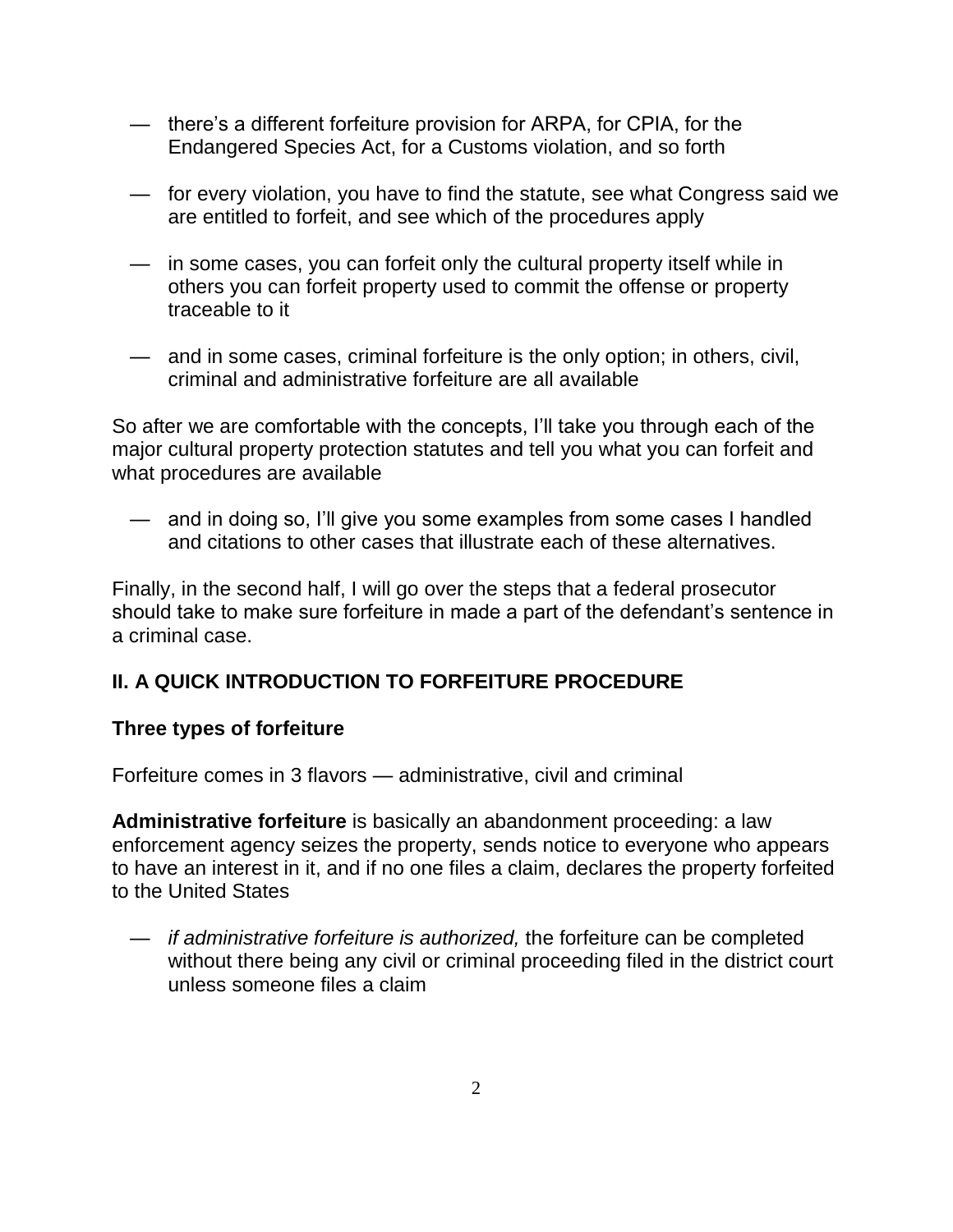- property eligible for administrative forfeiture generally includes currency in any amount, or personal property up to \$500,000 in value; real property cannot be forfeited administratively
- the vast majority of all forfeitures are uncontested administrative forfeitures
- if administrative forfeiture is authorized for the offense under investigation, you definitely want to encourage the agency to pursue administrative forfeiture, if it has the authority to do so
- ─ some agencies lack administrative forfeiture authority but can ask the FBI or another agency to do the forfeiture administratively

If someone does contest the administrative forfeiture, or the property is not eligible for administrative forfeiture, or the agency doesn't have administrative forfeiture authority, we have to commence a civil or criminal forfeiture proceeding in the district court

**Civil forfeiture** cases are in rem actions against the property; that's why they have funny names

- –- the important thing to know about civil forfeiture is that it doesn't require a conviction or even a criminal case, and it doesn't matter who the owner of the property is
- –- we are bringing the case to confiscate the property because it was derived from or used to commit a crime
- the idea is that the Government names the property as the "defendant" in the case, gives everyone with an interest in the property a chance to oppose the forfeiture action, establishes the forfeitability of the property by a preponderance of the evidence, and opposes any attempt by the claimant to establish an innocent owner defense
- if the Government prevails in the civil forfeiture case, it has good title to the property against the world, even though there has been no criminal conviction

How is this done?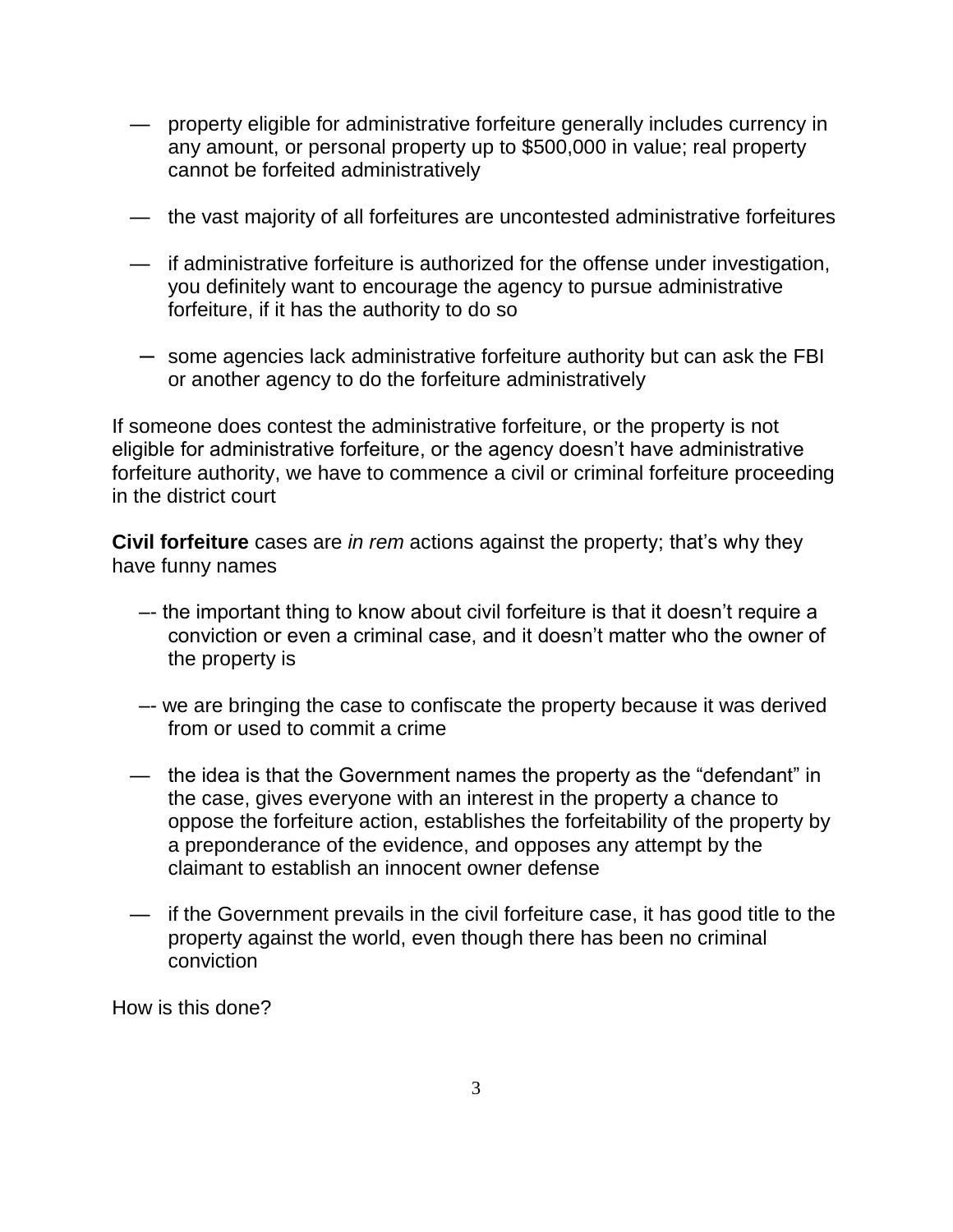- every US Attorney's Office has at least one civil forfeiture expert who would handle a case like this if it had to be done civilly
- there is a statute, 18 U.S.C. § 983, and a Rule, Supplemental Rule G, FRCivP, that govern civil forfeiture practice
- there has to be notice given, a complaint filed, followed by a claim and answer
- then civil discovery and finally either summary judgment or a civil trial

Any person with an interest in the property, including a third party who purchased the property from the wrongdoer, can assert a claim

- that person is called the claimant
- the claimant can oppose the forfeiture by contesting the underlying facts or by asserting what's called the innocent owner defense, 18 U.S.C. § 983(d)
- –- this says that even if the Government proves that a crime was committed and that the property was derived from or used to commit the crime, it cannot be forfeited if the owner of the property was unaware of the criminal activity or was a bona fide purchaser for value
- –- this applies to all civil forfeiture cases except those filed under the Customs laws in title 19
- *—* for cases filed under the Customs laws, there is no innocent owner defense
	- · 18 U.S.C. § 983(I) (exempting forfeitures under title 19 from the innocent owner defense and other procedures in CAFRA)
	- · United States v. One Lucite Ball, 252 F. Supp. 2d 1367, 1378 (S.D. Fla. 2003) (innocent owner defense in section 983(d) does not apply to forfeiture under 19 U.S.C. § 1595a);
	- · *United States v. The Painting Known as "Hannibal",* 2010 WL 2102484, \*4 (S.D.N.Y. May 18, 2010) (because the forfeiture action was brought pursuant to § 1595a(c), owner of merchandise had no innocent owner defense when importer misstated the value of the merchandise on the Customs documents);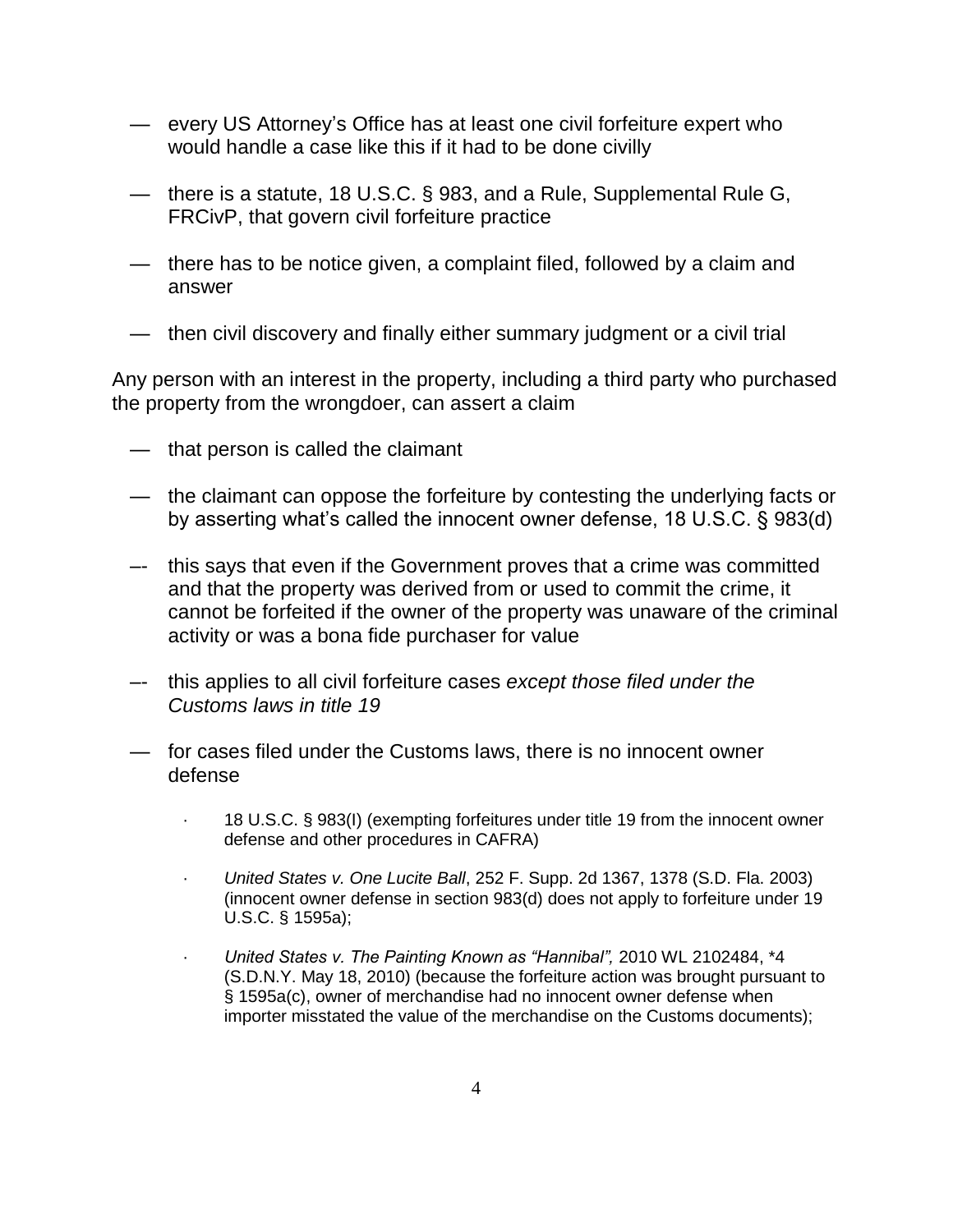– so if someone uses my bulldozer to desecrate an Indian mound, but I was totally oblivious, I can oppose the forfeiture and get the bulldozer back, even though, in terms of the statute, it was a vehicle used to commit the ARPA offense

Fair enough; but should an innocent owner defense apply to human remains or other cultural artifacts that should rightfully belong to a tribe or to the public?

- the innocent owner defense recognizes that there are some things even an innocent owner should not be able to recover
- like contraband or endangered species of animals taken in violation of wildlife protection laws
- the notion is that no one gets to keep the bald eagle that he bought from someone who shot it from an airplane just because he thought it was a turtle dove and didn't realize it was an eagle
- ─ one of the changes that should be made to CAFRA is to expand that list of property exempted from the innocent owner defense to include human remains and other things that no one should have a right to retain even if they didn't realize it had been taken in violation of the law when they bought it

If civil forfeiture is so wonderful, why don't we have the forfeiture expert forfeit everything civilly instead of having to include it in our criminal case?

- first, it's a lot of extra work for something that can be done easily if there is a criminal case
- also, civil forfeiture has a serious limitation
- because it is an *in rem* action against specific property, there are no substitute assets or money judgments in civil forfeiture cases
- so civil forfeiture should be reserved for cases where the criminal forfeiture is not possible, or where a criminal case is not ready to indict

For example, we might use a parallel civil forfeiture to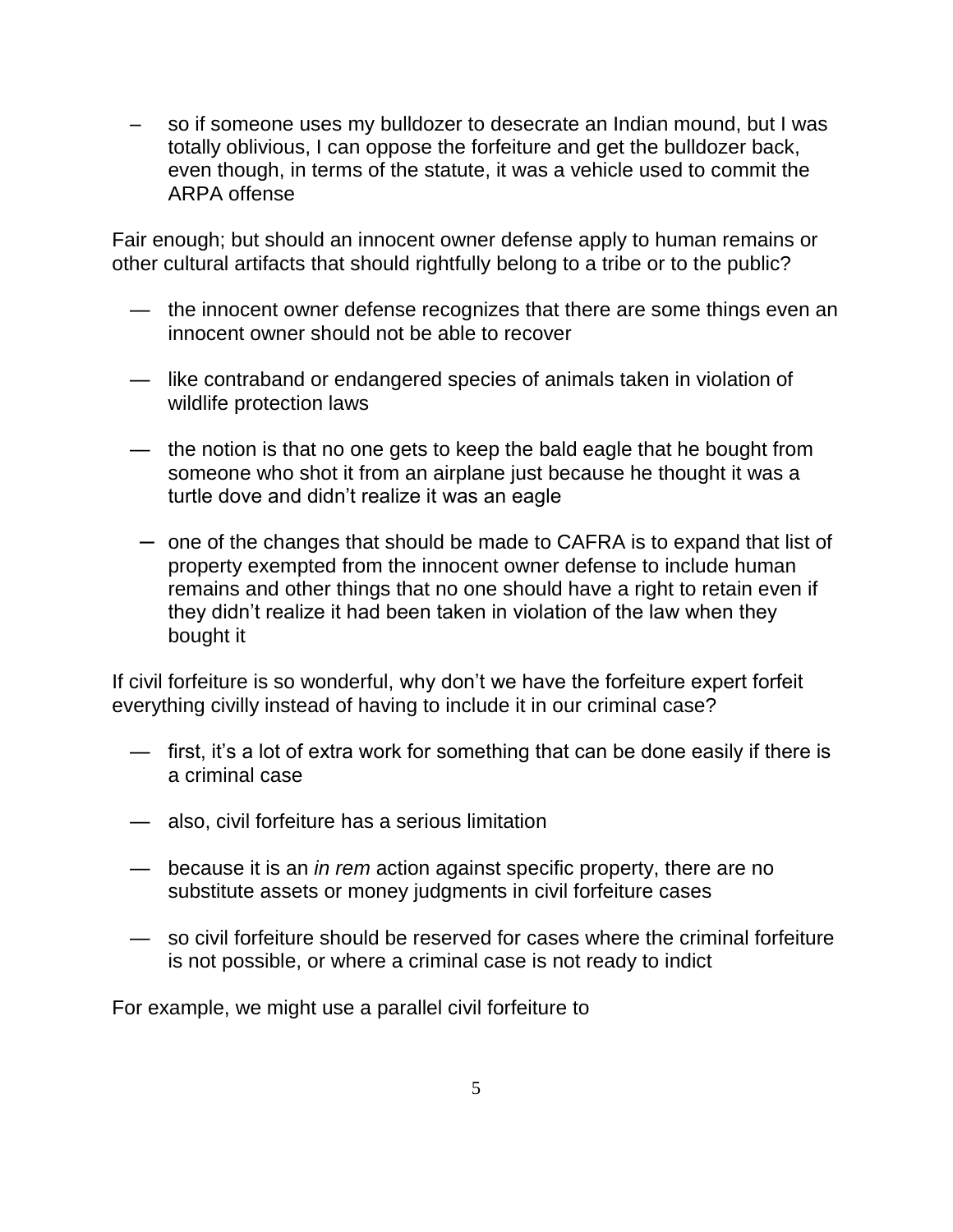- tie up property pre-indictment,
- take care of third party interests that cannot be forfeited in a criminal case
- forfeit property involved in crimes other than the one to which the defendant pleads guilty
- forfeit the property if the defendant dies (Ken Lay) or becomes a fugitive
- forfeit property where there is no criminal case because the interests of justice do not require a conviction
- forfeit property where there is no federal criminal case because the defendant has already been convicted in a State or foreign or tribal court, or the statute of limitations has run
- ─ Forfeit property where the wrongdoer cannot be identified but the property can be recovered

**Criminal forfeiture** follows conviction and is part of the defendant's sentence for committing a federal crime

- it allows the forfeiture of the property to be wrapped up at the same time as the defendant's sentence and thus saves us from having to file a separate case
- and criminal forfeiture allows us to get a forfeiture order in the form of a money judgment if the proceeds of the crime are long gone by the time the defendant is convicted; and then forfeit substitute assets to satisfy the judgment

We're going to spend much of the latter part of this session talking about criminal forfeiture procedure, so I won't go into it now.

Basically, criminal forfeiture proceeds as follows:

1) include a forfeiture notice in the indictment;

 ·this is required by Rule 32.2(a) of the F.R.Crim.P. but can easily be satisfied by tracking the language of the forfeiture statute;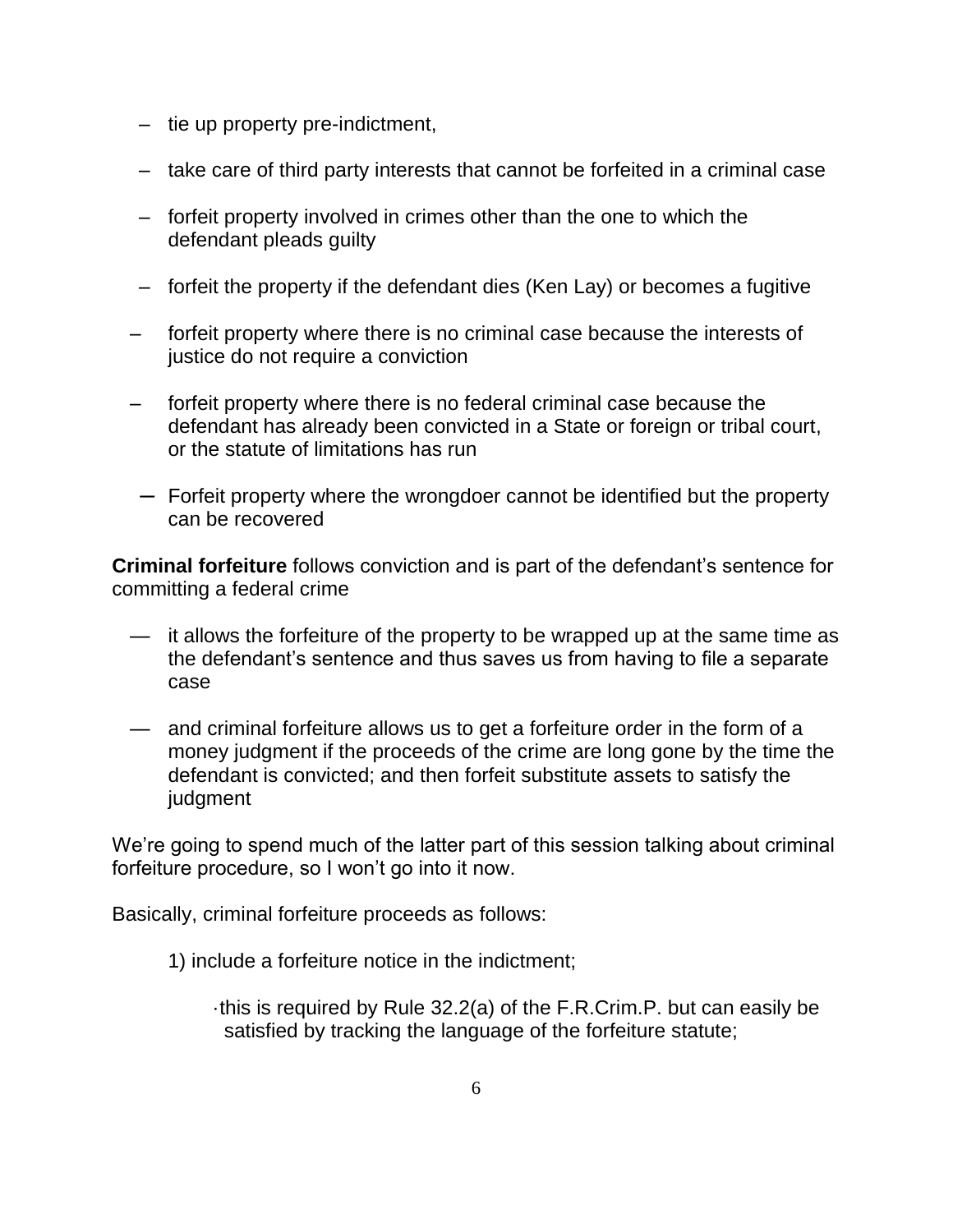·generally, you'll name the forfeitable property in the indictment, but you can do it separately in a bill of particulars if you prefer

2) include the forfeiture in any plea agreement

 ·if the defendant pleads guilty, he can agree to the forfeiture of his property as part of the plea

- 3) the criminal trial is bifurcated
	- · if the case goes to trial, the forfeiture will be set aside until the defendant is convicted
	- · then there is a separate forfeiture trial at which the Government must establish the forfeitability of the property by a preponderance of the evidence
	- · the defendant can ask to have the jury be retained to determine the forfeiture or he can waive the jury; Rule 32.2(b)(5)
	- $\cdot$  if the case is tried to a jury, they will return a special verdict of forfeiture as to each asset

4) the court issues a preliminary order of forfeiture

- $\cdot$  pursuant to Rule 32.2(b)(2), the court issues what's called a preliminary order of forfeiture terminating the defendant's interest in the property
- $\cdot$  the order become final as to the defendant at sentencing, and must be included in the judgment; Rule 32.2(b)(4)
- 5) take care of third parties
	- · because third parties have been excluded from the criminal trial, property belonging to third parties cannot be forfeited in a criminal case
	- · as we'll see, that's one of the reasons to do the forfeiture civilly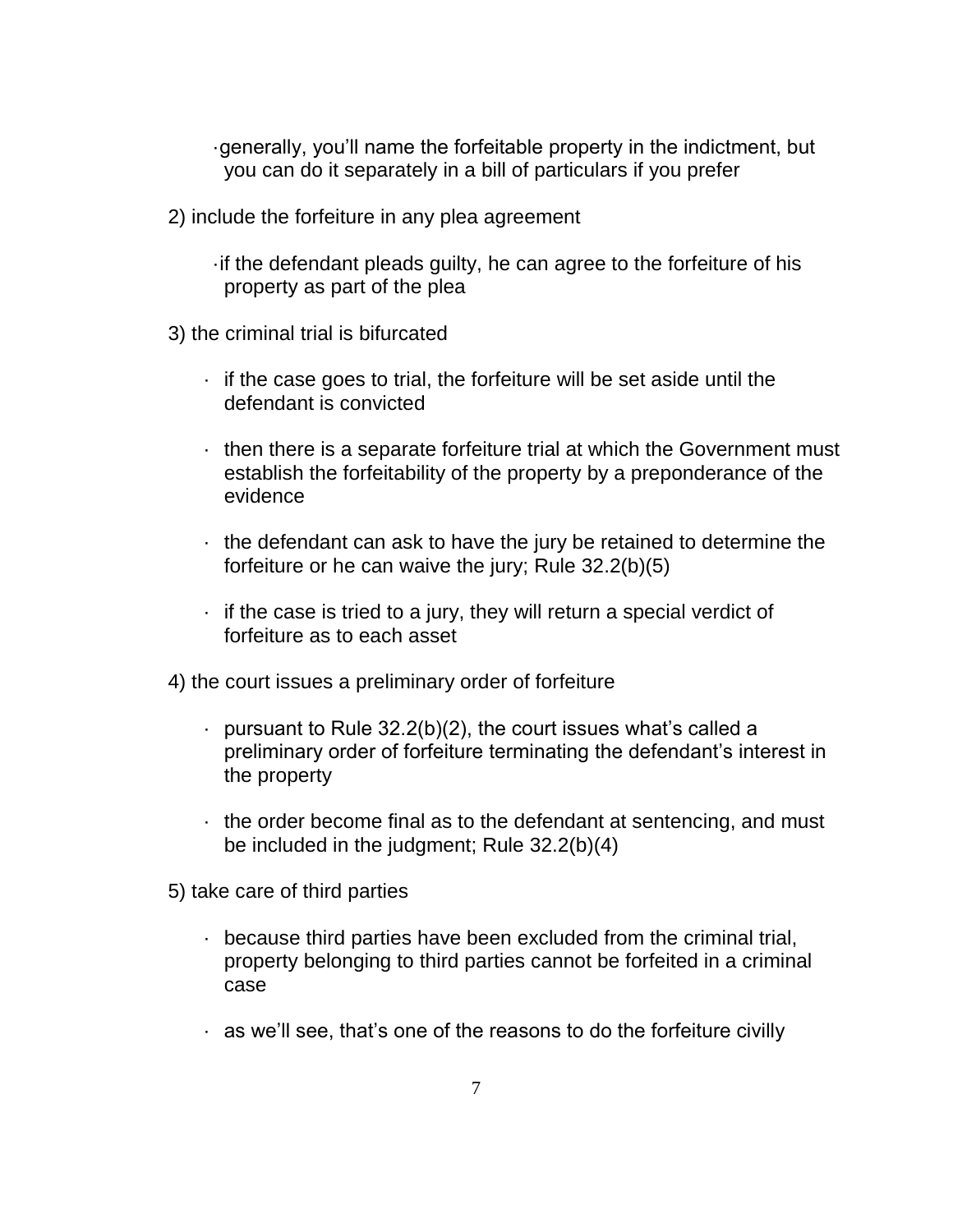- $\cdot$  to be sure we're not forfeiting property of third parties, we must give them a post-trial hearing – it's called an ancillary proceeding – where they can argue that the property really belongs to them
- $\cdot$  for example, a collector might file a claim in the ancillary proceeding saying that he purchased the artifact from the defendant
- $\cdot$  under the statute, 21 U.S.C. § 853(n), the third party can win in that situation only if he was a bona fide purchaser for value without reason to know that the property was subject to forfeiture

So, for example, you might indict a defendant for violating ARPA and include a forfeiture notice stating that upon conviction the Government will seek the forfeiture of x, y and z artifacts plus the defendant's truck

- the defendant could agree to the forfeiture of those things in a plea agreement
- or a jury could return a special verdict in the forfeiture phase of the trial, finding that those things were forfeitable in terms of the statute
- the court would issue a preliminary order of forfeiture directing the defendant to forfeit the assets and make it part of his sentence
- and we would make sure no third parties are offended in the ancillary proceeding

But criminal forfeiture is not always available:

- there has to be a conviction for the offense giving rise to the property
- so criminal forfeiture is of no use if there is no criminal case, or the defendant is charged with some other crime, but not the one that supports the forfeiture
- it's also of no use if the defendant dies or becomes a fugitive
- it's of no use if the defendant is prosecuted in state court or in a foreign court instead of federal court under federal law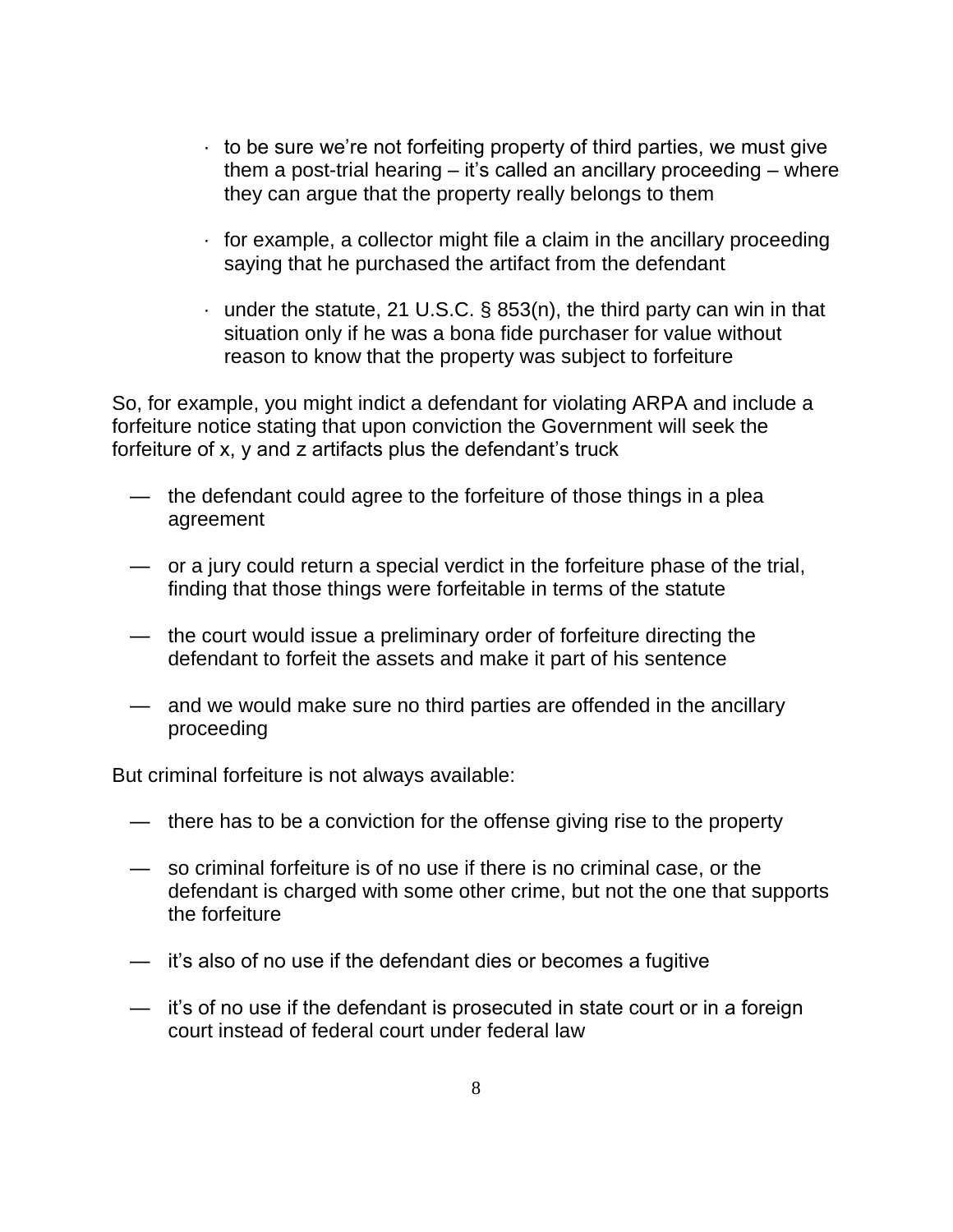— and criminal forfeiture is of no use if the property belongs to a third party who is not charged in the criminal case

When any of those issues are present, we need to use civil forfeiture.

## **Cultural Property Cases**

You can almost always tell a civil forfeiture case from a criminal case by the way the case is captioned;

- if it's United States v. Miscellaneous Artifacts it's a civil case;
- if it's United States v. Jones, it's a criminal case

For most cultural property offenses, we have both civil and criminal forfeiture authority

- but for a variety of reasons, and as you'll see from the citations to the cases, most cultural property cases are civil forfeiture cases
- generally that's because there is no criminal case and we are focused solely on getting the property back
- e.g., if a painting was stolen by the Nazis in World War II, or stuff was looted from an archaeological site, it may not be possible to prosecute the thief but we may be able to recover the property from the museum or collector or auction house where it is found.

# **III. WHAT CAN WE FORFEIT?**

## **Convention on Cultural Property Implementation Act (CPIA)**

One way of recovering property illegally brought into the United States from another country is to invoke the UNESCO Convention on the Means of Prohibiting and Preventing the Illicit Import, Export and Transfer of Ownership of Cultural Property ("the Convention on Cultural Property")

 — Congress implemented the Convention by enacting 19 U.S.C. § 2606, which makes it unlawful to import "ethnological material" (defined in great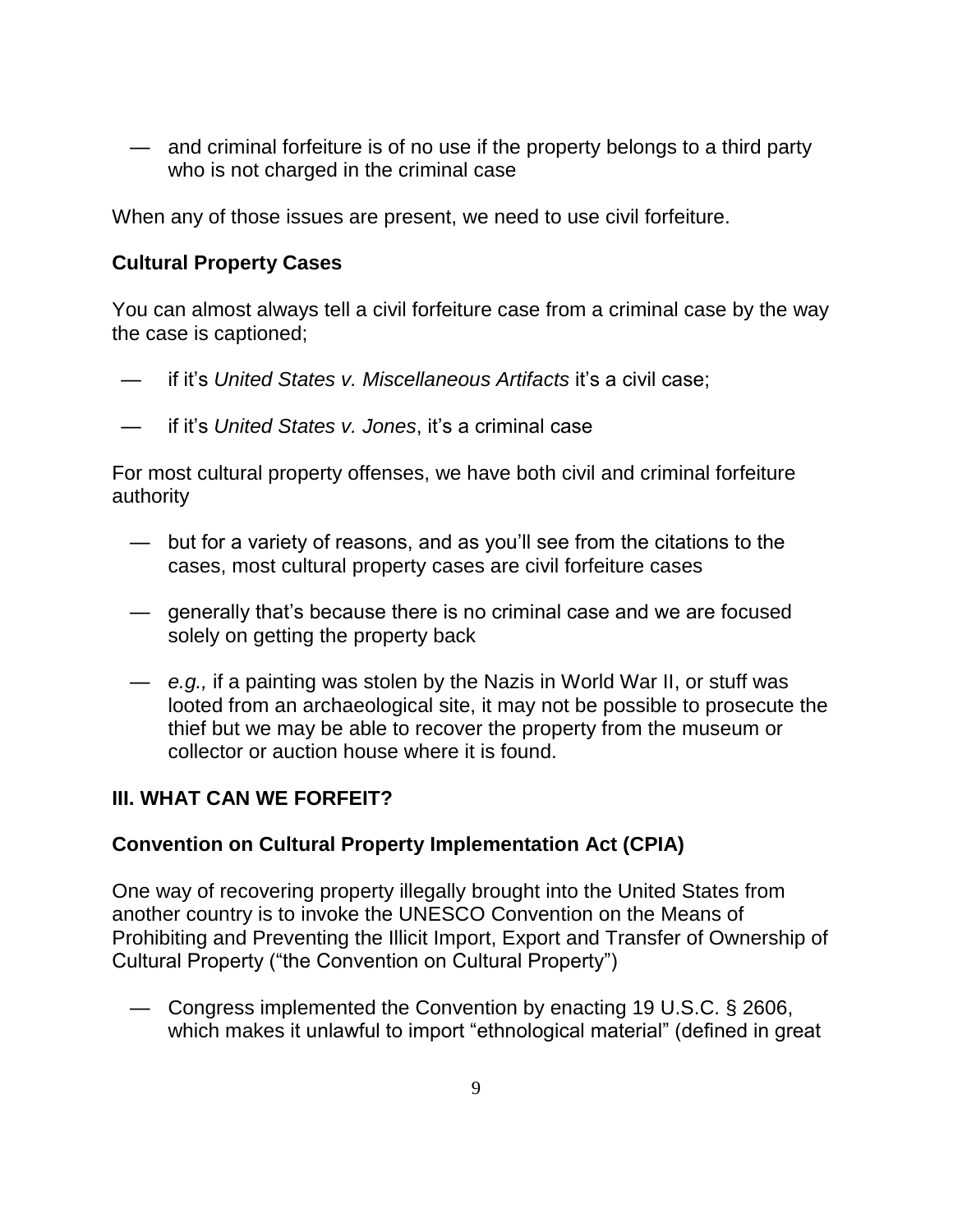detail in the regulations) into the United States without the permission of the country of origin

- 19 U.S.C. § 2609 authorizes the forfeiture of any ethnological material imported into the United States in violation of Section 2606
- the forfeiture can be done administratively (assuming the seizing agency has administrative forfeiture authority), civilly or criminally (if someone is prosecuted for the offense)

When I was in the Eastern District of Virginia, we used Section 2609 to file a civil forfeiture action to recover two oil paintings that had been stolen from churches in Peru or Bolivia and imported to the United States for sale

- a copy of the complaint is attached to this outline
	- United States v. Eighteenth Century Peruvian Oil on Canvas, 597 F. Supp.2d 618, 623 (E.D. Va. 2009) (religious oil paintings imported from Peru in violation of the Conventional on Cultural Property Implementation Act are subject to forfeiture under 19 U.S.C. § 2609);

The facts were straightforward:

- a man named Ortiz brought two oil paintings into National Airport in Washington from Bolivia
- one was called the Doble Trinidad and the other was San Antonio De Padua and Santa Rosa De Lima
- they were rolled up in cardboard tubes and had been cut from their frames with a razor
- no one could link them to a particular theft from a particular church; indeed, it wasn't clear if they were from Peru or Bolivia
- and there was no proof that Ortiz was involved in the theft
- but art experts provided affidavits saying that they were a product of the Cuzco School in 17<sup>th</sup> and 18<sup>th</sup> Centuries in the area around Cuzco (straddling the modern-day border between Peru and Bolivia)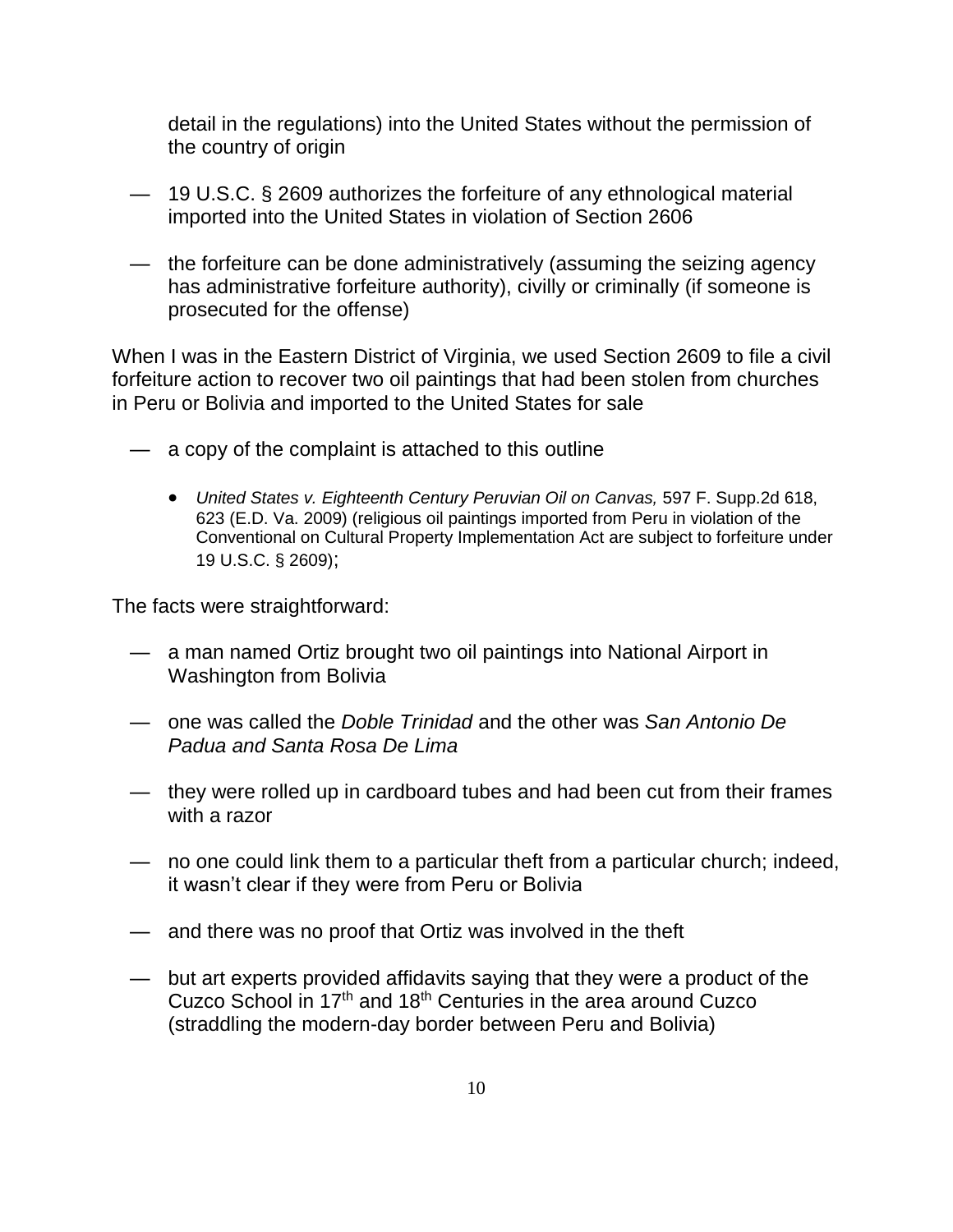- they fit the definition of "ethnological material" in that they were "the product of a tribal or nonindustrial society," "used for religious evangelism" and thus "important to the cultural heritage" of the people of that region
- both Peru and Bolivia are on the list of countries that have bilateral agreements with the U.S. under the Convention
- and neither Peru nor Bolivia had given permission for the paintings to be exported out of either country
- thus, even though there was no criminal investigation or prosecution, there were grounds to recover the paintings through civil forfeiture

There was a lot of arguing about whether the paintings came from Peru or from Bolivia, but for purposes of our motion for summary judgment in the civil forfeiture case, it did not matter

all we had to do was to show by a preponderance of the evidence that the paintings fit the definition of ethnological material and that they came from some country that was a party to the Convention and that had not given permission for them to be exported

We then left it to AFMLS to decide how (and to whom) to repatriate the paintings.

## **Ancient Coins Case**

More recently, in Baltimore, we had a case involving ancient Cypriot and Chinese coins imported into the United States

- Customs agents seized the coins in 2009 on the ground that they were being imported in violation of the Cultural Property Implementation Act
- –- Plaintiff, the Ancient Coin Collectors Guild, opposed the seizure on a number of statutory and constitutional grounds
- the gravamen of the Guild's complaint was that the CPIA limited the rights of its members to collect ancient coins, but the court rejected each of its challenges to the CPIA on the merits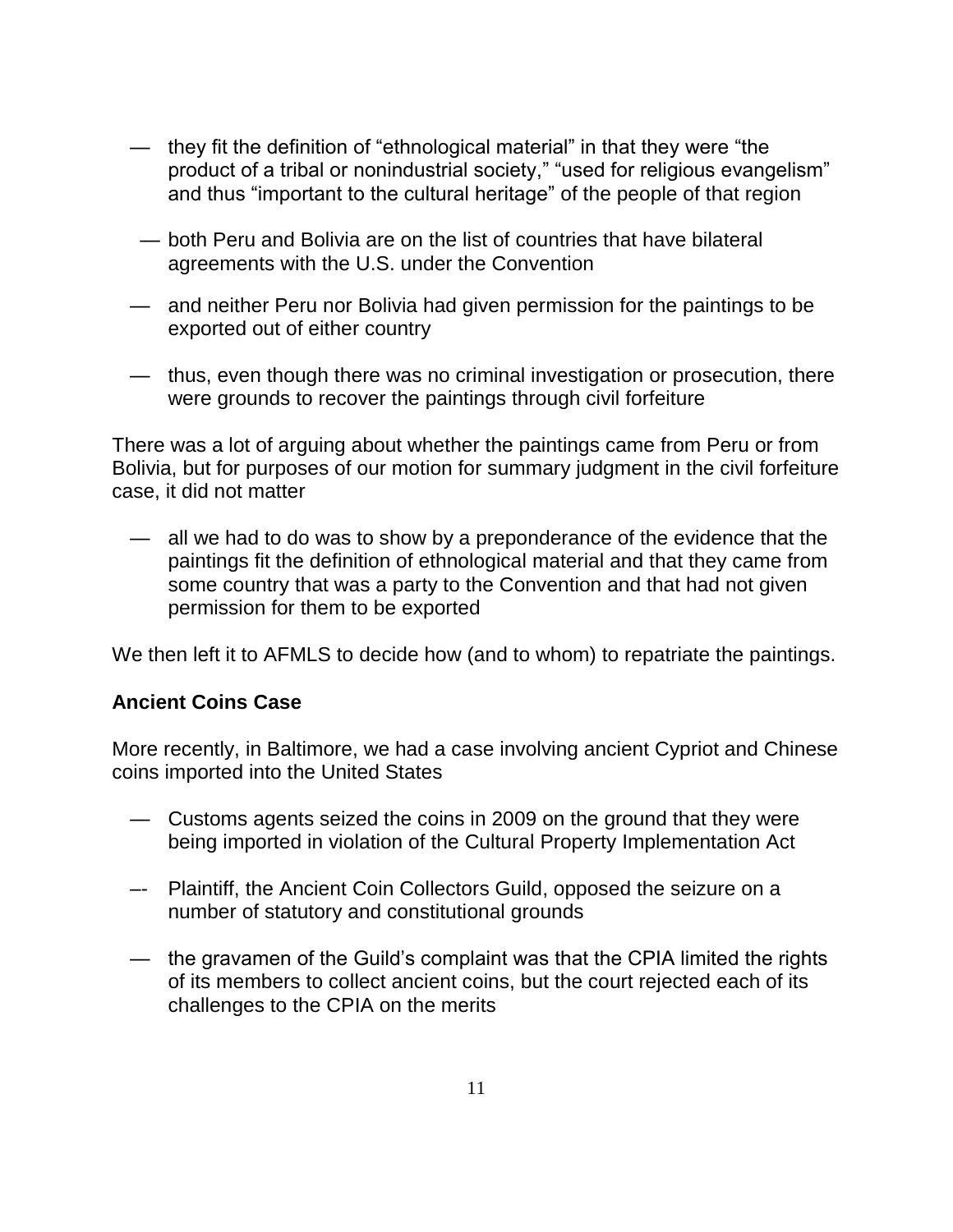among other things, the court held that it did not have jurisdiction to review the State Department's procedure for including the coins on the list of archaeological materials covered by the Act, that State did not exceed its statutory authority to issue regulations under the Act, and that banning the importation of the coins did not violate the Guild's rights under the First Amendment.

With respect to the forfeiture issues, the court held that the deadlines in CAFRA for filing a forfeiture complaint do not apply to the CPIA

- Ancient Coin Collector*'s Guild v. U.S. Customs & Border Prot.,* 801 F. Supp. 2d 383, 417-18 (D. Md. 2011) (the 90-day deadline does not apply to forfeitures under the Cultural Property Implementation Act because it is codified in Title 19);
- ─ The decision was affirmed by the Fourth Circuit, which also laid out the procedure for commencing a civil forfeiture case under the CPIA
	- *Ancient Coin Collector's Guild v. Customs and Border Protection,* 698 F.3d 171, 185 (4th Cir. 2012) (under the CPIA, the Government has the initial burden of showing that the description of the property covered by the Act is sufficient to give fair notice that importation of the defendant property is prohibited; the claimant then has the burden of proving that the property is not subject to forfeiture);

This case, by the way, is also a good illustration of when civil forfeiture is the appropriate vehicle

- $-$  this wasn't the type of case in which anyone thought a criminal prosecution would be appropriate
- ─ nevertheless, to honor our obligation as a signatory to the Convention to prevent the US from becoming a market for antiquities that are part of the cultural heritage of other countries, the Government needed to show that it was prepared to enforce the law
- ─ civil forfeiture was the appropriate way to do that

## **Archaeological Resources Protection Act (ARPA)**

There are 3 crimes set forth in ARPA, 16 U.S.C. § 470ee, which can lead to either criminal or civil forfeiture:

 $-$  it is a crime to: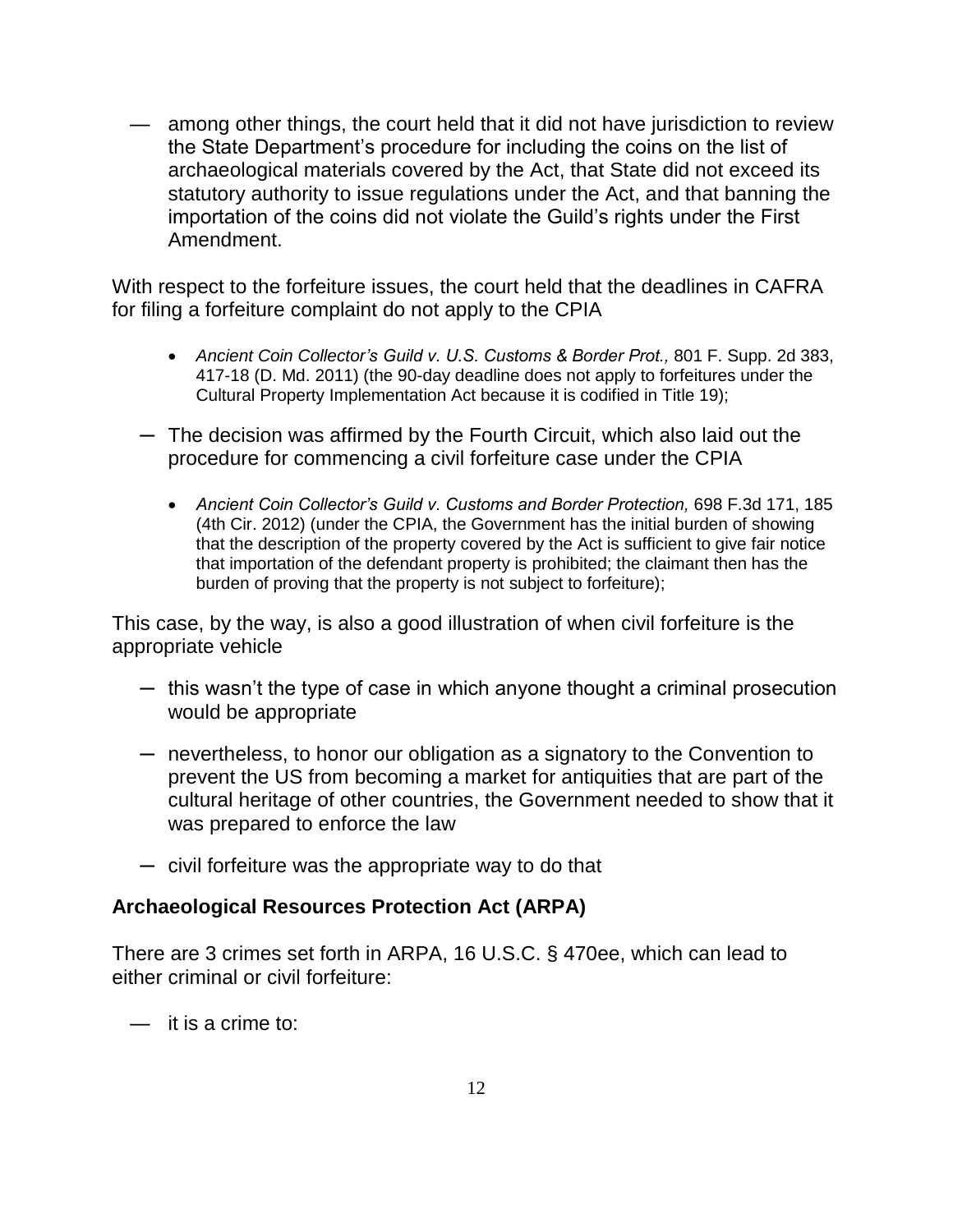- a. dig up, remove or damage stuff (the technical term is an "archaeological resource") on public lands or Indian lands without a permit;
- b. buy or sell the stuff that was dug up or removed from the public or Indian land in violation of ARPA or any other Federal law such as the Native American Graves Protection and Repatriation Act (NAGPRA), 25 U.S.C. § 3001 et seq.;
- c. buy or sell stuff that was dug up, removed or otherwise taken from public, Indian or private land in violation of state law.

The forfeiture provision of ARPA, 16 U.S.C. § 470gg(b), provides for the forfeiture of all archaeological resources, and all **vehicles and equipment** in the possession of any person, involved in any of those three violations

- so, the government can forfeit any artifacts excavated or removed from public or Indian lands and the vehicles and equipment used to excavate, remove or transport those artifacts.
- –- this is a mixture of good news and bad news.
- -– it's good that the Government can use the forfeiture law to recover the looted artifact
- –- and it's good that the forfeiture is not limited to the artifact itself, but includes the "equipment and vehicles" used to commit the offense, be they bulldozers, sophisticated spelunking tools, metal detectors, cars and trucks, and perhaps even computers used to keep track of the inventory of stolen objects or records of their sale and distribution.
- –- but it's important to be aware of what the statute does not cover.

The ability to forfeit the instruments of the crime is limited to equipment and vehicles.

 –- is an airplane or a boat used to access the archaeological site a "vehicle?" Maybe.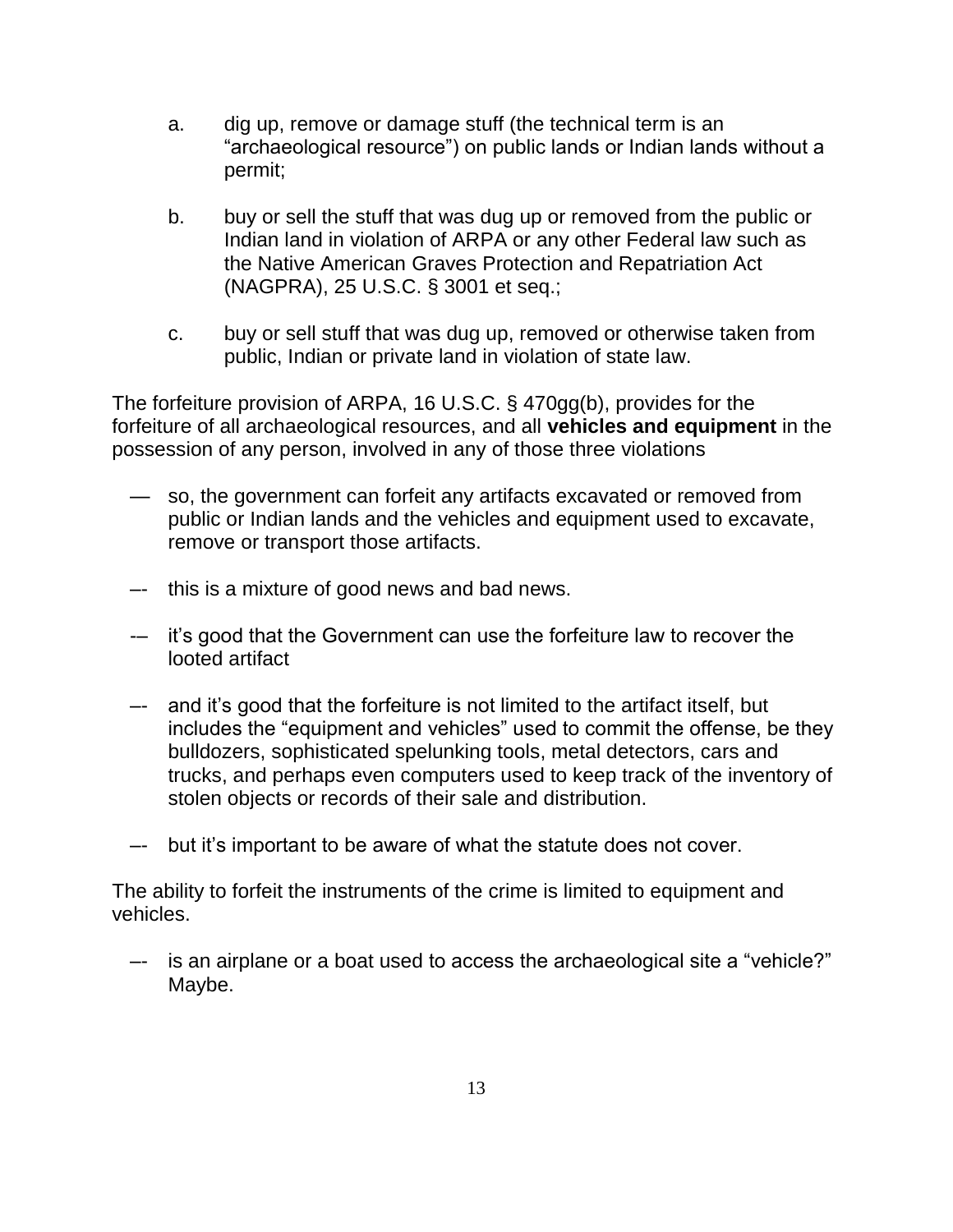- –- is the house, barn or office building used to store or conceal the artifacts forfeitable? No it is not.
- –- how about a business, museum, academic chair, or federal grant that is used as a cover for the purloining of cultural antiquities and their distribution on the black market? No again.
- –- to be as useful a tool as it could be for protecting archaeological resources, the forfeiture provision in ARPA, like the forfeiture provisions for many other federal statutes, ought to apply to more than just vehicles and equipment used to commit the offense

Most serious, with respect to the excavated artifact, the statute is limited to the artifact itself, and does not permit the forfeiture of any other "proceeds" or property traceable to the offense.

- –- so if the Government finds the stolen vase or amulet, it can be recovered through forfeiture
- –- but if the thief has already sold the stolen property and received money in return, the money cannot be forfeited, except possibly as a substitute asset in a criminal forfeiture case.
- –- the absence of any authority to confiscate the proceeds of the ARPA offense, or property traceable to the illegally-procured artifact, is the statute's most glaring deficiency, and severely limits the utility of the law when there is no criminal prosecution.
- –- this is something that needs to be fixed

## **Forfeiture procedure under ARPA**

So now let's talk about how you might use the forfeiture statutes to recover property in an ARPA case

 — that is, how would we use the forfeiture laws to recover either the artifact itself or the vehicles or equipment used to commit the crime

The first thing to notice about the forfeiture provision in ARPA is that it does not contain an administrative forfeiture provision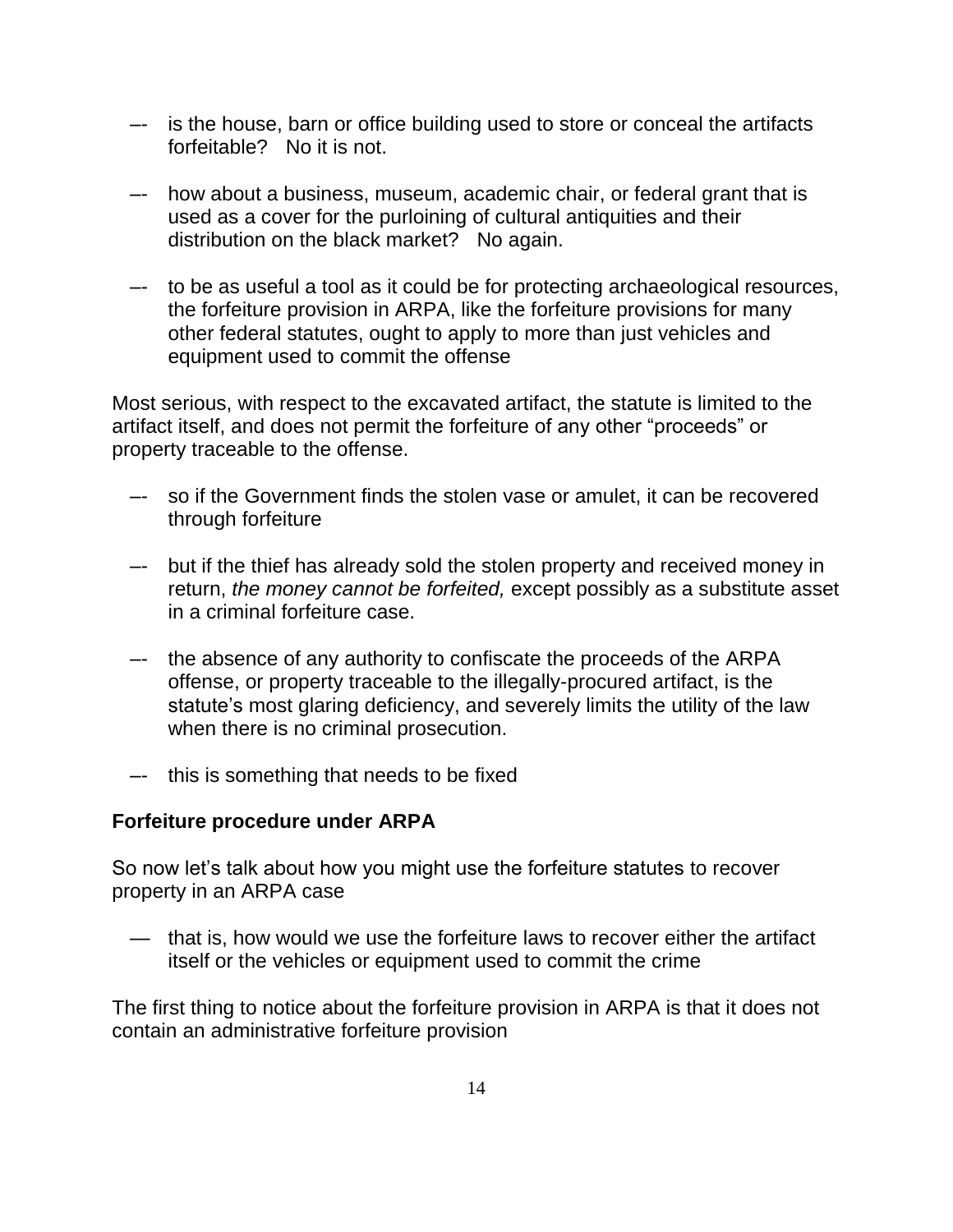- as I said, administrative forfeiture is really an abandonment proceeding
- it makes a full-blown federal case unnecessary when no one is contesting the forfeiture of the property
- ARPA, however, provides for only civil or criminal forfeiture; there is no way for the investigative agency to handle the forfeiture administratively even if there is no one contesting it
- this means that we have to make a "federal case" out of everything, when it is totally unnecessary to do so

Criminal forfeiture under ARPA is fairly straightforward

- you would follow the steps outlined above
- but there is one problem with criminal forfeiture under ARPA that doesn't come up under any other forfeiture statute:
- unlike almost every other criminal forfeiture provision ARPA appears to make the forfeiture discretionary rather than mandatory
- so a defendant could conceivably argue that the judge has the discretion to let him keep the looted artifact, or the spade that he used to dig it up, if he or she wants to

Criminal forfeiture under ARPA, however, is also governed by 28 U.S.C. § 2461(c), which expressly makes criminal forfeiture mandatory

- United States v. Blackman, 746 F.3d 137, 143  $(4<sup>th</sup>$  Cir. 2014) (§ 2461(c) makes criminal forfeiture mandatory in all cases; "The word 'shall' does not convey discretion ... The plain text of the statute thus indicates that forfeiture is not a discretionary element of sentencing. . .. Insofar as the district court believed that it could withhold forfeiture on the basis of equitable considerations, its reasoning was in error.");
- ─ How the courts will resolve this conflict between the two statutes remains to be seen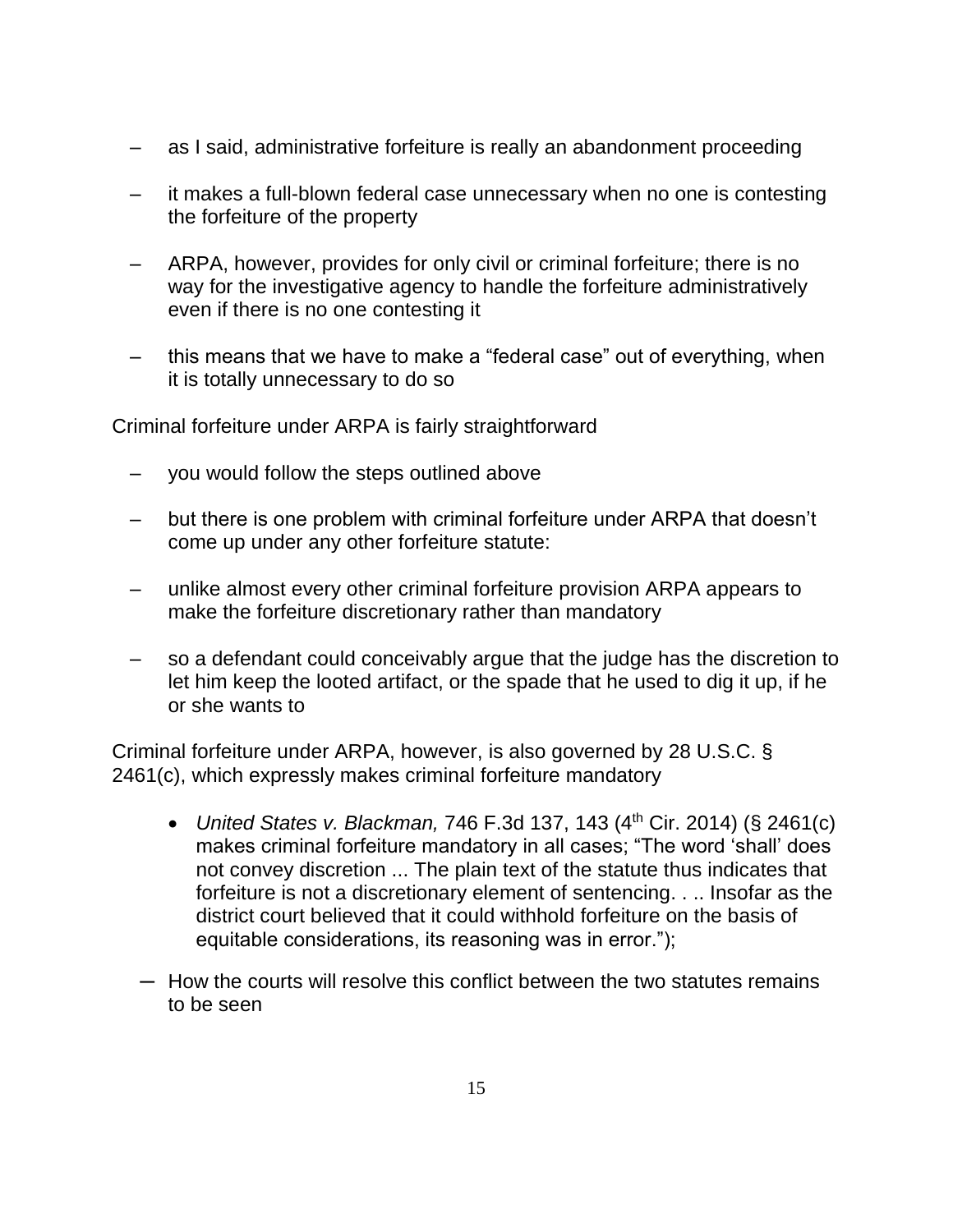For examples of criminal ARPA cases that involved a forfeiture order see the following:

- United States v. Brennan, 526 F. Supp.2d 378 (E.D.N.Y. 2007) (discussing the interplay of forfeiture and restitution);
- $\cdot$  United States v. Sullivan, 227 Fed. Appx. 380 (5<sup>th</sup> Cir. 2007) (no discussion of the forfeiture issues);

In all events, if there is no criminal case or criminal forfeiture is not feasible, the Government can file a civil forfeiture action against the artifact itself, or against the vehicle or equipment

- 18 U.S.C.  $\S$  470gg(b)(3)
- ─ Forfeiture under that statute, however, is unquestionably discretionary, and the innocent owner defense would apply

# **Customs Laws: 19 U.S.C. § 1497**

The easiest way to forfeit cultural property being imported into the United States is to show that it was imported in violation of the Customs laws

19 U.S.C. § 1497 authorizes the forfeiture of "any article" that is not declared on a Customs form upon entry into the United States if such declaration was required

- to succeed in a forfeiture action under Section 1497, the Government need only prove that property was brought into the U.S. without the required declaration
- the Government bears no burden with respect to proof of intent
	- · United States v. Various Ukrainian Artifacts, 1997 WL 793093, \*2 (E.D.N.Y. 1997), citing One Lot Emerald Cut Stones v. United States, 409 U.S. 232 (1972);

In Various Ukrainian Artifacts, a buyer in the United States arranged to purchase 123 "religious artifacts" – valued at more than \$20,000 – from a seller in Ukraine

 — the seller gave them to a flight attendant to transport, but she did not declare them upon arrival at JFK Airport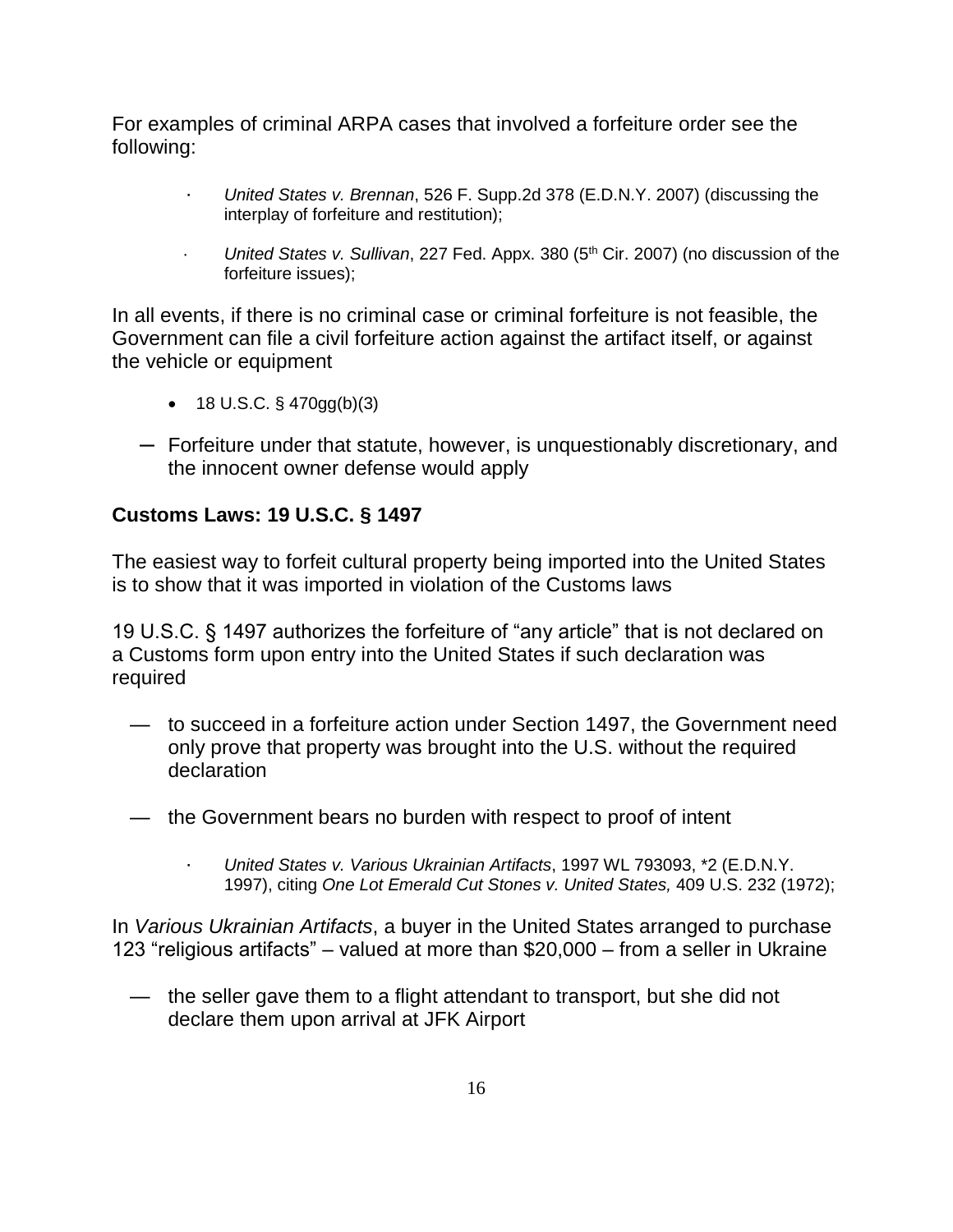— the Government seized them for forfeiture under § 1497

The American buyer protested that the seller was the one responsible for complying with U.S. Customs laws and that he, the buyer, was an innocent owner who should not have to suffer the consequences of the forfeiture

- but the court held that there is no innocent owner defense for a forfeiture under the Customs laws
	- United States v. Various Ukrainian Artifacts, 1997 WL 793093, \*3 (E.D.N.Y. 1997), citing Bennis v. Michigan, 516 U.S. 442, 446 (1996);

# **Customs Laws: 19 U.S.C. § 1595a**

## **One Lucite Ball**

Section 1595a(c)(1)(A) authorizes the forfeiture of any "merchandise" that is "introduced or attempted to be introduced into the United States contrary to law"

- for example, if property is stolen in a foreign country, introducing it into the United States would be "contrary to law" and thus would subject the property to forfeiture under Section 1595a
	- United States v. One Lucite Ball Containing Lunar Material, 252 F. Supp. 2d 1367 (S.D. Fla. 2003);

In One Lucite Ball, Claimant met with undercover agents of the Customs Service and attempted to sell them a moon rock that was part of a gift that President Nixon gave to the Government of Honduras in 1973

- the moon rock had disappeared from the Presidential Palace where it had been displayed in Honduras sometime in the past, and Claimant had acquired it from a Honduran army officer who had it in his possession
- the agents obtained a warrant for the seizure of the moon rock, and the United States subsequently brought civil forfeiture action against it, asserting that it was stolen property that was introduced into the United States in violation of 19 U.S.C. § 1595a(c)(1)(A)

The district court appointed an expert in Honduran law to conduct research on and to analyze issues of Honduran law as they related to the cultural patrimony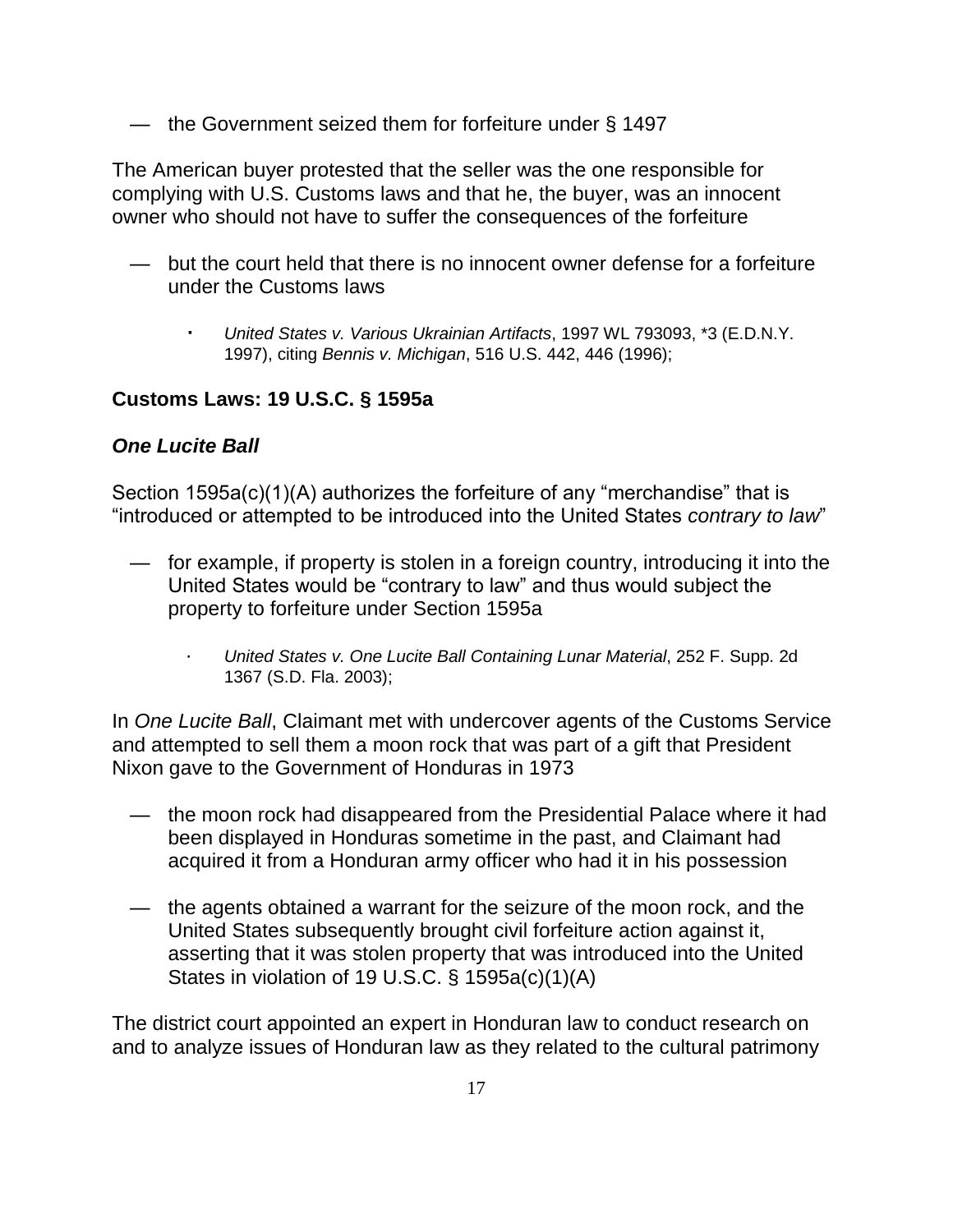of historic artifacts, and particularly as they related to the moon rock and the plaque on which it was mounted

- following a trial on the forfeiture action, the court adopted the expert's findings and concluded that "the moon rock and plaque became inalienable national property of public use of the Republic of Honduras in 1973, as a result of a completed gift by President Nixon
- special legislation was necessary to alienate these items, and no such legislation was enacted; thus, whoever took the items from the Presidential Palace committed larceny, making the rock and plaque stolen property
- accordingly, the court found that the moon rock was subject to forfeiture because it was stolen property that was introduced into the United States contrary to law

The claimant tried to assert an innocent owner defense, claiming that he did not know the object was stolen

- but the court held that there is no innocent owner defense for forfeitures brought under the Customs laws
	- · United States v. One Lucite Ball, 252 F. Supp. 2d 1367, 1378 (S.D. Fla. 2003)

## **Painting Known as Hannibal**

Another way of forfeiting property under Section 1595a(c) is to show that someone made a material misstatement of the value of the property on the Customs declaration

 — making such a misstatement is a violation of 18 U.S.C. § 542, which means that the importation was "contrary to law" for purposes of Section 1595a(c) when renders the property subject to forfeiture

In *Painting Known as "Hannibal",* the claimant arranged to have two works of art imported into the United States for sale through a broker in New York

 — Claimant had purchased the two items two years earlier for \$1 million and \$600,000, respectively, but the documents prepared by the importer and presented to Customs in New York stated their values as only \$100 each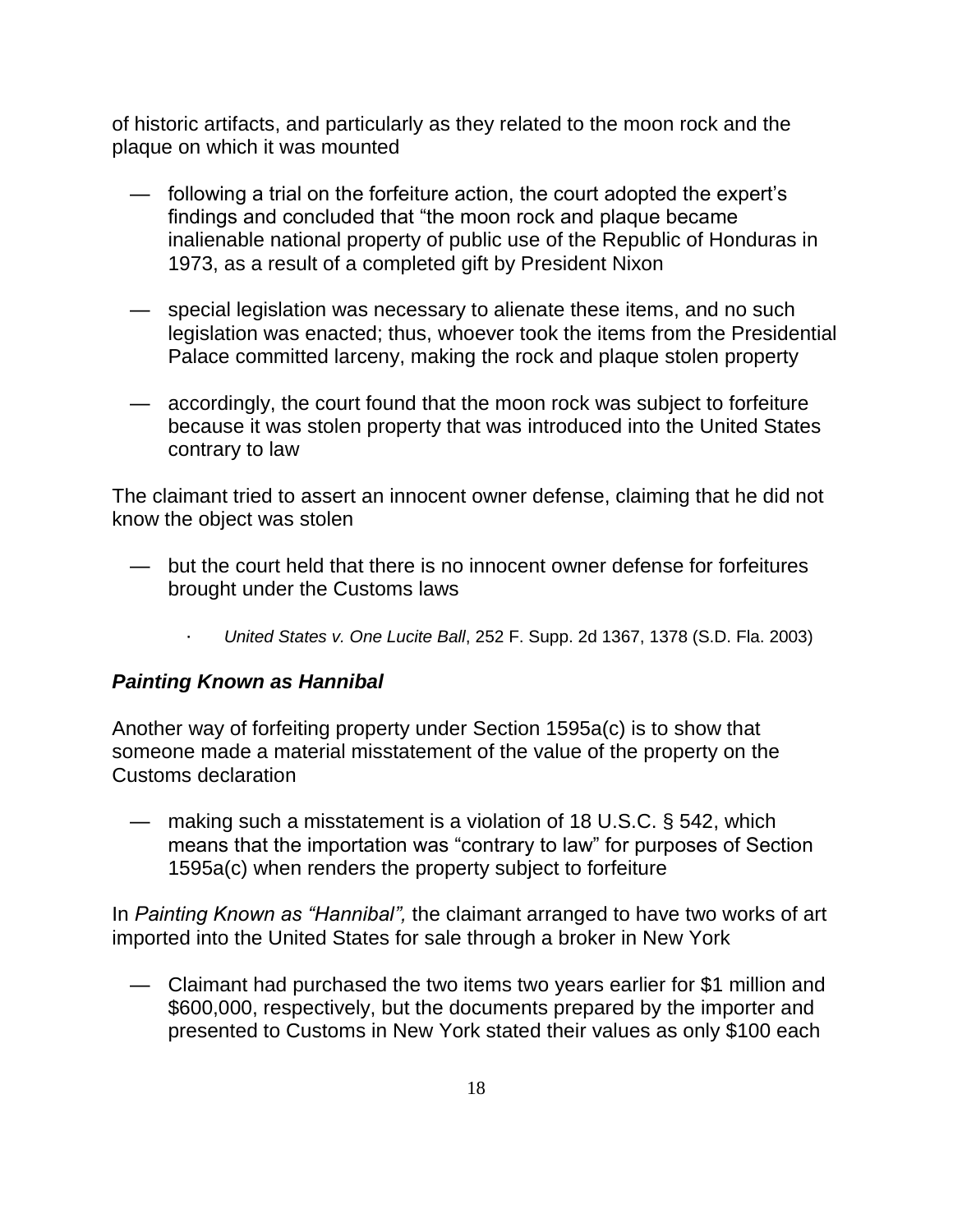- ICE agents seized the artwork and the Government filed a civil forfeiture action against it, alleging that it was illegally imported into the United States in violation of § 542, and thus was subject to forfeiture under § 1595a(c)
- the Government then moved for summary judgment

The Claimant opposed the motion on two grounds:

- that the misstatement of the artworks' value was not material, and
- that because the misstatements were made by a third party (the importer), Claimant was an innocent owner
- the court rejected both arguments

The "dramatic understatements of the values" of the defendant property were material because by declaring the two works of art to be worth only \$100 each, the importer ensured that they would qualify for automatic entry into the United **States** 

 — this avoided the formalities that accompany the importation of items of significant value

And once again the court held that the innocent owner defense is not available when a forfeiture action is brought pursuant to a Customs statute such as 19 U.S.C. § 1595a(c)

- that the underlying "law" to which the importation was "contrary" was a provision in title 18, the court said, was irrelevant
- the exemption for Customs cases in Section 983(i) applies whenever the forfeiture action is brought pursuant to a provision of title 19 regardless of what other violations of law might be involved

Accordingly, the court granted the Government's motion for summary judgment as to both works of art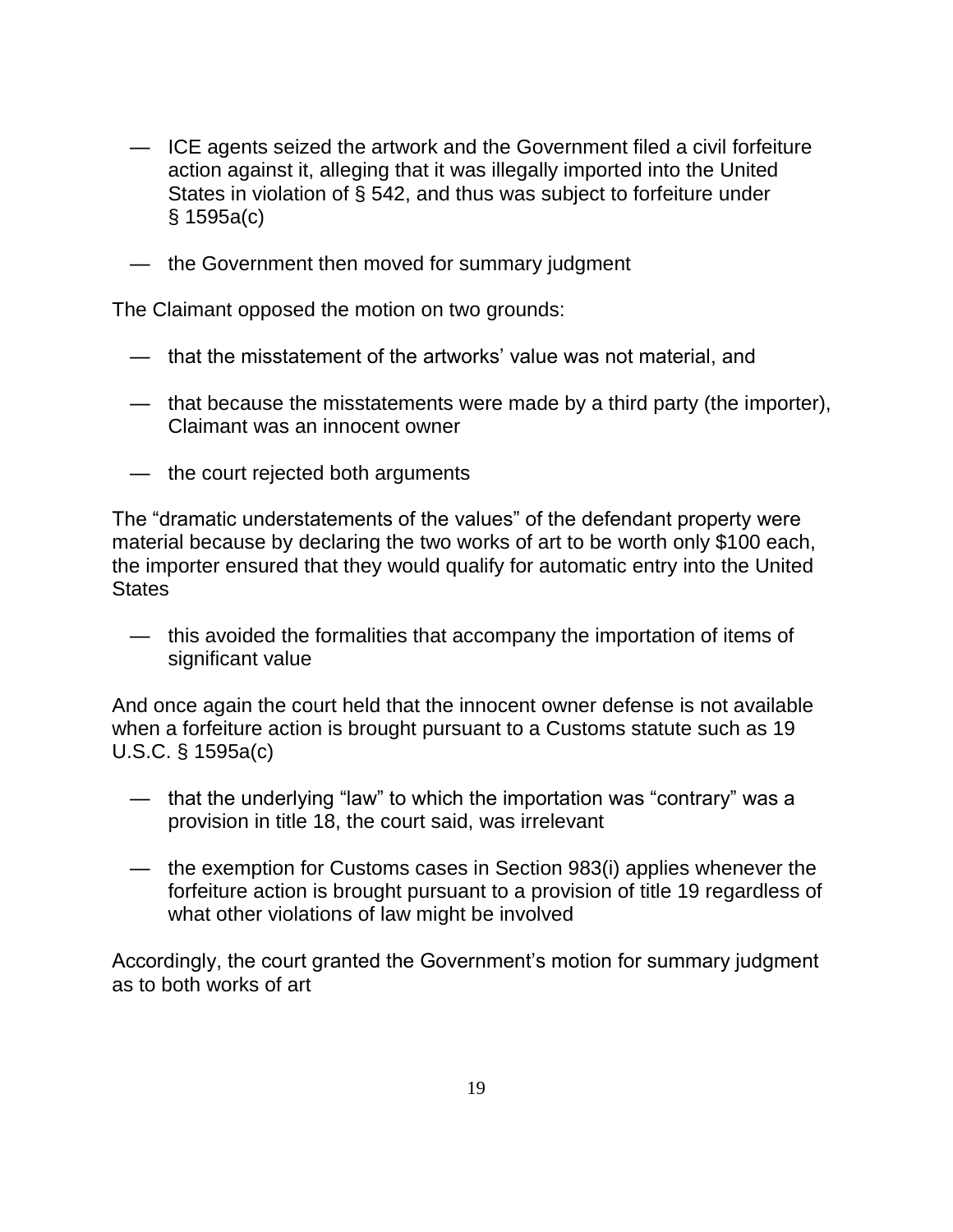- United States v. Broadening-Info Enterprises, 462 Fed. Appx.93, 96-97 (2d Cir. 2012) (stating value of million-dollar painting to be \$100 is a material misrepresentation in violation of § 542, so importation was "contrary to law", but for property to be forfeited under § 1595a, court must also find it was 'stolen, smuggled or clandestinely imported'), aff'g *United States v. The Painting Known as "Hannibal",*  2010 WL 2102484 (S.D.N.Y. May 18, 2010) but remanding for determination of the "smuggling" issue);
- United States v. The Painting Known as Hannibal, 2013 WL 1890220 (S.D.N.Y. Apr. 25, 2013) (holding on remand that grossly understating the value of imported merchandise on shipping documents, and failing to accurately describe its nature, constitutes "smuggling" for purposes of the forfeiture provision in 19 U.S.C. § 1595a(c));

## *The Painting Known as "Le Marche"*

Still another example of a civil forfeiture based on Section 1595a is one involving a painting known as "Le Marche" by Pissarro

- the theory was that the painting was imported into the U.S. "contrary to law," because it represented the proceeds of a crime
- the cases cited here, however, dealt with procedural issues such as civil discovery and the availability of attorney's fees
	- Uni*ted States v. Painting Known as "Le Marche,"* 2010 WL 2229159 (S.D.N.Y. May 25, 2010); *United States v. Painting Known as "Le Marche",* 2008 WL 2600659 (S.D.N.Y. 2008);
	- See also United States v. Three Burmese Statues, 2008 WL 2568151 (W.D.N.C. June 24, 2008) (importing statues from Thailand violated 31 C.F.R. § 537.203, banning the importation of an "product of Burma");

#### **Stolen Property Act**

The Stolen Property Act, 18 U.S.C. §§ 2314-15, is an independent basis for the forfeiture of any stolen property that moves in interstate or foreign commerce

- In such cases, the property is regarded as the "proceeds" of the offense, and is therefore forfeitable under 18 U.S.C. § 981(a)(1)(C)
- This works whether the property was stolen overseas or in the United **States**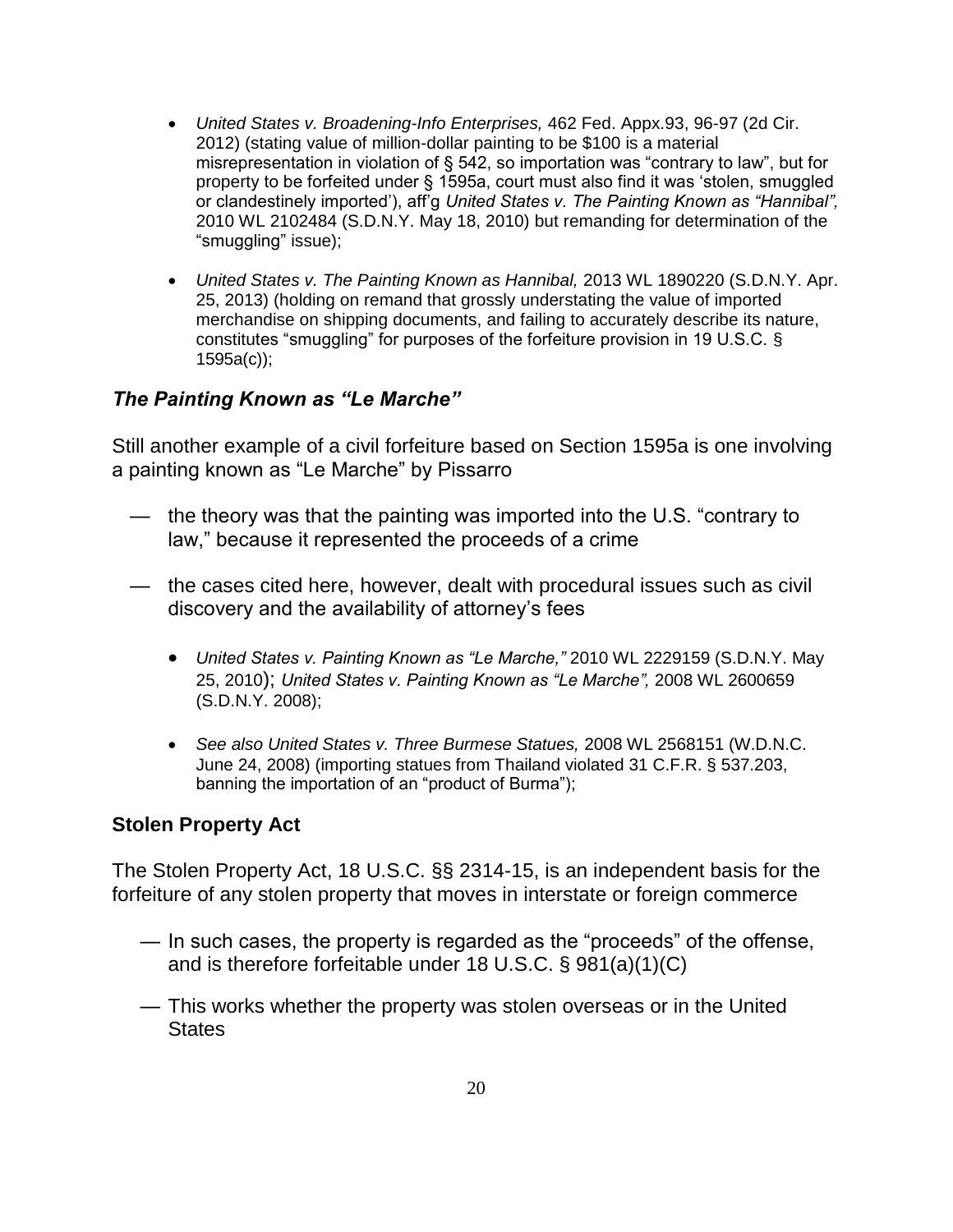— So if you can show that the property was stolen in violation of a foreign or domestic theft statute, and moved in interstate commerce, you can recover the property through criminal forfeiture by prosecuting the theft offense

— Or civilly under  $\S$  981(a)(1)(C)

Two of the most recent cases relied not only on the Customs violation but on the allegation that the property was stolen

- United States v. A  $10^{th}$  Century Cambodian Sandstone Sculpture, 2013 WL 1290515 (S.D.N.Y. Mar. 28, 2013) (complaint adequately alleged forfeiture of stolen Cambodian statue under three theories: proceeds of § 2314; imported in violation of § 545 because it was stolen; and imported and stolen making it forfeitable under § 1595a(c); Government does not have to show that foreign state has ever enforced its antiquities law);
- United States v. One Tyrannosaurus Bataar Skeleton, 2012 WL 5834899 (S.D.N.Y. Nov. 14, 2012) (denying motion to dismiss complaint seeking forfeiture of dinosaur fossil under § 2314-15 / 981(a)(1)(C) as property taken in violation of foreign theft statute, § 545 because of false statements on Customs documents relating to the country of origin and the object's value, and § 1595a(c) as property imported contrary to law);

Be aware, however, that forfeiture under  $\S$  981(a)(1)(C) is subject to the innocent owner defense.

# **Customs Laws: 18 U.S.C. § 545**

Several of these cases also relied on a second theory based on violations of the smuggling statute, 18 U.S.C. § 545

- the statute makes it an offense to smuggle merchandise into the United States, or otherwise to import merchandise "contrary to law"
- and it provides that any property introduced into the United States in violation of § 545 is subject to forfeiture
- in the 1990s, the Government used this theory to forfeit cultural artifacts illegally brought into the United States, but for reasons that I'll mention, it is not the preferred theory of forfeiture today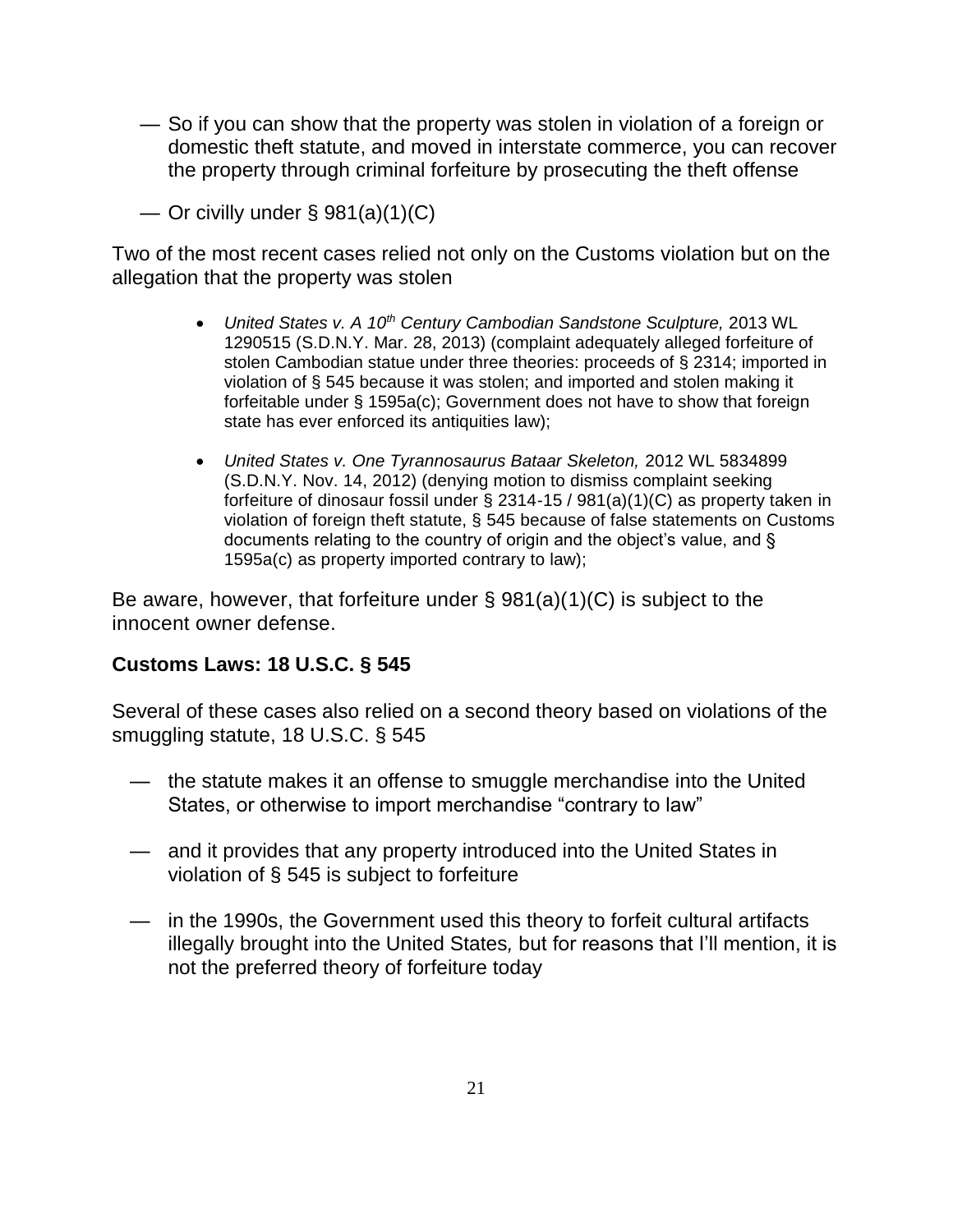In United States v. An Antique Platter of Gold, a New York art dealer, purchased an ancient Sicilian "Phiale" -- a platter of gold -- from a Swiss art dealer for approximately \$1.2 million on behalf of an American client

- under an Italian "patrimony" law, any archaeological item of Italian origin is presumed to belong to the Italian government unless its possessor can show private ownership prior to 1902
- the art dealer knew that the Phiale was of Italian/Sicilian origin yet faxed a commercial invoice to a customs broker in New York falsely indicating the Phiale's country of origin as Switzerland and falsely stating its value as \$250,000
- this invoice was attached to forms submitted by the customs broker to the Customs Service to obtain release of the Phiale prior to its formal entry into the United States
- the art dealer thereafter transported the Phiale to New York, cleared customs, and delivered it to his client

At the request of the Italian Government, the U.S. Attorney filed a civil forfeiture action against the Phiale under two alternative theories

- that the property was imported in violation of  $\S$  545 because the false statements made in the invoice concerning the country of origin and the value of the property were material misstatements in violation of § 542, and
- that the property was imported "contrary to law" within the meaning of § 1595a because it was constituted stolen property under Italian law and thus could not be imported into the United States under the National Stolen Property Act

The owner of the Phiale — the client of the New York art dealer — filed a claim but the district court granted summary judgment for the government on both theories

 — the Second Circuit affirmed the forfeiture under 18 U.S.C. § 545 without reaching the alternative theory under 19 U.S.C. § 1595a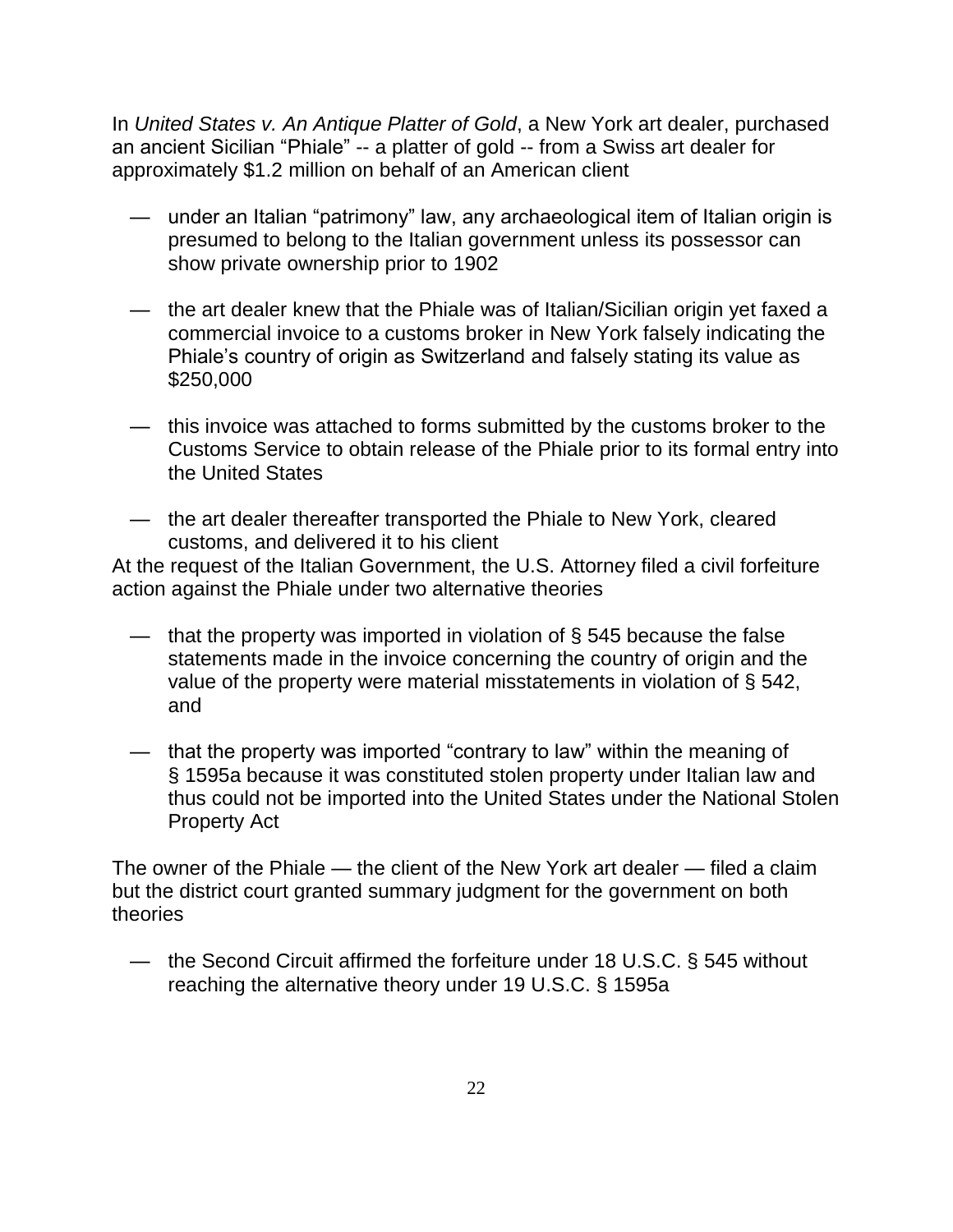The first issue was whether the false statement regarding the country of origin was material

— the panel held that it was

But the claimant also argued that he was entitled to an innocent owner defense when a forfeiture is based on Section 545

- the court held that he was not
	- · United States v. An Antique Platter of Gold, 184 F.3d 131, 138-39 (2d Cir. 1999) (there is no innocent owner defense for violations of section 545; applying Bennis);
- but this case was decided in 1999
- CAFRA took effect the next year, making the innocent owner defense available in all cases except Customs cases brought under title 19
- Section 545 is a Customs statute, but it is in title 18
- *—* so if this case were brought today under Section 545, the owner of the property would be entitled to assert an innocent owner defense
- that makes Section 1595a the better way to go in future cases
- and as we saw in Lucite Ball and Hannibal, Section 1595a(c) can be used when the basis for the forfeiture is either the false declaration in violation of Section 542 or the fact that the property was stolen in violation of foreign law

## **Portrait of Wally**

Finally, the Government relied on both theories — Sections 545 and 1595a(c) – in United States v. Portrait of Wally

 *—* the theory was that the painting was stolen by the Nazis from a Jewish family during the Holocaust and thus its importation into the United States was "contrary to law" – i.e. the National Stolen Property Act, 18 U.S.C. § 2314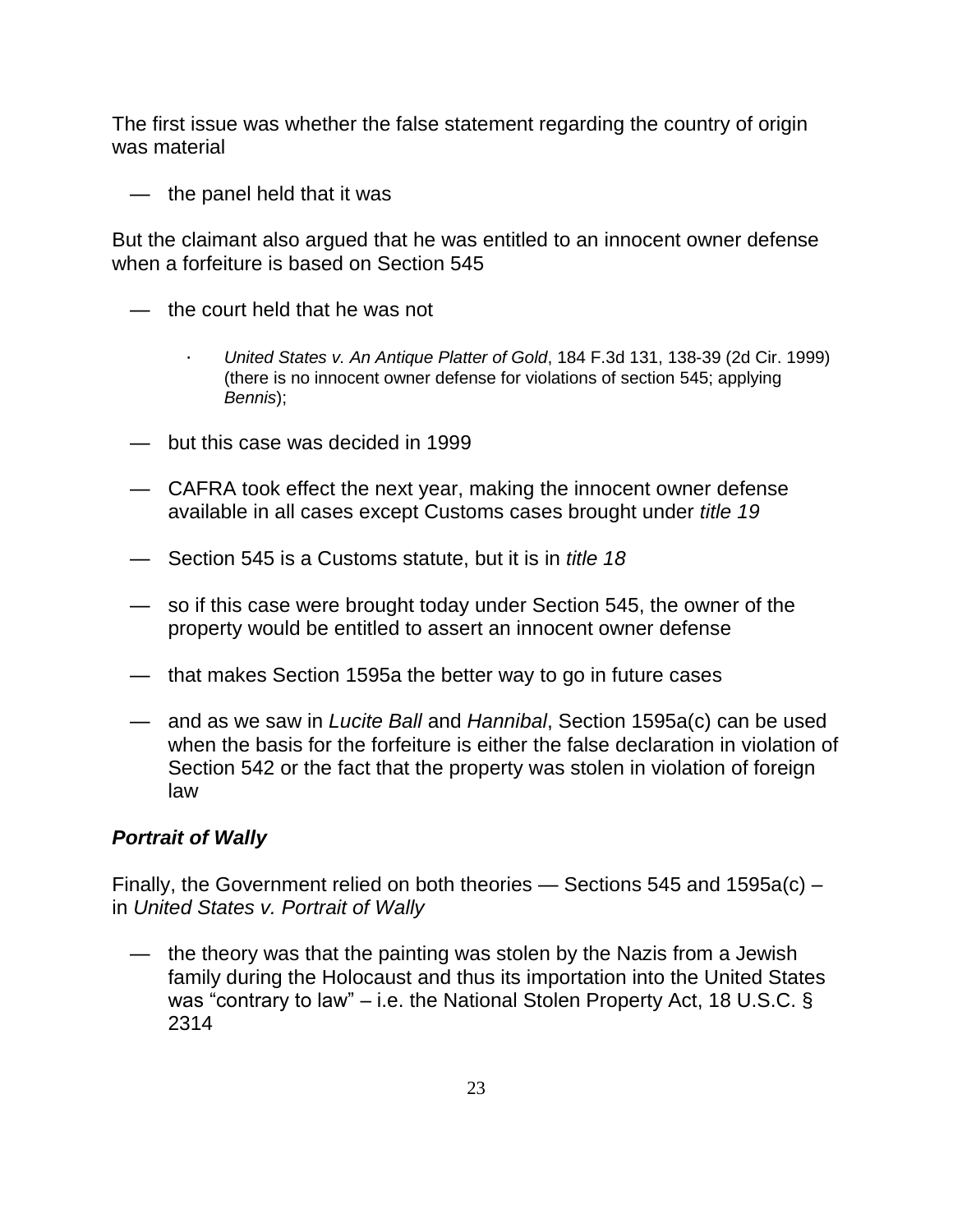- this case has a long legal history
	- · United States v. Portrait of Wally, 2009 WL 3246991 (S.D.N.Y. Sept. 30, 2009) (Wally IV)
	- · United States v. Portrait of Wally, 2002 WL 553532 (S.D.N.Y. 2002) (Wally III)
	- · United States v. Portrait of Wally, 2000 WL 1890403 (S.D.N.Y. 2000) (Wally II)
	- United States v. Portrait of Wally, 105 F. Supp. 2d 288 (S.D.N.Y. 2000) (Wally  $\eta$

### **Mask of Ka-nefer-nefer**

There is one other case that haunts practitioners in this area that must be mentioned.

- ─ it involved the mask of Ka-nefer-nefer, an Egyptian artifact owned by the St. Louis Art Museum
- ─ the mask was Egyptian cultural property that had been excavated, registered with the Government, transferred to museum storage, logged as it moved about in a box, and eventually, when that box was opened, found to be missing
- ─ Egypt had not authorized its transfer or private ownership, yet the district court dismissed the forfeiture complaint
- ─ It held that the Government had not pleaded sufficient facts to show that the piece was "stolen, smuggled or clandestinely imported or introduced"

The problem concerned the district court's interpretation of Supplemental Rule  $G(2)(f)$ 

- ─ it provides that a civil forfeiture complaint must set forth sufficient facts to support a reasonable belief that the Government will be able to establish the forfeitability of the property
- the complaint in Ka-nefer-nefer alleged the facts that I just mentioned, but the court held that it was not enough to say that the mask went missing
- $-$  it must allege when, where, why and by whom the property was stolen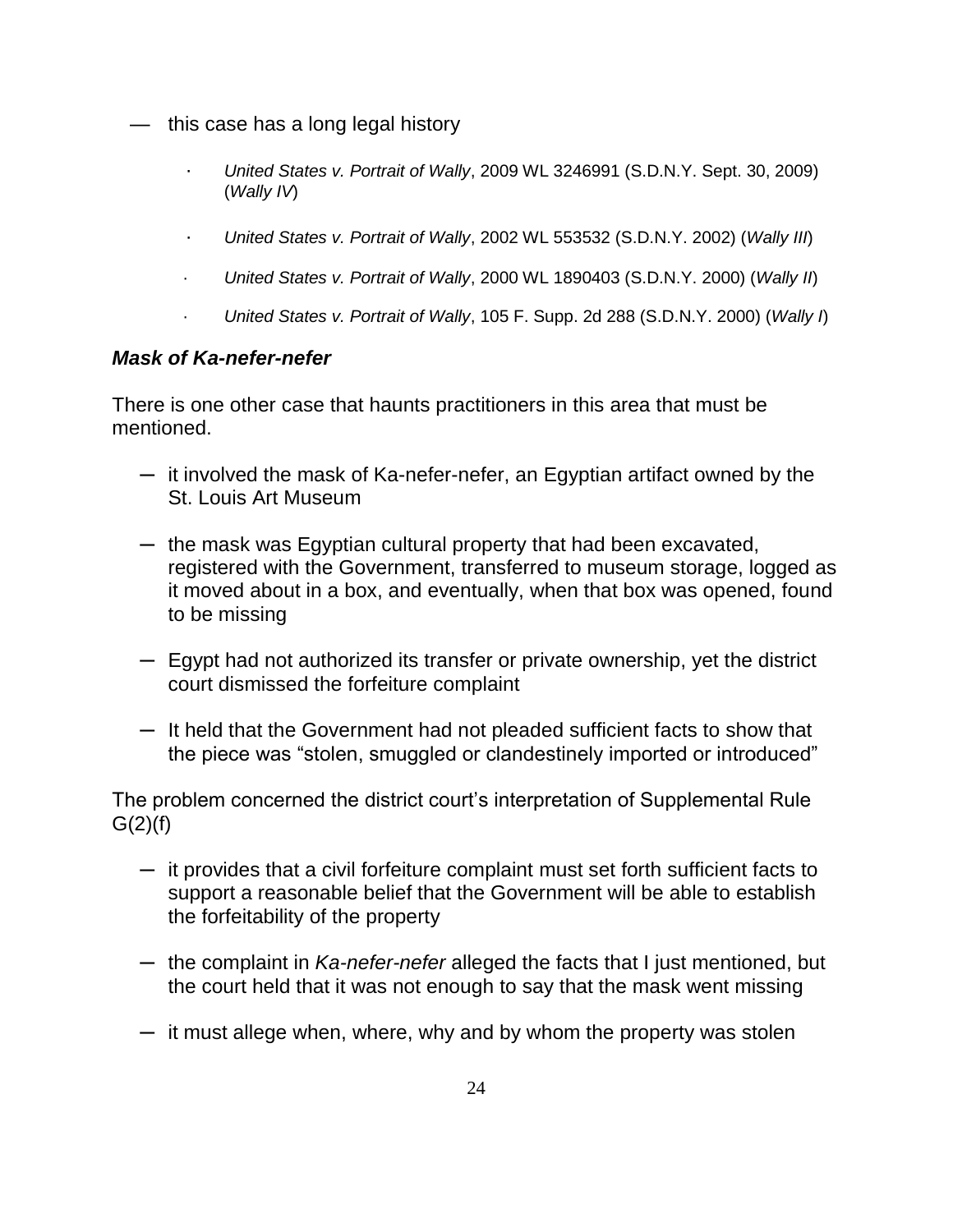United States v. Mask of Ka-Nefer-Nefer, 2012 WL 1094658, \*3 (E.D. Mo. Mar. 31, 2012) (dismissing forfeiture complaint filed under § 1595a(a) for failure to satisfy Rule G(2)(f); a complaint under § 1595a(c) cannot allege simply that property went missing in Egypt and turned up in a U.S. museum; it must allege when, where, why and by whom the property was stolen), aff'd on procedural grounds 752 F.3d 737 (8<sup>th</sup> Cir. 2014);

Note: in Mask of Ka-Nefer-Nefer, two of the Eighth Circuit judges expressed hostility to the use of the forfeiture laws to recover antiquities from innocent purchases such as museums and collectors, while the third judge noted that Congress exempted the Customs laws from the innocent owner defense, and that museums should be aware that the Government may use the forfeiture laws to combat the illegal trade in cultural property.

> • United States v. Mask of Ka-Nefer-Nefer, 752 F.3d 737, 745-46 (8<sup>th</sup> Cir. 2014) (Murphy, J., concurring in the judgment).

# **IV. CRIMINAL FORFEITURE PROCEDURE**

The Supreme Court has held that criminal forfeiture is part of the defendant's sentence.

- Libretti v. United States, 516 U.S. 29, 39 (1995) (Acriminal forfeiture is an aspect of punishment imposed following conviction of a substantive criminal offense@); see Rule 32.2(b)(3) (the order of forfeiture Ashall be made part of the sentence and included in the judgment@);
- United States v. Christensen, F.3d , 2015 WL 11120665 (9th Cir. 2015)("forfeiture is an aspect of the sentence, not an element of the underlying crime"; citing Libretti);
- United States v. Smith, 770 F.3d 628, 637 ( $7<sup>th</sup>$  Cir. 2014) ("Criminal forfeiture is considered to be punishment and therefore is part of the sentencing process;" therefore, the Government's burden at the forfeiture hearing is preponderance of the evidence, and the rules of evidence do not apply);

A number of things flow from that:

— here are a few of the most important points

Because forfeiture is part of the sentence, there is no forfeiture unless the defendant is convicted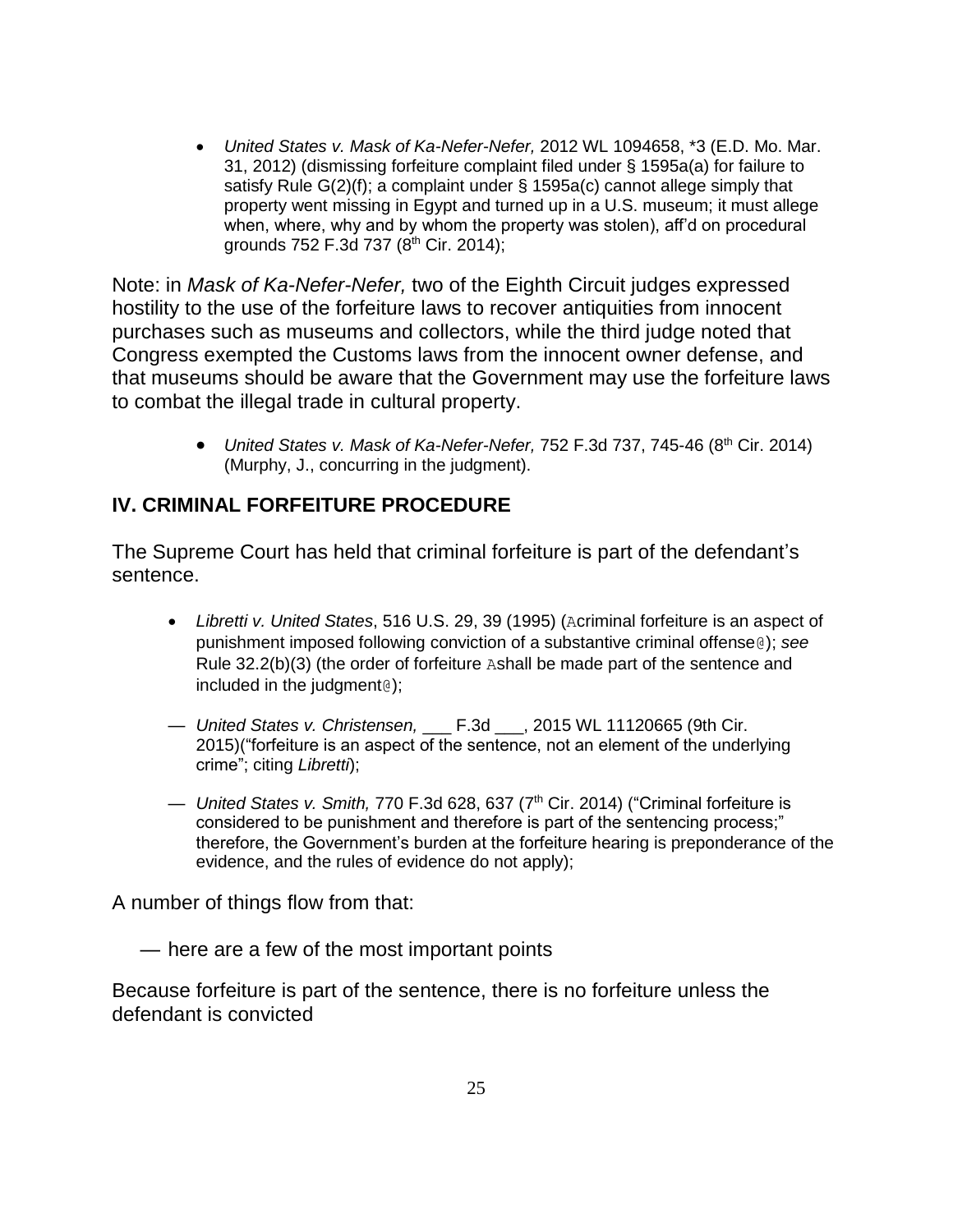- if the conviction is vacated, so is the forfeiture
	- United States v. Harris, 666 F.3d 905, 910 (5th Cir. 2012) (reversal of defendants' money laundering conviction means that \$1.5 million money judgment must be reversed as well);
- which is why it's useful to have a parallel civil forfeiture case available as an option

Because forfeiture is part of the sentence, the forfeiture is limited to the property connected to the particular crime for which the defendant was convicted

- if you convict the defendant of Crime A, you can only forfeit the property connected to Crime A
- it doesn't matter that the defendant could have been convicted of Crimes B and C
	- United States v. Capoccia, 503 F.3d 103, 110, 114  $(2^{nd}$  Cir. 2007) (notwithstanding prefatory language in the indictment stating that the defendant's acts were part of a larger scheme, defendant who was convicted of an ITSP offense under' 2314 may be made to forfeit only the proceeds of the specific acts alleged in the indictment; if the Government wants to forfeit property involved in other acts that were part of the scheme (but not alleged because of venue issues) it should have charged a conspiracy or another offense of which a scheme is an element);
- $\sim$  one way around this is to charge a conspiracy or a "scheme to defraud"
	- United States v. Venturella, 585 F.3d 1013, 1015, 1016-17 (7th Cir. 2009) (forfeiture in a mail fraud case Ais not limited to the amount of the particular mailing but extends to the entire scheme;@

Because forfeiture is part of sentencing, it's an *in personam* punishment

- the punishment is directed against the defendant, not his property
- which means we are not limited, as we are in civil forfeiture cases, to the traceable property
- we can get a forfeiture order in the form of a money judgment, and we can forfeit substitute assets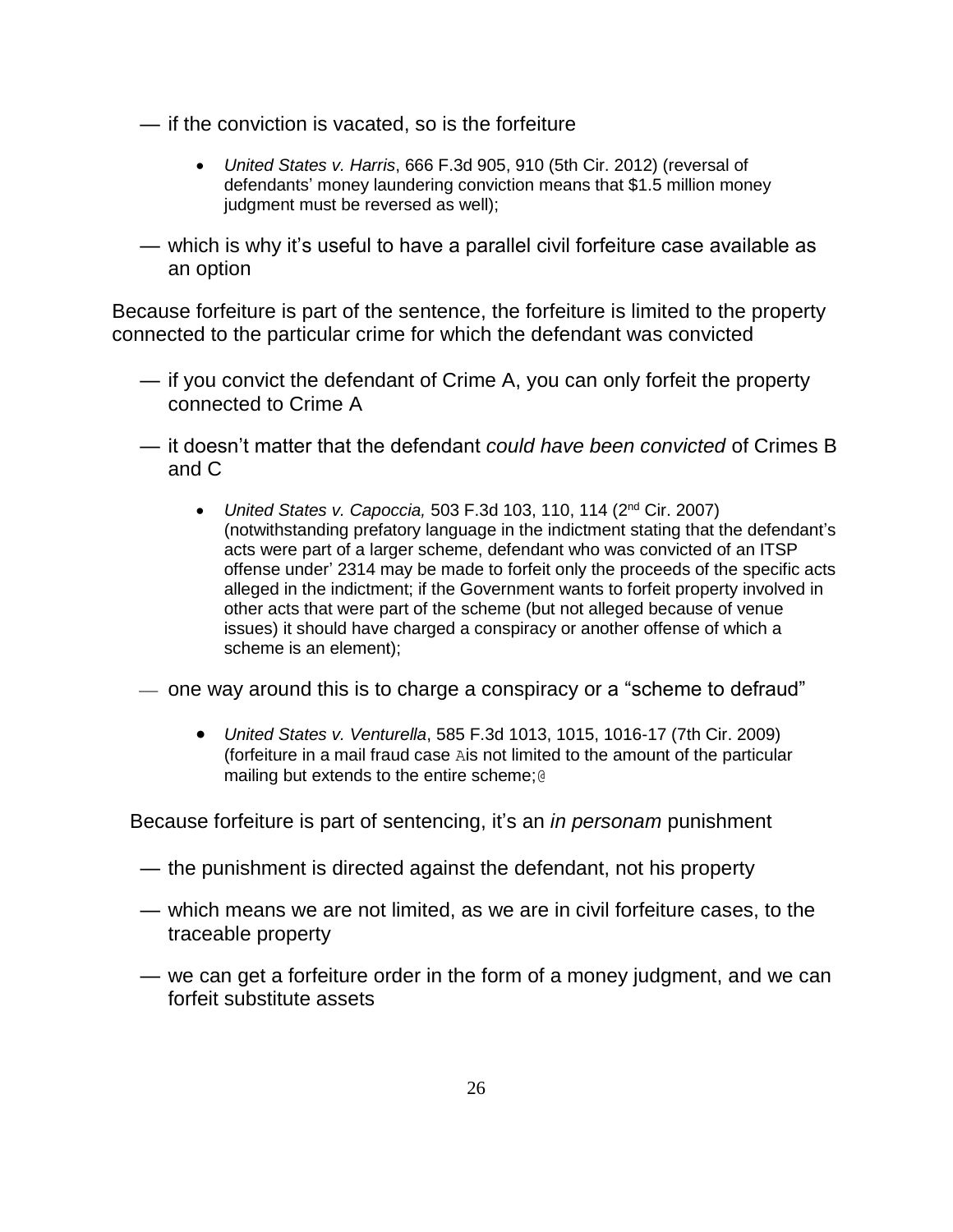- United States v. Vampire Nation, 451 F.3d 189, 202 (3d Cir. 2006) (a criminal forfeiture order is a judgment in personam against the defendant; this distinguishes the forfeiture judgment in a criminal case from the in rem judgment in a civil forfeiture case);
- United States v. Lazarenko, 476 F.3d 642, 647 (9th Cir. 2007) (criminal forfeiture operates in personam against a defendant; it is part of his punishment following conviction);
- United States v. Roberts, 696 F. Supp.2d 263, 270 (E.D.N.Y. 2010) (forfeiture order may take the form of a money judgment because the forfeiture order is an in personam judgment);

The criminal forfeiture statutes allow the court to order the forfeiture of any property derived from or used to commit the offense, but because third parties are excluded from the criminal case, facilitating property that belongs to third parties cannot be forfeited

- this is the flip side to the *in personam* nature of criminal forfeiture
- We don't have to prove the property belonged to the defendant; we only have to prove the nexus to the offense
	- De Almeida v. United States, 459 F.3d 377, 381 (2d Cir. 2006) (criminal forfeiture is not limited to property owned by the defendant; Ait reaches any property that is involved in the offense;@ but the ancillary proceeding serves to ensure that property belonging to third parties who have been excluded from the criminal proceeding is not inadvertently forfeited);
	- United States v. Watts, 477 Fed. Appx. 816, 817-18 (2d Cir. 2012) (following De Almeida; property may be forfeited based on its nexus to the offense, regardless of ownership; the purpose of the ancillary proceeding is to allow third parties to challenge the forfeiture on ownership grounds);
	- United States v. Dupree, 919 F. Supp.2d 254, 274-275 (E.D.N.Y. 2013) (criminal forfeiture is not limited to property of the defendant; it reaches any property derived from or used to commit the offense; in the case of proceeds, the *in* personam nature of forfeiture is satisfied if the property is the proceeds of the crime the defendant committed; older cases such as *O'Dell* and Gilbert were based on former Rule 31(e) which was replaced by Rule 32.2 and are no longer good law);
	- United States v. Molina-Sanchez, 298 F.R.D. 311, 312-13 (W.D.N.C. 2014) (same);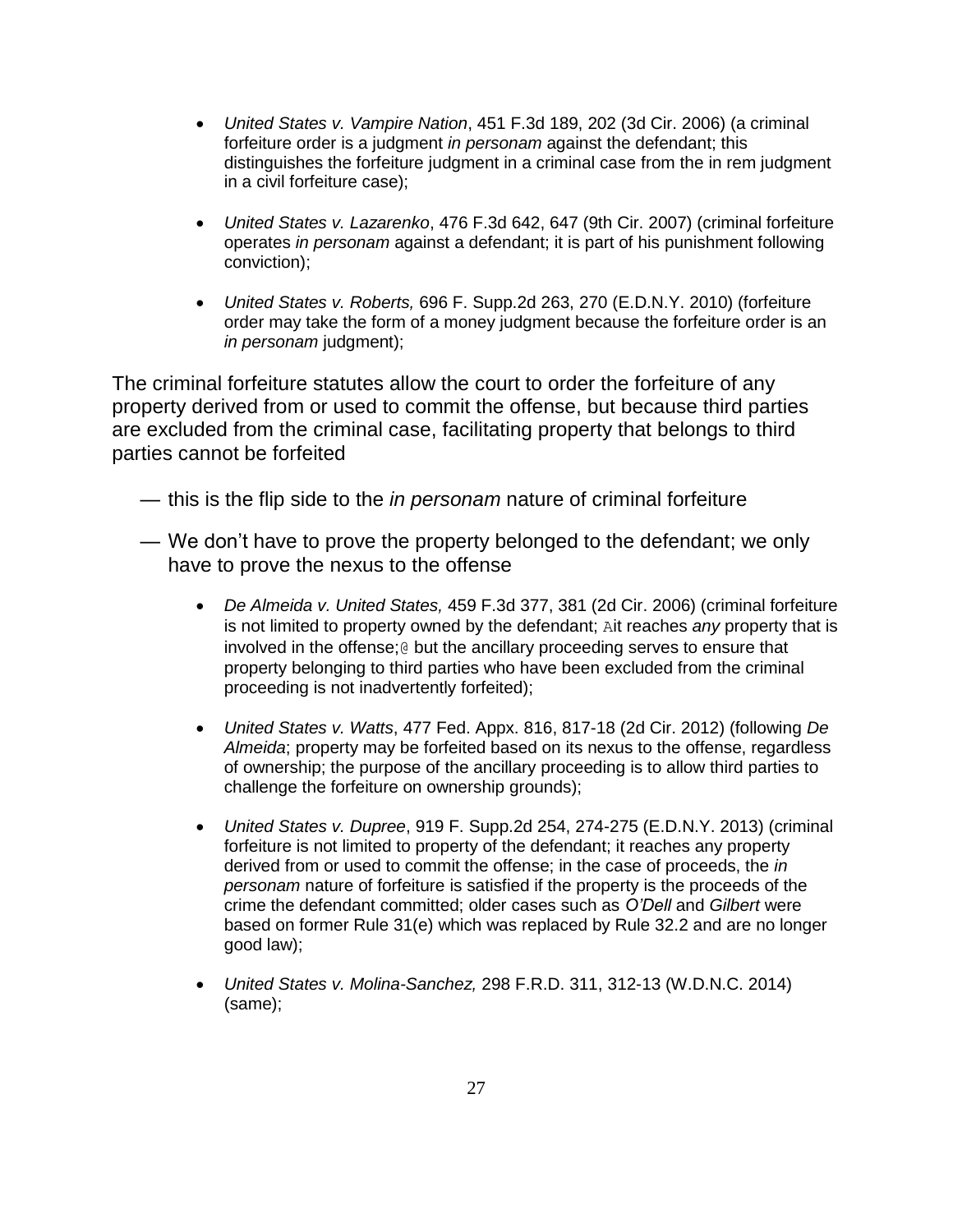- But if it turns out that the property that was used to commit the offense belonged to a third party, it cannot be forfeited in the criminal case
- this is the major *disadvantage* to criminal forfeiture
- there is, of course, a procedure for forfeiting the property of third parties who knowingly allowed their property to be used to commit a crime
- it's called civil forfeiture

OK, so how do we make sure we forfeit the property in a criminal case

- Criminal AUSAs are always saying the process is too complicated
- I'm here to tell you that it's not; just follow these steps

## **1. Include Forfeiture in the Indictment.**

Rule 32.2(a) says that a notice of forfeiture must be included in the indictment.

- the forfeiture should not be designated as a count in the indictment, and the property need not be itemized
- all you have to do is track the language of the applicable forfeiture statute
	- United States v. Hampton, 732 F.3d 687, 690 (6<sup>th</sup> Cir. 2013) (it was proper, under Rule 32.2(a), for the indictment to say that the Government was seeking a money judgment and not to identify any specific assets subject to forfeiture);
	- United States v. Lazarenko, 504 F. Supp. 2d 791, 796-97 (N.D. Cal. 2007) (Rule 32.2(a) requires only that the indictment give the defendant notice of the forfeiture in generic terms; that the Government did not itemize the property subject to forfeiture until much later was of no moment; older cases like Gilbert, holding that property had to be listed in the indictment, are no longer good law);
	- United States v. Galestro, 2008 WL 2783360, at \*10-11 (E.D.N.Y. 2008) (Rule 32.2(a) does not require an itemized list of the property subject to forfeiture; older cases requiring such an itemization Aappear to reflect an outmoded, minority view@);
	- United States v. Woods, 730 F. Supp.2d 1354, 1372-73 (S.D. Ga. 2010) (forfeiture notice that tracks the language of' 2253 is sufficient to give defendant notice of what property will be forfeited if he is convicted of a child pornography offense);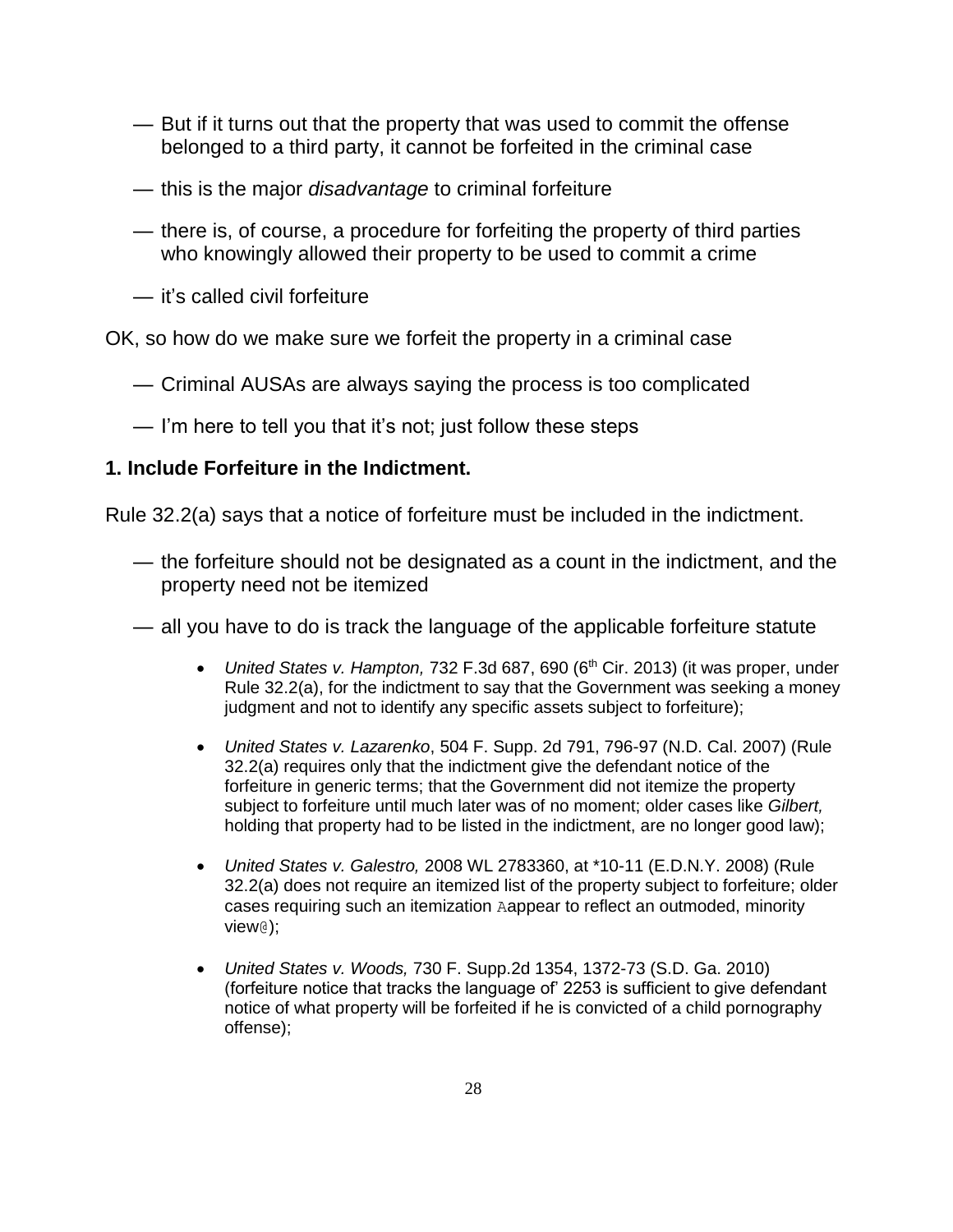• United States v. Clemens, 2011 WL 1540150, \*4 (D. Mass. Apr. 22, 2011) (declining to dismiss forfeiture notice on the ground that it did not itemize the property subject to forfeiture; such Aplaceholders@ are neither improper nor prejudicial);

## **2. Preserve the Property Pending Trial.**

Often the property will already be in the Government's possession when the indictment is returned, but if not, ask for a pre-trial restraining order or seizure warrant.

- the Government simply files an ex parte application stating that an indictment has been returned and that the property in question will be subject to forfeiture if the defendant is convicted
	- United States v. Holy Land Foundation for Relief and Development, 493 F.3d 469, 475 ( $5<sup>th</sup>$  Cir. 2007) (*en banc*) ("a court may issue a restraining order without prior notice and a hearing");

Restraining orders are limited to directly forfeitable property

- only the Fourth Circuit permits the pretrial restraint of substitute assets
- if you're in the Fourth Circuit, or if you are restraining the substitute property under 18 U.S.C. § 1345, you have to worry about the Supreme Court's decision in Luis v. United States, which exempts substitute assets needed to retain counsel from pre-trial restraining orders
	- Luis v. United States, 578 U.S. \_\_\_, 136 S. Ct. 1083 (Mar. 30, 2016) (not questioning the Government's authority seek the restraint of substitute assets under § 1345, but creating a Sixth Amendment exception);
	- United States v. Chamberlain, 2016 WL 2899255 (E.D.N.C. May 17, 2016) (Luis does not change Fourth Circuit law permitting the pre-trial restraint of substitute assets, it only creates an exemption if the property is needed to retain counsel; because defendant did not allege that he needed the property to retain counsel, there was no occasion to determine what procedure to apply under Luis if he had done so);

## **3. Plea Agreements**

The defendant should agree to the forfeiture in the plea agreement, which should be as specific as possible in naming the property.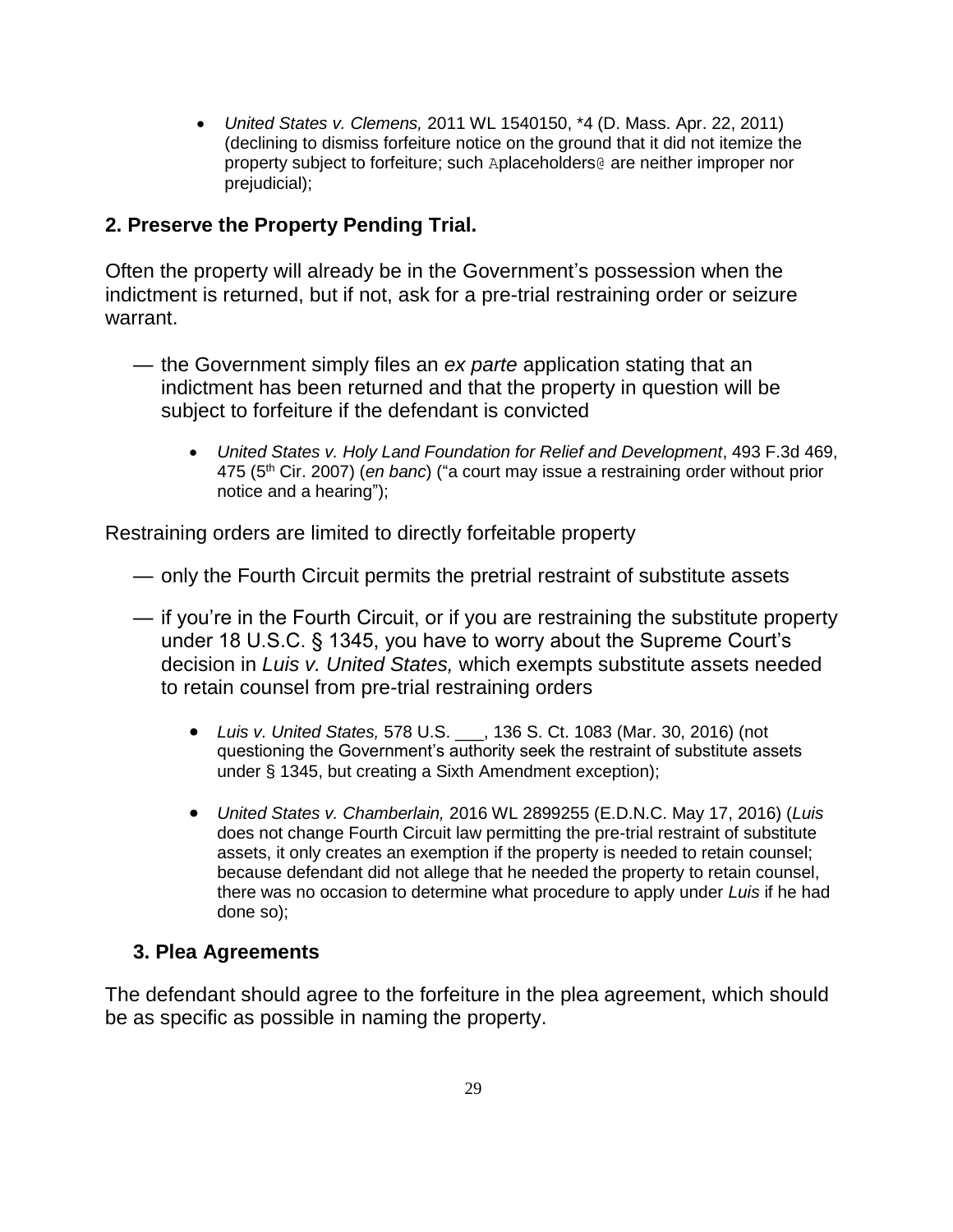- Your office's model plea agreement should have forfeiture language that may need to be modified to fit the facts of the case.
- it should spell out what the defendant is agreeing to forfeit, say that he is waiving all of his rights under the federal rules, and provide a factual basis for the forfeiture
	- United States v. Beltramea, 785 F.3d 287 ( $8<sup>th</sup>$  Cir. 2015) (defendant's consent to the entry of a forfeiture order without a factual stipulation does not relieve the Government of its obligation to establish the nexus between the property and the offense of conviction; without any factual support in the records, forfeiture order vacated as plain error);

If criminal forfeiture is impossible, the defendant can be required to agree not to contest a parallel civil forfeiture.

> • Rodriguez v. United States, 2004 WL 3035447, \*4 (S.D.N.Y. 2004) (defendant who agreed in his plea agreement not to contest a civil forfeiture cannot complain, in a section 2255 petition, that he did not have adequate notice of the civil forfeiture);

In general, it is a bad idea to agree to return property to obtain a guilty plea

- This creates the appearance of buying a guilty plea, undermines the purpose of forfeiture (to punish the defendant by taking away the fruits of the crime) and is devastating to the morale of the agents who worked hard to locate the property
- Moreover, the agreement not to seek forfeiture is Giglio material, if the defendant is a cooperator
	- United States v. Bulger, 2013 WL 2146202, \*6 (D. Mass. May 14, 2013) (Government's forbearance in not seeking forfeiture from a cooperating codefendant is a "promise, inducement or reward" that must be disclosed to the defendant as Giglio material);

It is equally wrong to agree to a lesser jail sentence for a defendant who is willing to give up property ("buying his way out of jail")

## **4. Consent Order of Forfeiture**

Rule 32.2(b) says that the preliminary order of forfeiture must be entered as soon as practicable after the conviction or entry of the guilty plea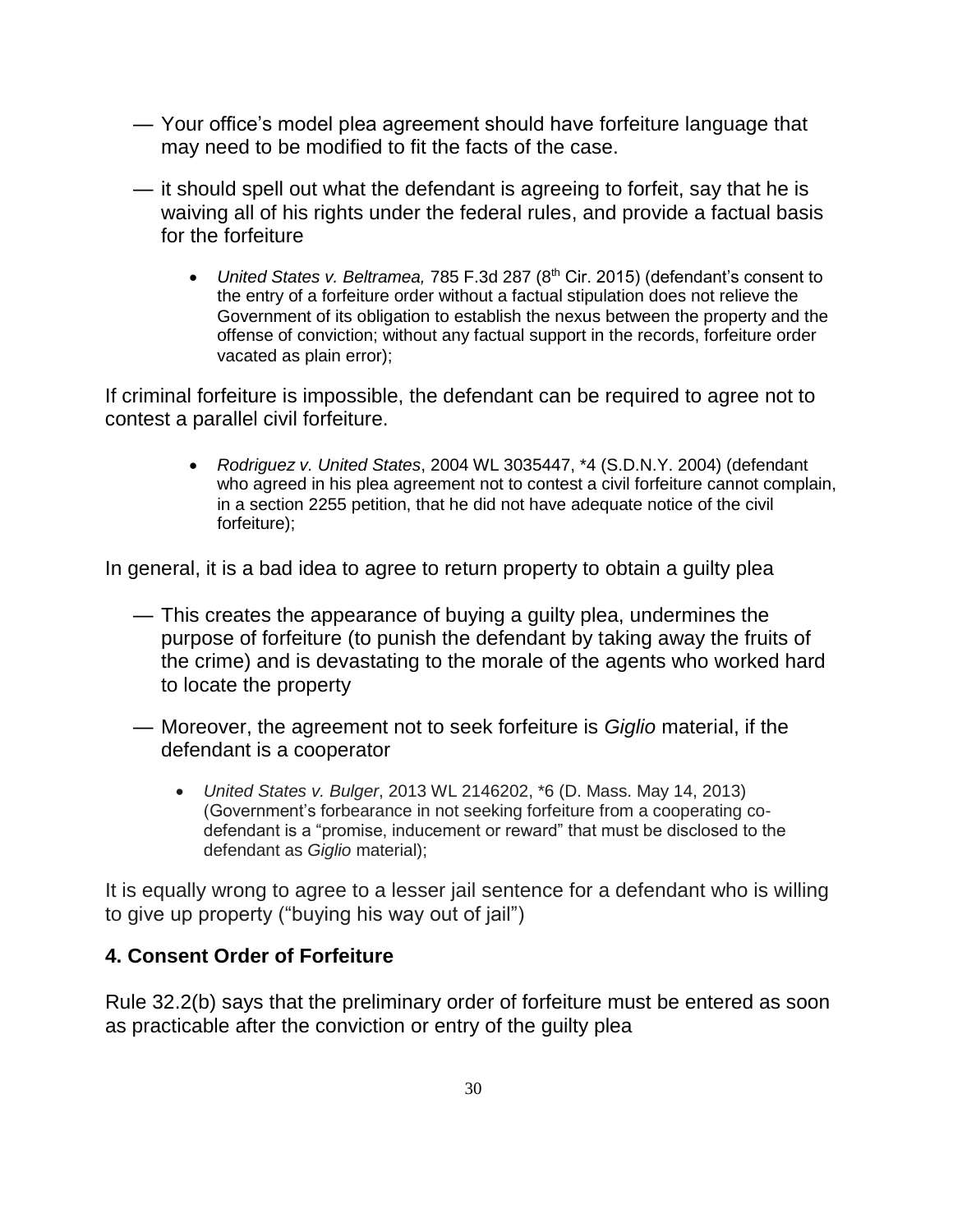- United States v. Marquez, 685 F.3d 501, 510 (5th Cir. 2012) (failure to enter forfeiture order as soon as practical after guilty plea was error, but caused no prejudice);
- the order of forfeiture then becomes final as to the defendant at sentencing
- the idea is that the defendant is entitled to have all aspects of his sentence imposed at one time -- i.e., as part of a single package
	- United States v. Yeje-Cabrera, 430 F.3d 1 (1st Cir. 2005) (Rule 32.2(b)(3)'s requirement that the forfeiture be part of the sentence ensures that all aspects of the defendant's sentence are part of a single package that is imposed at one time);
- this means that you can't show up six weeks after the sentencing and say, "oh, now would be a good time to enter an order of forfeiture"
	- United States v. Shakur, 691 F.3d 979, 988-89 (8th Cir. 2012) (wholesale violation of Rule 32.2(b), including failure to issue preliminary order of forfeiture prior to sentencing, failure to conduct evidentiary hearing and make finding of forfeitability at sentencing, and failure to issue any forfeiture order until 83 days after sentencing, deprived defendant of due process rights and right to appeal all aspects of his sentence at one time; forfeiture order vacated);
	- United States v. Ferguson, 385 Fed. Appx. 518, 530 ( $6<sup>th</sup>$  Cir. 2010) (if the Government completely ignores Rule 32.2(b) and forgets about the forfeiture until the criminal case is over, it cannot salvage the forfeiture);

The easiest way to comply is to have the defendant sign a Consent Order at the time of the rearraignment.

— there are different versions of the consent order of forfeiture depending on whether the defendant is agreeing to forfeit specific assets, only a money judgment, or a combination

In general, your consent order should say that the defendant is being ordered to forfeit the proceeds of his crime in the form of a money judgment, with credit for the value of any specific assets that have been recovered

— and if there is any facilitating property to be forfeited, it should list that as well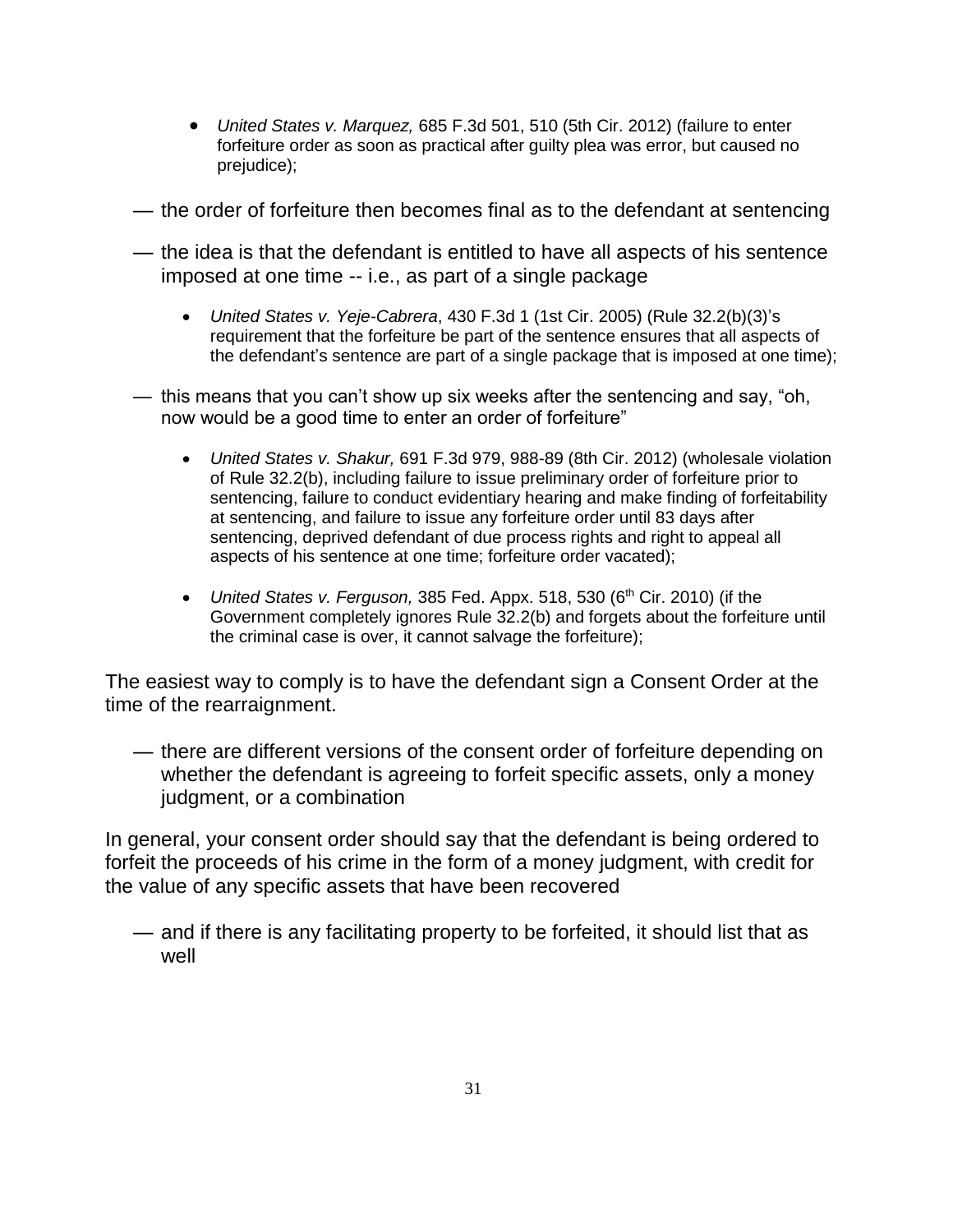#### **Money Judgments**

Sometimes the defendant no longer has the proceeds of his offense, or any property traceable to it, at the time his is convicted criminal forfeiture's claim to fame is that when that happens, we can still get an order of forfeiture in the form of a money judgment

- United States v. Vampire Nation, 451 F.3d 189, 202 (3d Cir. 2006) (expressly rejecting the argument that a forfeiture order must order the forfeiture of specific property; as an in personam order, it may take the form of a judgment for a sum of money equal to the proceeds the defendant obtained from the offense, even if he no longer has those proceeds, or any other assets, at the time he is sentenced);
- United States v. Hampton, 732 F.3d 687, 691-92 ( $6<sup>th</sup>$  Cir. 2013) (following all other circuits and holding that forfeiture being a mandatory part of the defendant's sentence, the court may enter a money judgment in the amount of the proceeds of the offense even though the defendant has dissipated the traceable property and has no other funds with which to satisfy the judgment);
- the entry of a money judgment is mandatory
	- United States v. Viloski, 814 F.3d 104, 110 n. 11 (2<sup>nd</sup> Cir. 2016) ("As long as the factual predicate for the application of [the forfeiture statutes] has been satisfied, … a district court has no discretion not to order forfeiture in the amount sought. The court's only role is to conduct the gross disproportionality inquiry required by Bajakajian.");
	- United States v. Hernandez, 803 F.3d 1341 (11<sup>th</sup> Cir. 2015) (explaining why criminal forfeiture is mandatory under § 2461(c) if defendant is convicted of an offense for which civil forfeiture is authorized under § 981(a)(1)(C));
	- United States v. Blackman, 746 F.3d 137, 143  $(4<sup>th</sup>$  Cir. 2014) (§ 2461(c) makes criminal forfeiture mandatory in all cases; "The word 'shall' does not convey discretion . . . The plain text of the statute thus indicates that forfeiture is not a discretionary element of sentencing. . .. Insofar as the district court believed that it could withhold forfeiture on the basis of equitable considerations, its reasoning was in error.");
	- United States v. Newman, 659 F.3d 1235, 1240 (9th Cir. 2011) (AWhen the Government has met the requirements for criminal forfeiture, the district court must impose criminal forfeiture, subject only to statutory and constitutional limits<sup>®</sup>); *id.* (The district court has no discretion to reduce or eliminate mandatory criminal forfeiture@; overruling district court's refusal to enter money judgment);
- moreover, pursuant to 21 U.S.C. § 853(p), we can satisfy the money judgment by forfeiting substitute assets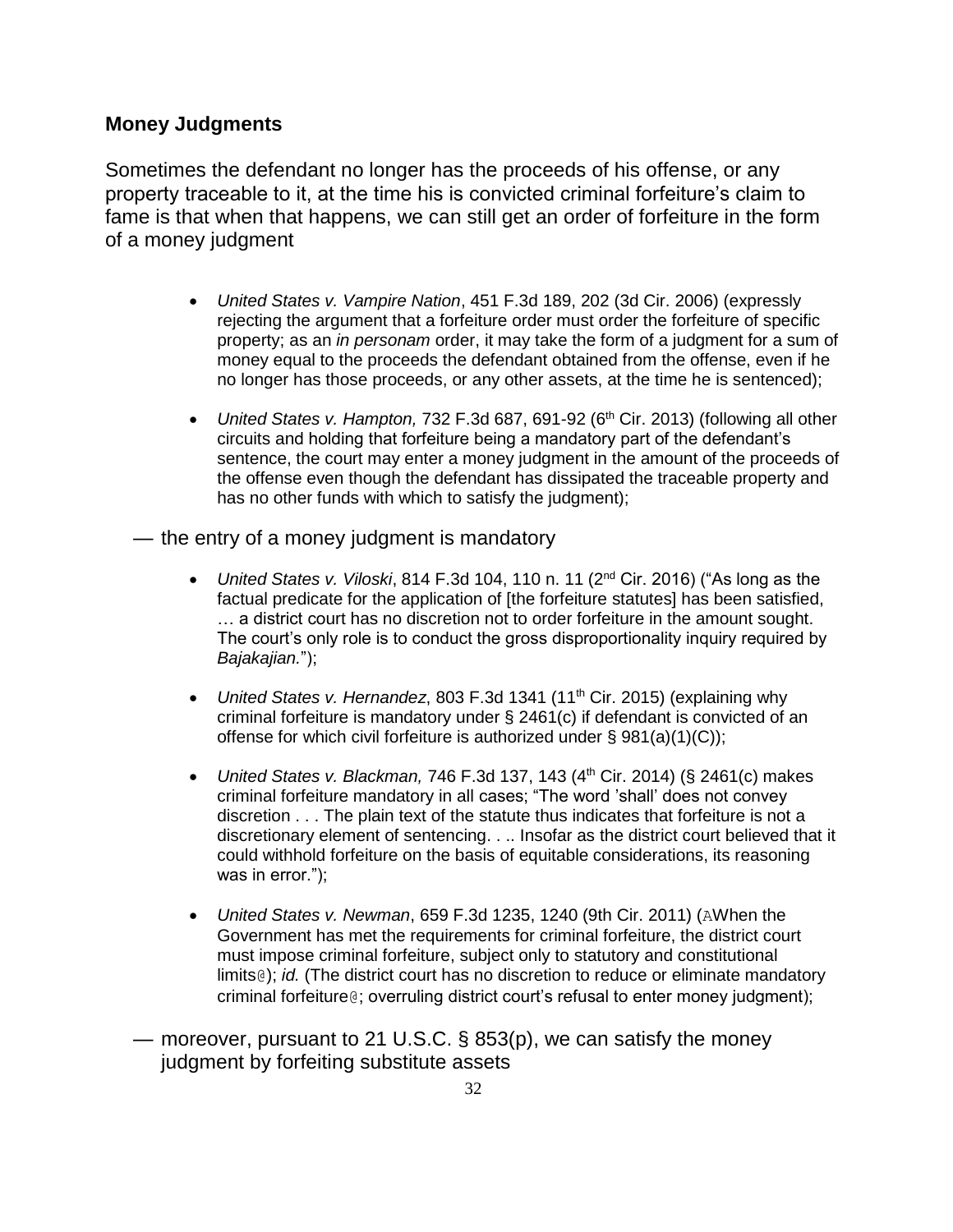- the forfeiture of substitute assets is mandatory, and can be any property the defendant owns, even though it is not traceable to the offense
	- United States v. Fleet, 498 F.3d 1225, 1231 (11th Cir. 2007) (Congress chose broad language providing that any property of the defendant may be forfeited as a substitute asset; it is not for the courts Ato strike a balance between the competing interests@ or to carve out exceptions to the statute; thus, defendant's residence can be forfeited as a substitute asset notwithstanding state homestead and tenancy by the entireties laws);
	- United States v. Carroll, 346 F.3d 744, 749 (7th Cir. 2003) (defendant may be ordered to forfeit "every last penny" he owns as substitute assets to satisfy a money judgment);
	- United States v. Alamoudi, 452 F.3d 310, 314 (4th Cir. 2006) ("Section 853(p) is not discretionary…[W]hen the Government cannot reach the property initially subject to forfeiture, federal law requires a court to substitute assets for the unavailable tainted property");
	- United States v. Garza, 407 Fed. Appx. 322, 324 (10th Cir. 2011) (same; following Alamoudi); United States v. McCrea, 548 Fed. Appx. 157, 158 (4th Cir. 2014) (same; there is no exception for the defendant's residence);
	- United States v. Weitzman, 936 F. Supp.2d 218, 221 (S.D.N.Y. 2013) (there is no exception in § 853(p) for the defendant's IRA account; it may be forfeited as a substitute asset);

Calculating the amount of the money judgment is not an exact science:

- United States v. Roberts, 660 F.3d 149, 166 (2d Cir. 2011) (because forfeiture is punitive, not restitutive, the calculation of the forfeiture money judgment need not be exact and is not improper if it exceeds what the defendant obtained to some extent); id. (in a drug case, the Government need not produce actual sales receipts but may rely on reasonable estimates of the quantity of drugs imported and their value; whether to use retail or wholesale value depends on whether the importer sold the drugs at retail himself or sold them at wholesale to others);
- United States v. Uddin, 551 F.3d 176, 180 (2d Cir. 2009) (detailing how the court calculated what percentage of defendant's food stamp redemptions were fraudulent);
- United States v. Jafari, 2015 WL 225444, \*12 (W.D.N.Y. Jan. 16, 2015) (calculating the money judgment in a case in which the defendant has kept poor records and attempted to disguise the extent of her fraud, the court may extrapolate from the evidence introduced at trial to produce a reasonable estimate of the gross proceeds);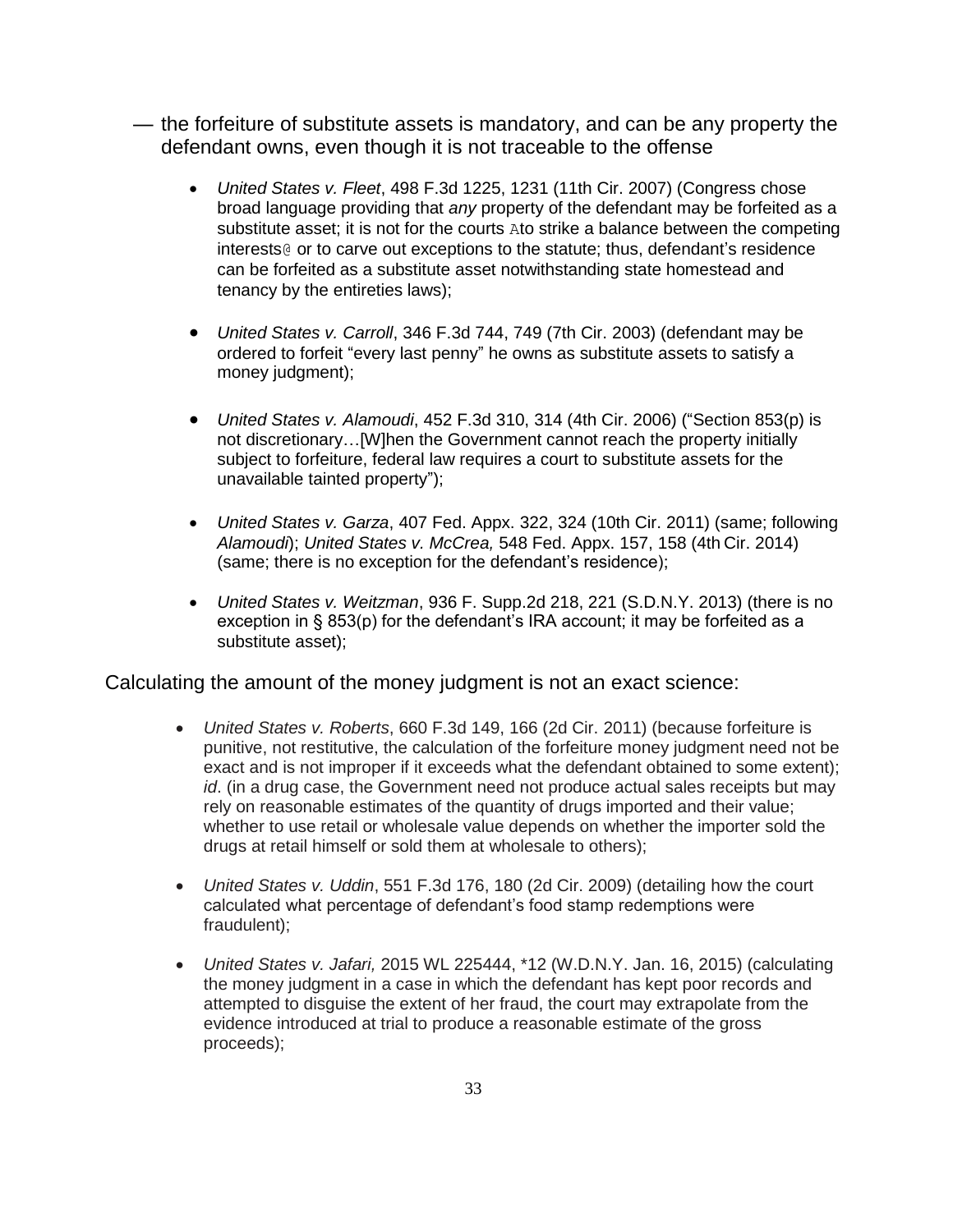Joint and several liability:

All co-defendants are jointly and severally liable for the full amount obtained by them as a group, without regard to how much was personally obtained by any one of them

- United States v. Beecroft, 825 F.3d 991 (9th Cir. 2016) (applying Pinkerton and holding that all conspirators in a mortgage fraud scheme are jointly and severally liable for the loan proceeds obtained by the conspiracy, but limiting the defendant's liability under the Eighth Amendment);
- United States v. Honeycutt, 816 F.3d 362 (6<sup>th</sup> Cir. 2016) (applying Corrado: if there is joint and several liability under RICO, there must be under § 853 as well; no need to consider the D.C. Circuit's reasoning in Cano-Flores); United States v. Wolford, Fed. Appx. \_\_\_, 2016 WL 3878213 (6<sup>th</sup> Cir. July 18, 2016) (following *Honeycutt* and Corrado);
- United States v. Nagin, 810 F.3d 348 (5th Cir. 2016) ("As a general matter, coconspirators subject to criminal forfeiture are held jointly and severally liable for the full amount of the proceeds of the conspiracy");
- But see United States v. Cano-Flores, 796 F.3d 83 (D.C. Cir. 2015) (declining to follow all other circuits and holding that neither rationale for joint and several liability – Pinkerton liability and the language authorizing forfeiture of property obtained "indirectly" – justifies holding a defendant liable for more than the amount of money he obtained personally);
- United States v. Honeycutt, 816 F.3d 362 (6<sup>th</sup> Cir. 2016) (Moore, J., concurring) (urging the Sixth Circuit to grant rehearing en banc and to follow Cano-Flores);

Is it worth the effort?

- There is a difference of opinion among AUSAs nationally as to whether it makes sense to get a money judgment in every criminal case
- Some believe that it is a waste of time to get a money judgment when there is little likelihood that the defendant will ever be able to pay it
- Others believe that the Government should not discount the possibility that the defendant has concealed assets, or that he might obtain some money later in life
	- United States v. Encinares, 2015 WL 507530, \*3 (N.D. Ill. Feb. 5, 2015) (Government might want to negotiate a realistic money judgment based on defendant's ability to pay, but it is not required to do so; Government "may be unwilling to discount the possibility that a defendant may strike it rich someday");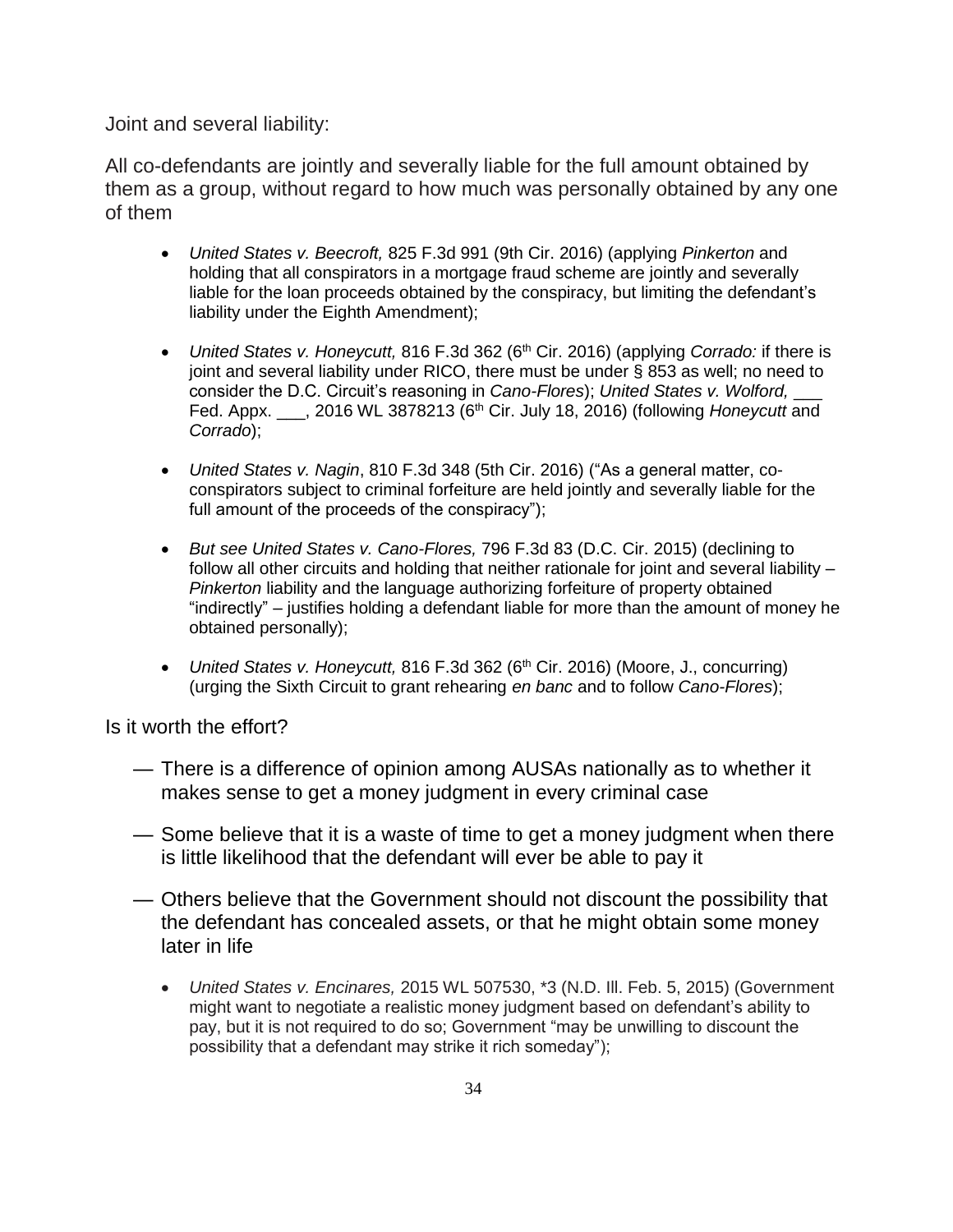A recent study by the USMS revealed that there are 30+ inmates in the BOP who were convicted in Maryland and who have a total of \$500,000 in funds in their BOP accounts

- But in none of those cases could the money be forfeited because the Government did not ask for a money judgment
- In other cases, however, the Government has recovered money from inmate accounts
	- United States v. Napoli, (E.D. Pa. July 17, 2015) (Rule 32.2(e) motion to forfeit \$10,537 in Defendant's inmate trust account as a substitute asset to satisfy, in part, an outstanding \$6 million criminal forfeiture money judgment), aff'd \_\_\_ Fed. Appx. \_\_\_, 2016 WL 4446065 (3rd Cir. Aug. 24, 2016);

My view is that as long as there are victims, and the amount recovered is insufficient to satisfy the restitution order, there should be a forfeiture money judgment that allows the Government to confiscate other assets wherever or whenever found so that they can be applied to restitution.

— If the victim's loss is forever, so should be the defendant's forfeiture liability

## **5. Special Verdict / Jury Instructions**

If the case goes to trial, the forfeiture does not come up until the jury has returned a verdict, at which point there is a post-verdict forfeiture hearing.

— there is no constitutional right to a jury in the forfeiture phase of the trial:

- Libretti v. United States, 516 U.S. 29, 49 (1995) ("the nature of criminal forfeiture as an aspect of sentencing compels the conclusion that the right to a jury verdict on forfeitability does not fall within the Sixth Amendment's constitutional protection");
- United States v. Valdez, 726 F.3d 684, 699 (5th Cir. 2013) ("There is no constitutional right to a jury determination of forfeiture," following Libretti);
- $-\frac{1}{2}$  but Rule 32.2(b)(5) creates a statutory right to have the jury determine the forfeiture if the Government is seeking specific assets

If the jury is retained, we must prepare jury instructions and special verdict forms. We can provide these, but please give us as much advance notice as possible.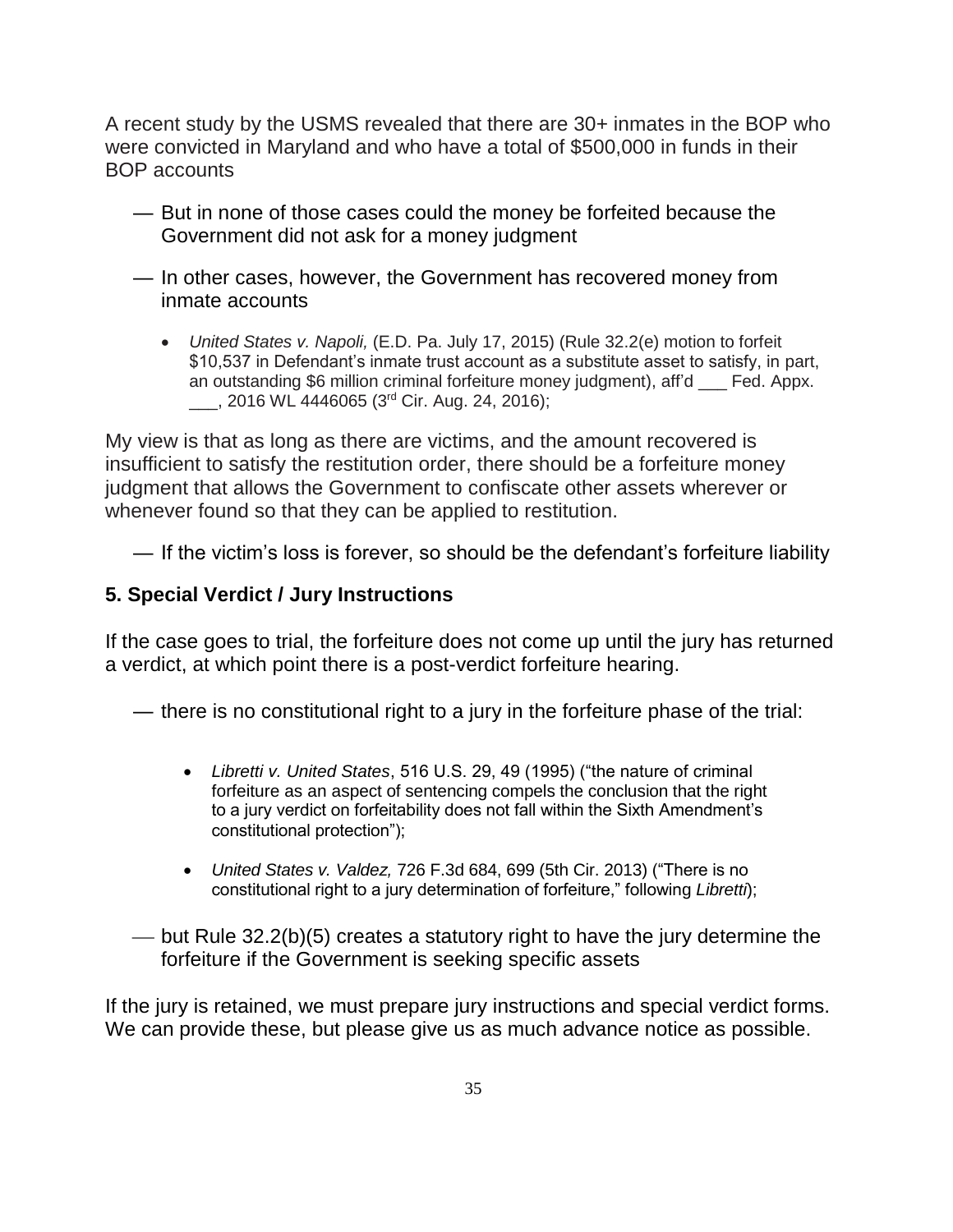- the form should have an entry for each item you want to forfeit:
- Q. Has the Government established by a preponderance of the evidence that the 2001 Lexus automobile was used to facilitate the offense alleged in Count 7 of the Indictment? Yes or No.
	- United States v. Armstrong, 2007 WL 809508, \*2 (E.D. La. Mar. 14, 2007) (noting that the special verdict form required the jury to make detailed findings as to whether the property was forfeitable as facilitating property or proceeds and as property involved in a money laundering offense);

There is no right to have the jury retained if we are only asking for a money judgment.

- United States v. Phillips, 704 F.3d 754, 771 (9th Cir. 2012) (there is no statutory right to a jury under Rule 32.2(b)(5) when the Government is seeking only a money judgment);
- United States v. Curbelo, 726 F.3d 1260, 1277, 1278 n. 10 (11th Cir. 2013) (the right to a jury under Rule 32.2(b)(5) applies only to specific property, not to the amount of a money judgment; the rule does not infringe on defendant's Sixth Amendment rights because there is no right to a jury under Libretti);
- United States v. Tedder, 403 F.3d 836, 841 (7th Cir. 2005) (the defendant's right under Rule 32.2(b)[5] is to have the jury determine if the Government has established the required nexus between the property and his crime; the rule does not give the defendant the right to have the jury determine the amount of a money judgment);
- United States v. Gregoire, 638 F.3d 962, 972 (8th Cir. 2011) (following Tedder; there is no right to a jury if the Government announces that it is abandoning its request to forfeit specific assets and is seeking only a money judgment; but in that case the Government cannot use the money judgment to recover the value of specific assets traceable to the offense that are available for forfeiture);

# **6. Sentencing**

Rule 32.2(b)(4) says that the forfeiture *must* be included in the oral announcement of the sentence and included in the judgment.

 as mentioned earlier, this means that the court has to enter the forfeiture order no later than the date of sentencing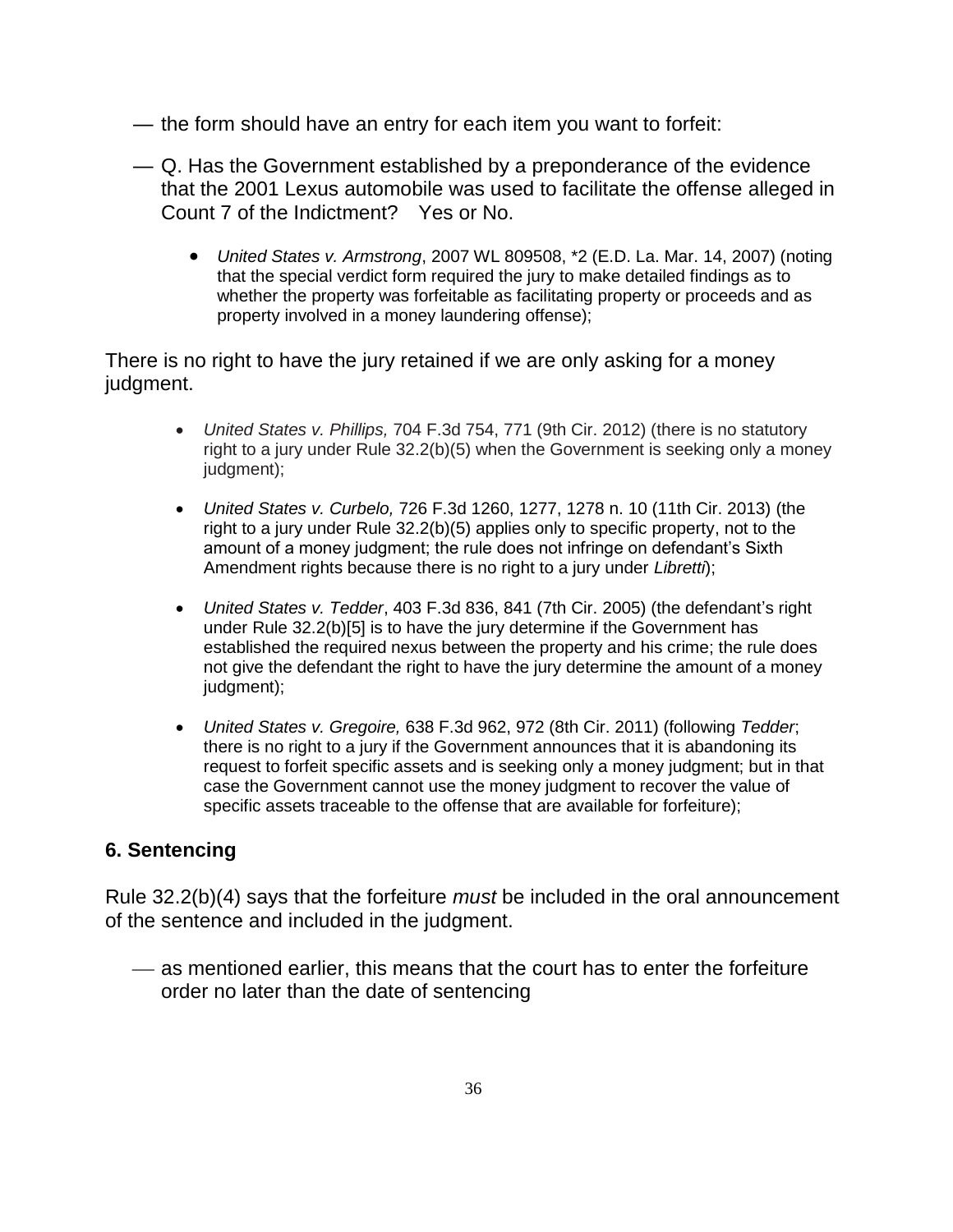$\frac{1}{1}$  if the defendant is pleading guilty, the easiest way to avoid having a problem is to have the defendant agree to a Consent Order of Forfeiture and have the court enter it at the time of the guilty plea

If the court entered a consent order at the rearraignment, it will become final by its own terms at sentencing

- if the court forgets to include it in the judgment, we can correct the judgment later as a clerical error
	- United States v. Smith, 656 F.3d 821, 828 (8th Cir. 2011) (district court's failure to make the previously-entered preliminary order of forfeiture part of the judgment until two weeks after sentencing was a clerical error that may be corrected under Rule 36);
	- United States v. Holder, 2010 WL 478369, \*3 (M.D. Tenn. Feb. 4, 2010) (under new Rule 32.2(b)(4), the court's failure to make the order of forfeiture part of the judgment at sentencing may be corrected at any time as a clerical error, as long as the defendant was aware at sentencing that forfeiture would be part of his sentence);
- but if there was no consent order the court  $MUST$  issue an order at sentencing.

# **7. Third Parties**

Per Rule 32.2(b)(1), the forfeiture order must be entered without regard to the ownership of the property. Determining the ownership of the property is deferred to the ancillary proceeding.

Give a copy of your order of forfeiture to the paralegals in the Forfeiture Unit to publish and send to potential third party claimants. If a claim is filed, they will assist you in responding to the claim in the ancillary proceeding.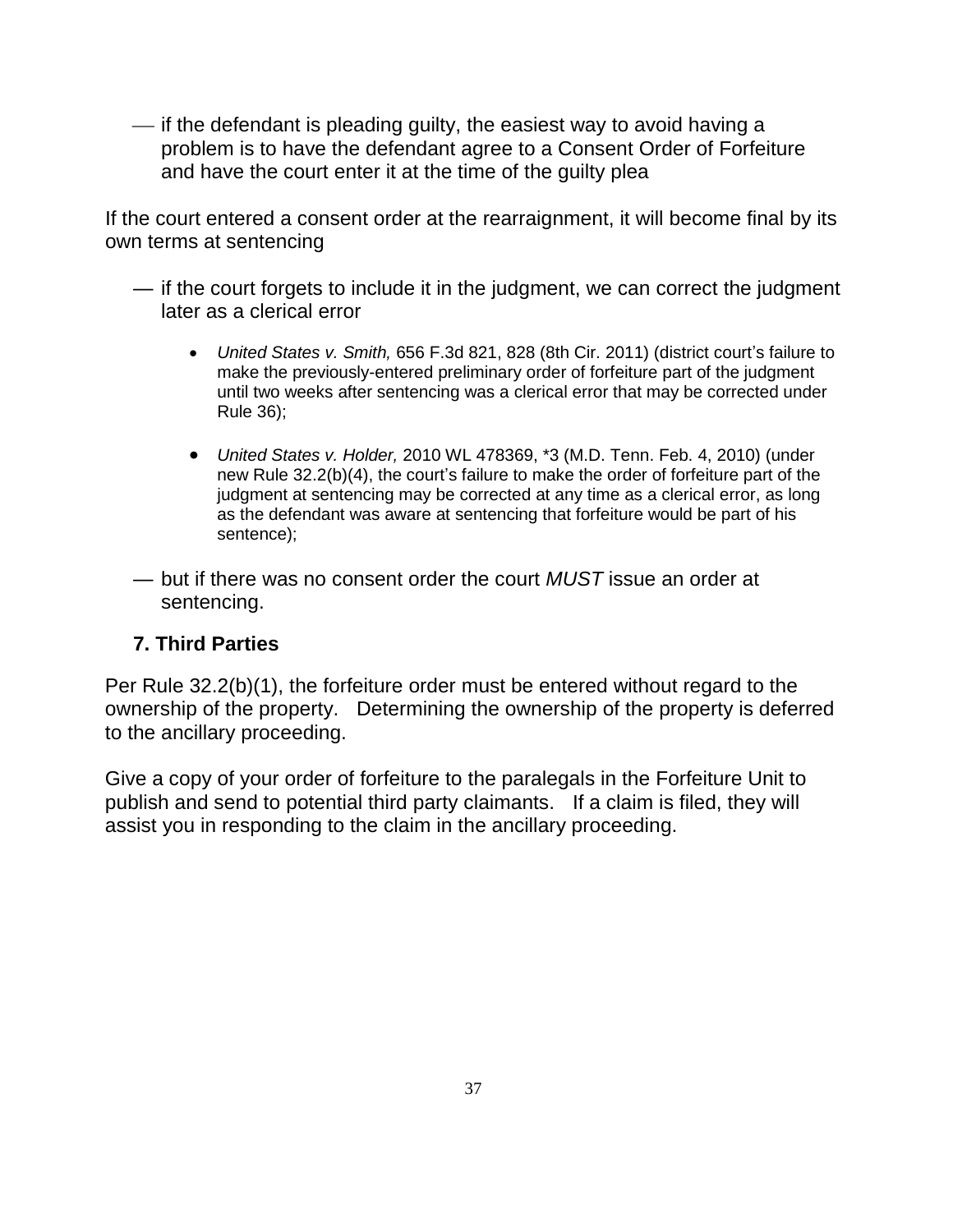#### **CRIMINAL FORFEITURE CHECK LIST**

Follow these steps to make forfeiture part of the defendant's sentence.

#### **1. Include Forfeiture in the Indictment.**

Rule 32.2(a) says that a notice of forfeiture must be included in the indictment. The notice does not have to list the property, but it must at least track the applicable forfeiture statute.

Including a boilerplate forfeiture notice preserves the forfeiture option. If you later decide to seek forfeiture, you can identify the assets in a bill of particulars. If you omit the forfeiture notice, forfeiture is not possible unless the defendant waives the notice requirement.

If you do list the property in the indictment, ask the grand jury to find probable cause to believe that the listed property is subject to forfeiture. The form indictments for the most commonly-charged crimes contain model forfeiture language, but call us if you need a go-by.

Check with your agent about the status of any administrative forfeiture proceeding. If the property has already been forfeited administratively, there is no need to include it in the indictment. If someone has filed a claim, you have 90 days to include the property in the indictment, file a civil forfeiture action, or ask for an extension of time.

Including the property in the indictment avoids having to supersede later if someone files a claim.

#### **2. Preserve the Property Pending Trial.**

Often the property will already be in the Government's possession when the indictment is returned, but if not, ask for a pre-indictment restraining order or seizure warrant. Both directly forfeitable property and substitute assets may be seized or restrained.

#### **3. Plea Agreements**

The defendant should agree to the forfeiture in the plea agreement, which should be as specific as possible in naming the property. The model plea agreement has forfeiture language that may need to be modified to fit the facts of the case.

In general, it is a bad idea to agree to return property to obtain a guilty plea, or to offer a more lenient plea if the defendant will agree to forfeiture. We may not agree to return property that has already been administratively forfeited.

The plea agreement can state that the Office will recommend that any forfeited property be used to satisfy a restitution order, but it cannot bind the Attorney General. Recommendations have to be approved by Main Justice.

#### **4. Consent Order of Forfeiture**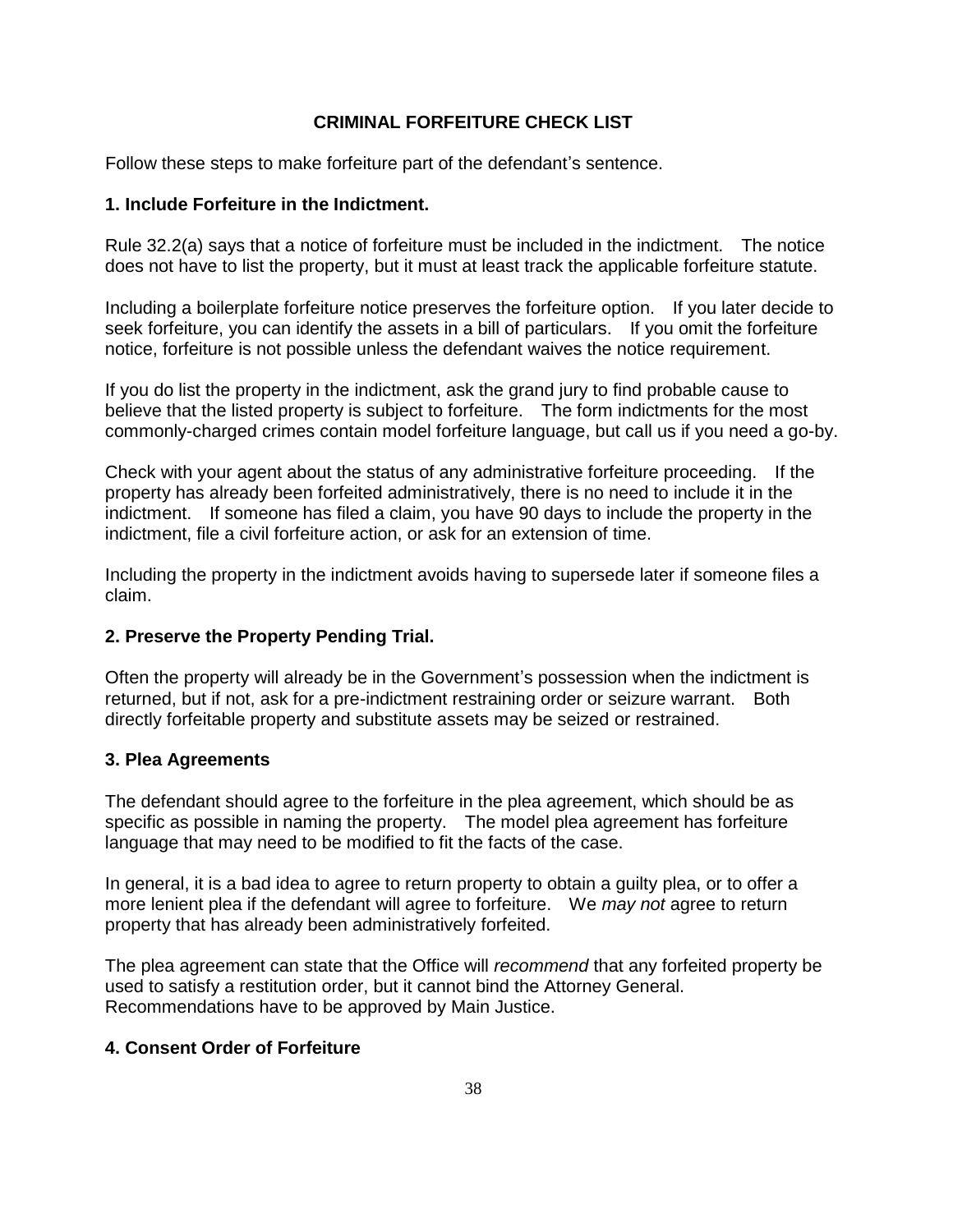Rule 32.2(b) says that the court must enter a preliminary order of forfeiture prior to sentencing. The easiest way to comply is to have the defendant sign a AConsent Order@ at the time of the rearraignment. There are model consent orders available from the forfeiture paralegals. Do not wait until the day of sentencing to get the forfeiture order. Case law says this may be reversible error.

#### **5. Special Verdict / Jury Instructions**

If the case goes to trial, the forfeiture does not come up until the jury has returned a verdict, at which point there is a post-verdict forfeiture hearing. Per Rule 32.2(b)(5), the court must ask the parties, before the jury begins to deliberate, if they will waive the jury or ask that the jury be retained to determine the forfeiture.

If the jury is waived, the court may postpone the forfeiture hearing to a later date. If the jury is retained, we must prepare jury instructions and special verdict forms. We can provide these, but please give us as much advance notice as possible.

There is no right to have the jury retained if we are only asking for a money judgment, but we cannot deprive the defendant of his right to a jury by asking only for a money judgment if we have his property in our possession, and then ask to forfeit it as a substitute asset.

#### **6. Sentencing**

Rule 32.2(b)(4) says that the forfeiture *must* be included in the oral announcement of the sentence and included in the judgment. The court's failure to issue a forfeiture order at or before sentencing is fatal. If the court entered a consent order at the rearraignment, it will become final by its own terms at sentencing, but if there was no consent order the court MUST issue an order at sentencing.

If there are victims, we generally want to have both a forfeiture order and a restitution order, even if we are agreeing to recommend that the forfeited funds be applied to restitution. This is because the forfeiture laws have provisions for recovering assets that the restitution laws do not.

The one exception to this rule applies if the property that would be forfeited is cash, and it is sufficient to satisfy the restitution order but not sufficient to satisfy a forfeiture order as well. In that case, a forfeiture order is probably unnecessary.

#### **7. Third Parties**

Per Rule 32.2(b)(1), the forfeiture order must be entered without regard to the ownership of the property. Determining the ownership of the property is deferred to the ancillary proceeding.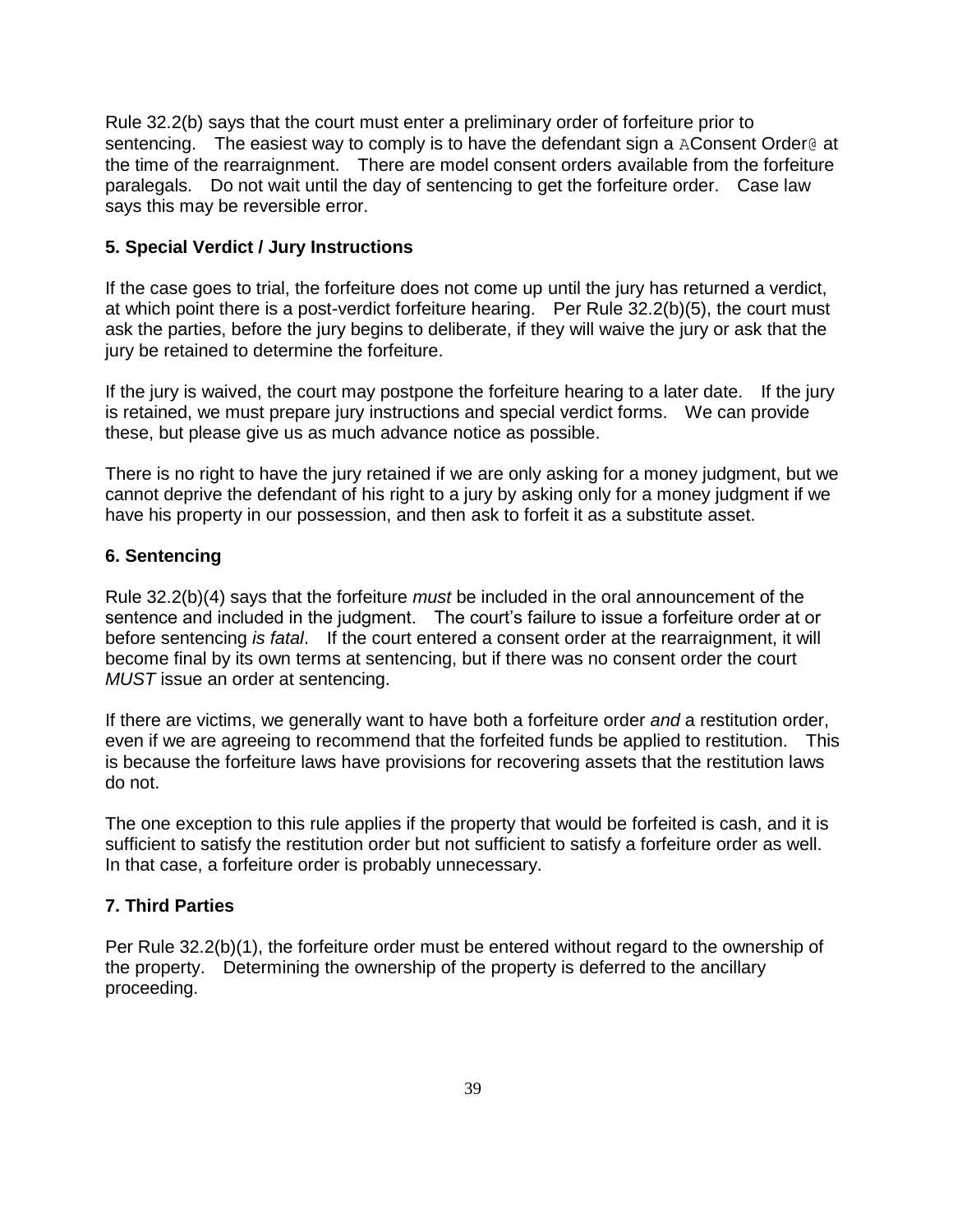Give a copy of your order of forfeiture to the forfeiture paralegals to publish and send to potential third party claimants. If a claim is filed, we will assist you in responding to the claim in the ancillary proceeding.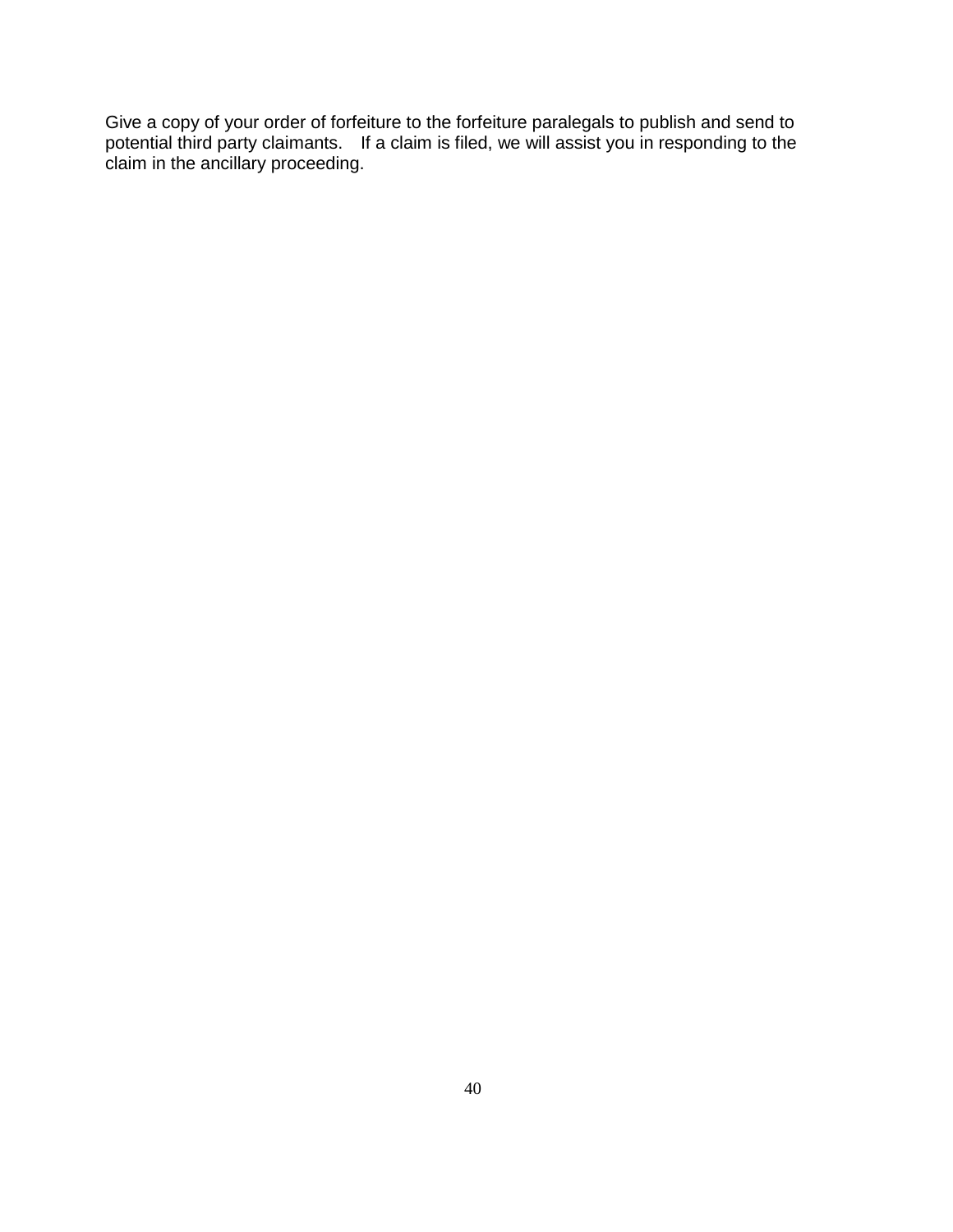# IN THE UNITED STATES DISTRICT COURT FOR THE

# EASTERN DISTRICT OF VIRGINIA

## Alexandria Division

| UNITED STATES OF AMERICA,                                                                                                                           |                   |
|-----------------------------------------------------------------------------------------------------------------------------------------------------|-------------------|
| Plaintiff,                                                                                                                                          |                   |
| V.                                                                                                                                                  | Civil No. 1:08 CV |
| EIGHTEENTH CENTURY PERUVIAN<br>OIL ON CANVAS PAINTING OF THE<br>"DOBLE TRINIDAD" OR<br>"SAGRADA FAMILIA CON ESPIRITU<br><i>SANTO Y DIOS PADRE",</i> |                   |
| and                                                                                                                                                 |                   |
| SEVENTEENTH CENTURY PERUVIAN<br>OIL ON CANVAS PAINTING OF<br>"SAN ANTONIO DE PADUA" AND<br>"SANTA ROSA DE LIMA".                                    |                   |
| Defendants.                                                                                                                                         |                   |

## VERIFIED COMPLAINT IN REM

Plaintiff, United States of America, by its undersigned attorneys, Chuck

Rosenberg, United States Attorney for the Eastern District of Virginia, and Stefan

D. Cassella, Special Assistant United States Attorney, brings this complaint and

alleges as follows in accordance with Supplemental Rule G(2) of the Federal

Rules of Civil Procedure: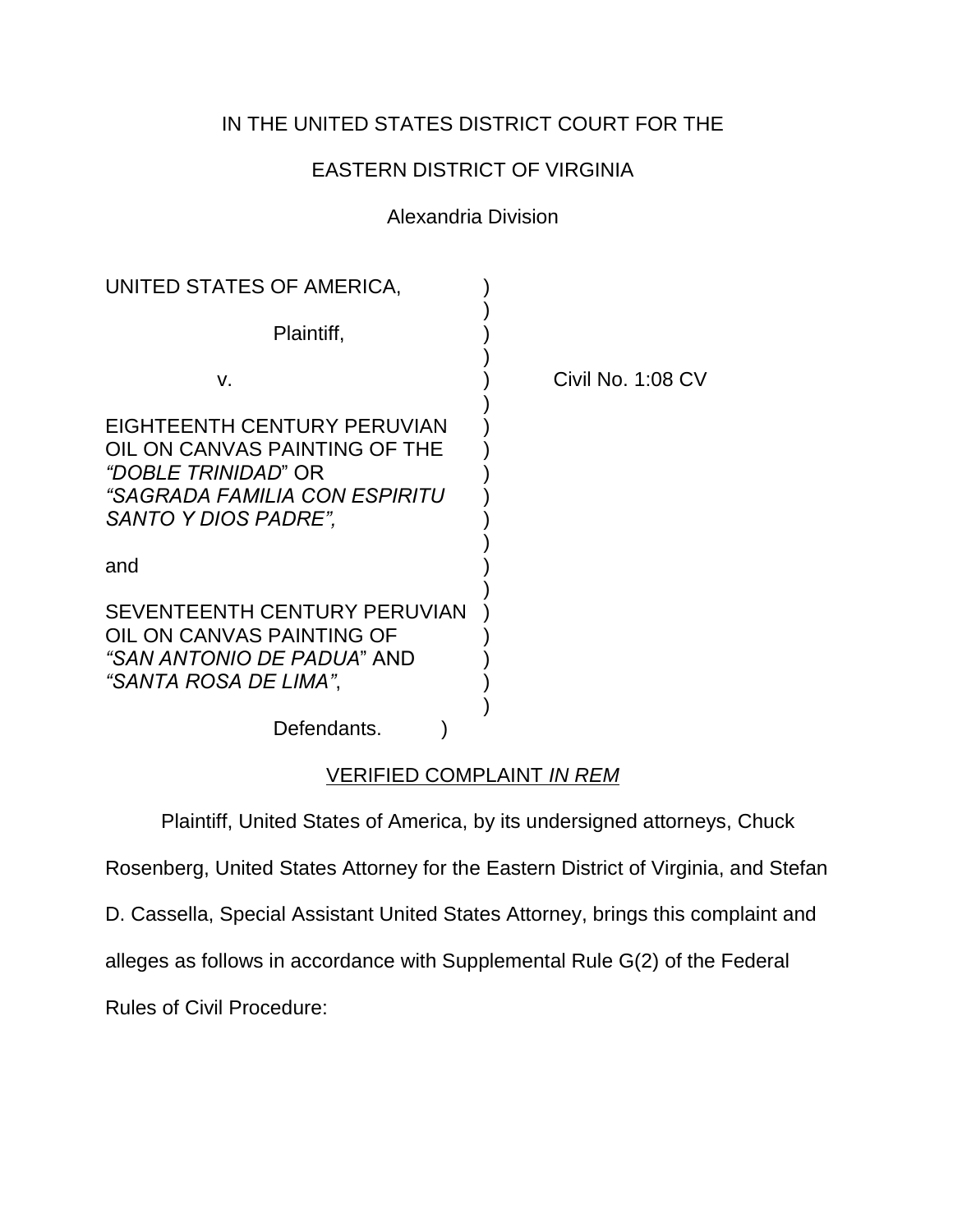#### NATURE OF THE ACTION

17. This is a Verified Complaint for Forfeiture In Rem brought pursuant to the Convention on Cultural Property Implementation Act, Title 19, United States Code, Section 2609 for seizure and forfeiture of one eighteenth century Peruvian oil on canvas painting of the "Doble Trinidad" or "Sagrada Familia Con Espiritu Santo y Dios Padre", and one seventeenth century Peruvian oil on canvas painting of "San Antonio De Padua" and "Santa Rosa De Lima" (defendant paintings).

#### THE DEFENDANTS IN REM

18. The defendant properties consist of the following: (a) one eighteenth century Peruvian oil on canvas painting of the "Doble Trinidad" or "Sagrada Familia Con Espiritu Santo y Dios Padre", and (b) one seventeenth century Peruvian oil on canvas painting of "San Antonio de Padua" and "Santa Rosa de Lima", that were seized by the Federal Bureau of Investigation on November 1, 2007, at Providence Forge, Virginia, within the Eastern District of Virginia.

#### JURISDICTION AND VENUE

3. Plaintiff brings this action in rem in its own right to forfeit the defendant properties. This Court has jurisdiction over an action commenced by the United States under 28 U.S.C. § 1345, and it has jurisdiction over this action in particular under 28 U.S.C. §§ 1355(a) and 2461(a) and 19 U.S.C. § 2609.

4. This Court has in rem jurisdiction over the defendant properties under 18 U.S.C. § 1355(b). Upon filing of this complaint, the plaintiff requests that the Clerk issue an arrest warrant in rem pursuant to Supplemental Rule G(3)(b), which the plaintiff will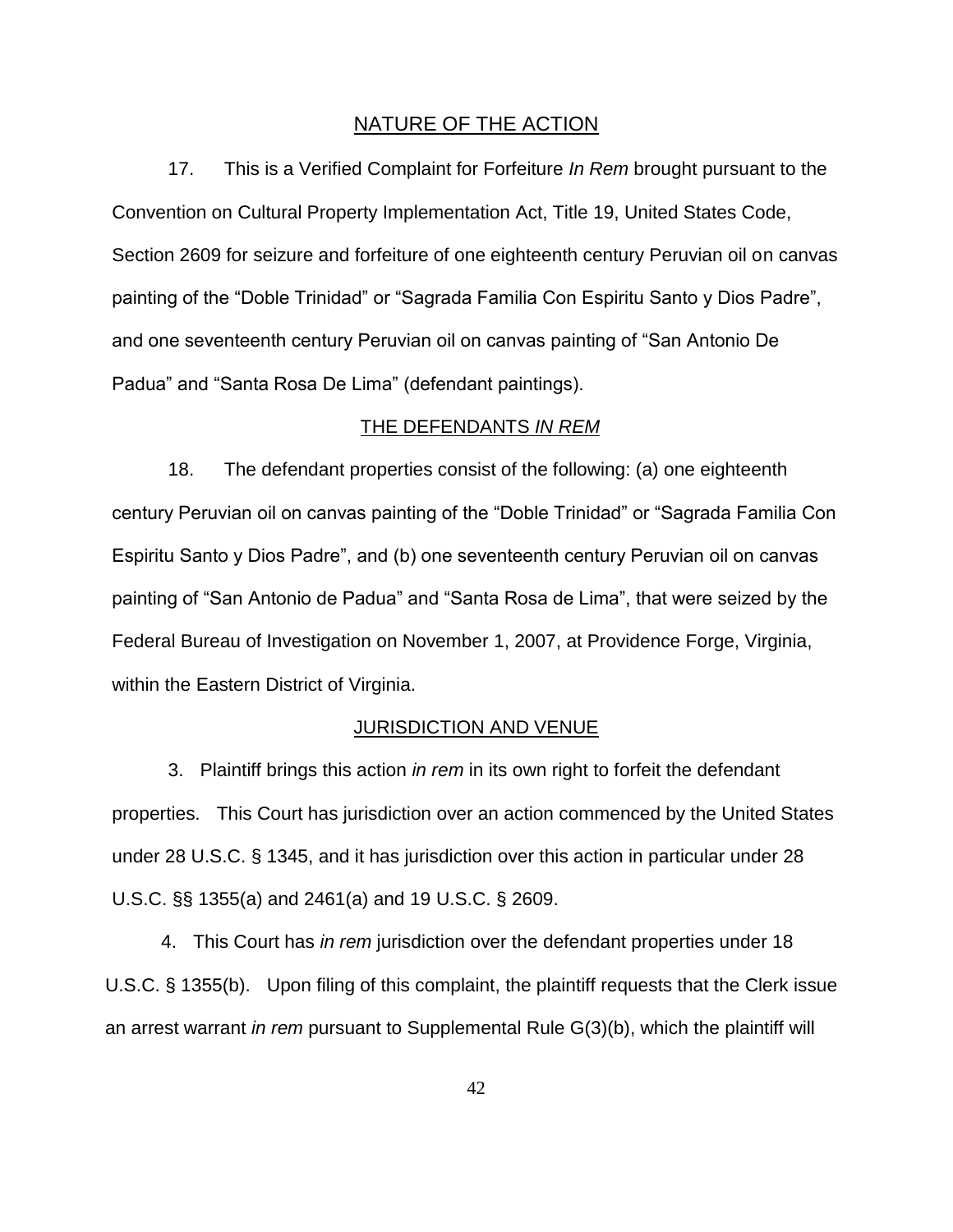execute upon the property pursuant to 28 U.S.C. § 1355(d) and Supplemental Rule  $G(3)(c)$ .

5. Venue is proper in this district pursuant to 28 U.S.C. § § 1355 and 1395 because the defendant properties are located in this district.

6. The defendant paintings as described above are now, and during the pendency of this action will be, in the jurisdiction of this Court and located in the Eastern District of Virginia

#### BASIS FOR FORFEITURE

7. 19 U.S.C. § 2609(a) provides for the forfeiture of "any designated . . . ethnological material . . . which is imported in the United States in violation of [19 U.S.C. § 2606]."

8. 19 U.S.C. § 2606(a) provides that it is unlawful to import into the United States "any designated . . . ethnological material" that has been exported from a "State Party" unless the State Party "issues a certification or other documentation which certifies that such exportation was not in violation of the laws of the State Party."

9. 19 U.S.C. § 2601 defines the following terms, as they are used in Sections 2606 and 2609:

 · Sections 2601(5) and (9) define "State Party" to mean a country that is a Party to the 1970 UNESCO Convention on the Means of Prohibiting and Preventing the Illicit Import, Export and Transfer of Ownership of Cultural Property ("the UNESCO Convention"). Peru is a Party to the UNESCO Convention. See 19 C.F.R. § 12.104b.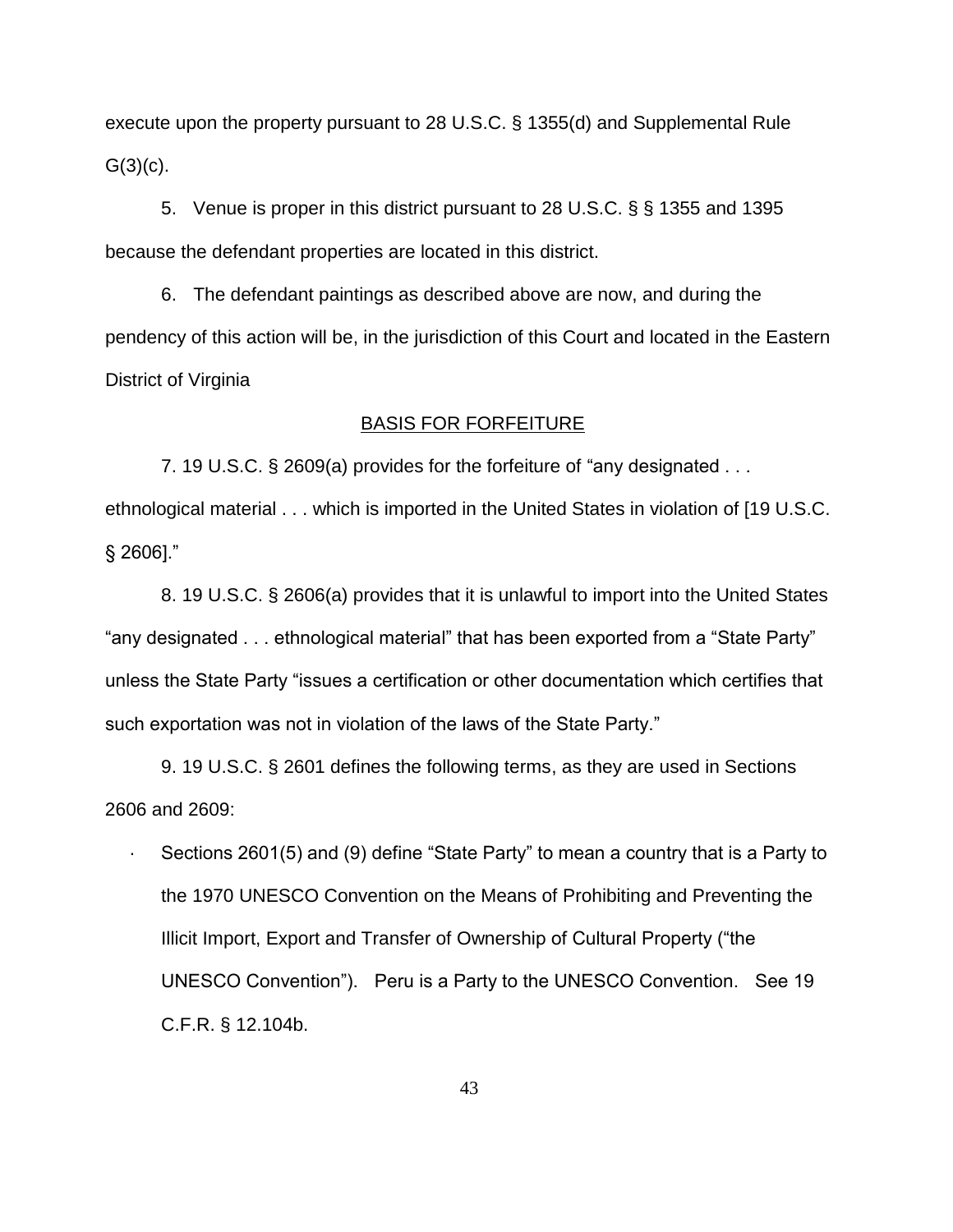- · Sections 2601(2)(B) and (ii) define "ethnological material" as "any object of ethnological interest . . . which was first discovered within, and is subject to export control by, the State Party," and is "the product of a tribal or nonindustrial society, and important to the cultural heritage of a people . . . ."
- Section 2601(7) defines "designated . . . ethnological material" as any ethnological material that is i) covered by an agreement that enters into force with respect to the United States, and ii) is listed by regulation pursuant to Section 2604.

10. These definitions are repeated in similar terms in 19 C.F.R. § 12.104(a) and (d). Section 12.104(a) provides that "ethnological material" of a State Party to the UNESCO Convention means "any object of ethnological interest" that is "the product of a tribal or nonindustrial society, and is important to the cultural heritage of a people . . . ." And Section 12.104(d) provides that "designated ethnological material" means any ethnological material of a State Party which is covered by an agreement under 19 U.S.C. § 2602 that enters into force with respect to the United States and is listed by regulation under 19 U.S.C. § 2604.

11. The "agreement under 19 U.S.C. § 2602" to which Section 12.104(a) refers is the UNESCO Convention and the 1997 Memorandum of Understanding between the Government of United States of America and the Government of Peru Concerning the Imposition of Import Restrictions on Archaeological Material from the Prehispanic Cultures and Certain Ethnological Material from the Colonial Period of Peru, as well as the 2002 and 2007 Extensions of the Memorandum (collectively "the 1997 MOU"). (Attachments A and B).

44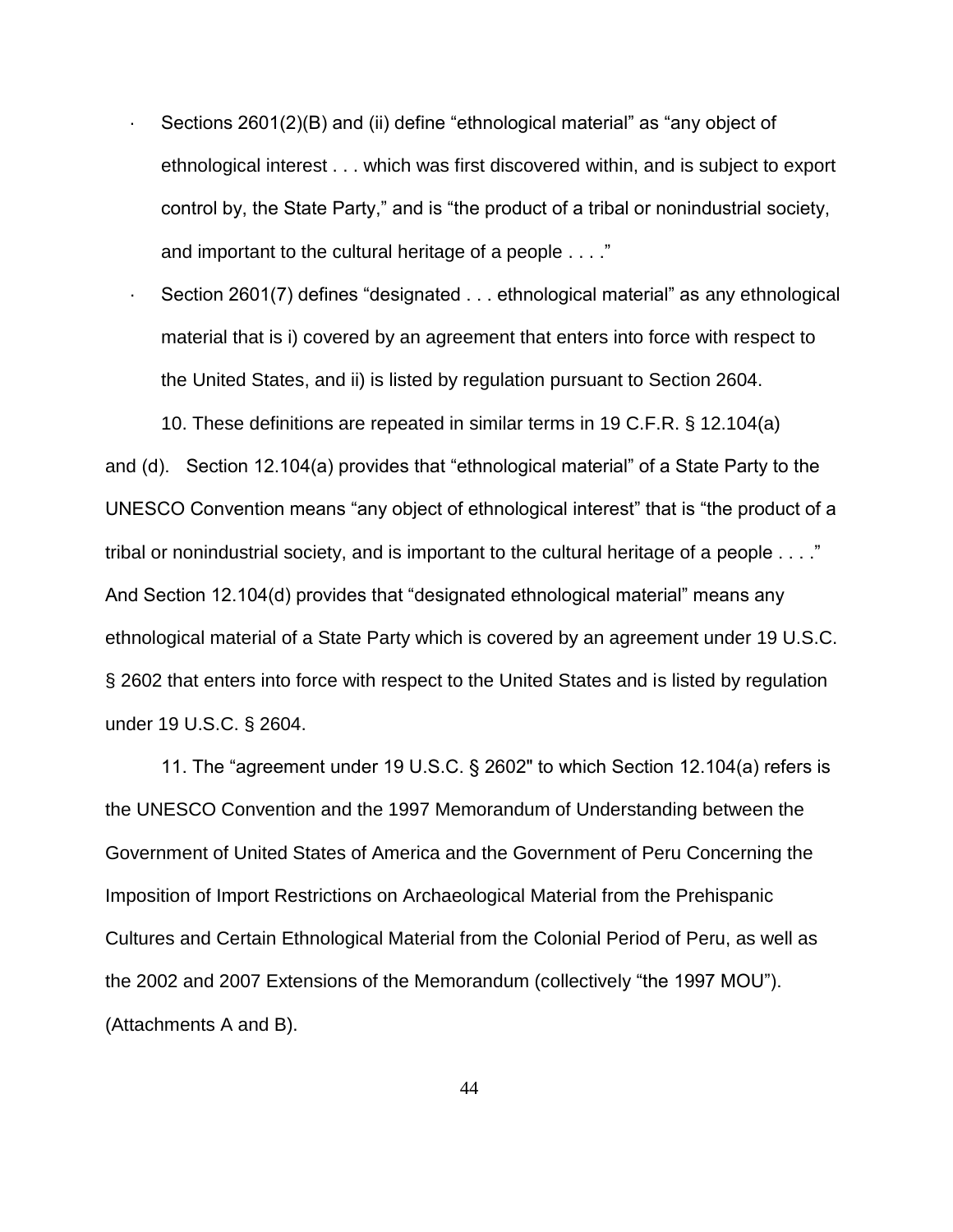12. The "regulation under 19 U.S.C. § 2604" to which Section 12.104(a) refers is 19 C.F.R. § 12.104g, which incorporates, by reference, Treasury Decision 97-50 ("T.D. 97-50"). T.D. 97-50 lists the materials that are covered by the 1997 MOU, and includes the following in Part VII.B: "Objects that were used for religious evangelism among indigenous people," including Colonial-era paintings depicting Christian religious figures produced by indigenous and mestizo artists with materials provided by Catholic priests who would provide canvases and reproductions of Western religious art to native and mestizo artists, which the artists would interpret by combining images of Christian religious figures with local, indigenous divinities, costumes and other indigenous characteristics. (T.D. 97-50 defines the Colonial era as the period from the 1532 to 1821.) (Attachment C).

13. Finally, 19 C.F.R. § 12.104a(b) reiterates the offense set forth in 19 U.S.C. § 2606(a), incorporating the above-referenced definitions, as follows:

No archaeological or ethnological material designated pursuant to 19 U.S.C. 2604 and listed in § 12.104g, that is exported (whether or not such exportation is to the U.S.) from the State Party after the designation of such material under 19 U.S.C. 2604 may be imported into the U.S. unless the State Party issues a certificate or other documentation which certifies that such exportation was not in violation of the laws of the State Party. 14. In sum, it is an offense under 19 U.S.C. § 2606(a) and its related regulations

for any person to import into the United States a Colonial-era painting that was produced in Peru by indigenous people, was used for religious evangelism among such people, and is important to the cultural heritage of such people, unless it can be established that Peru issued a certificate or other documentation certifying that the exportation of the painting from Peru did not violate Peruvian law. Any painting imported into the United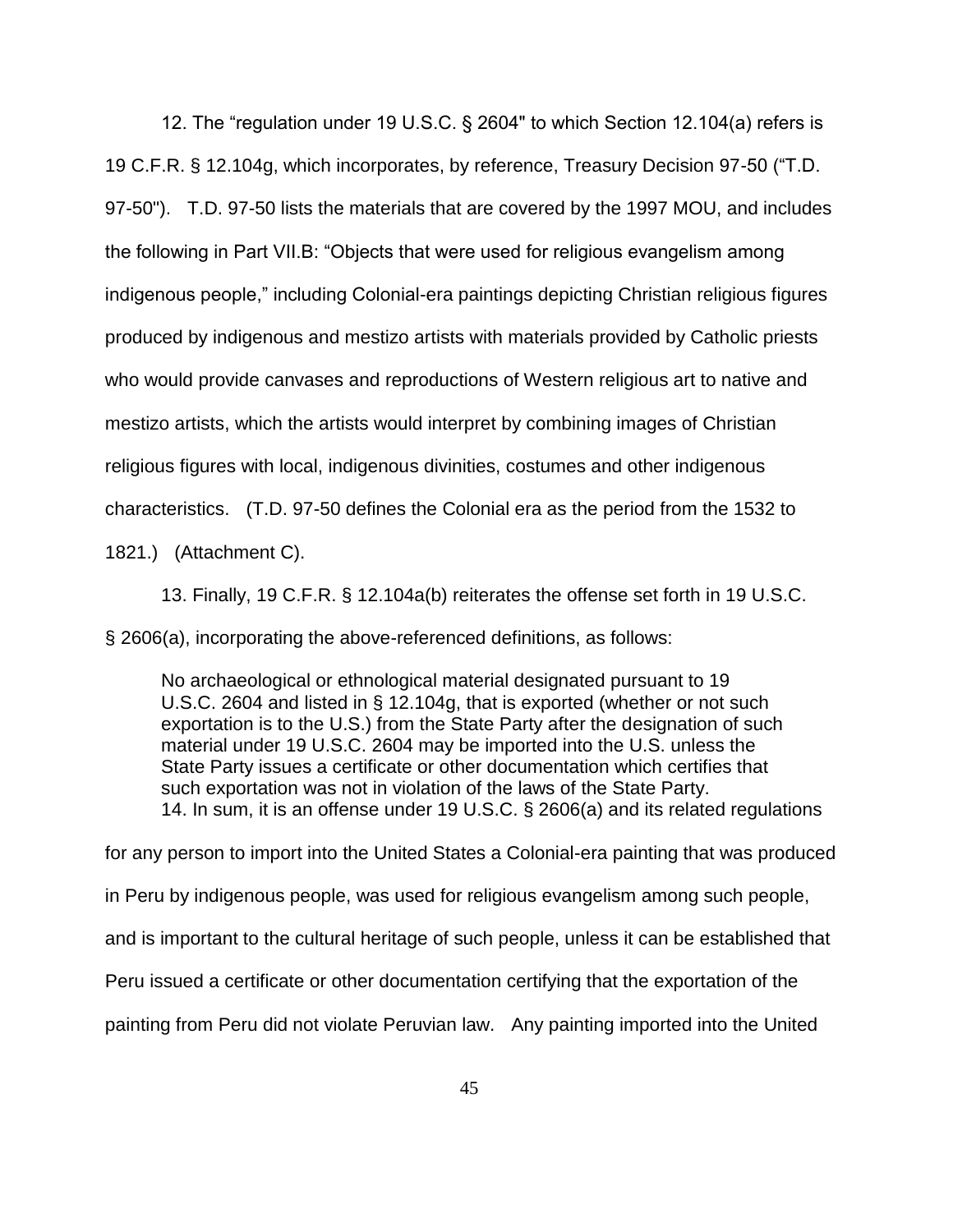States in violation of Section 2606(a) is subject to forfeiture to the United States pursuant to Section 2609.

#### FACTS

15. In the late summer or early fall of 2005, the defendant paintings were

brought into the United States from Bolivia via Miami International Airport and Reagan

Washington National Airport in a suitcase. The defendant paintings were transported to

an art gallery in the District of Columbia, and then to an art gallery in Providence Forge,

Virginia. The purported owner of the defendant paintings is Exipion Ernesto Ortiz-

Espinoza (Ortiz).

16. In February 2007, the Federal Bureau of Investigation sent digital images of

the defendant paintings to an art expert at the National Institute of Culture in Lima, Peru.

The art expert, Mr. Juan Carlos Rodriguez Toledo, provided the following analysis of the

defendant paintings in a memorandum dated February 13, 2007:

"*Doble Trinidad"* or *"Sagrada Familiar con Espiritu Santo y Dios Padre"* is a composition of standing figures, clothed in tunic and cloak finished in gold over paint; the Virgin holds the Child's hand and they look at each other, and Saint Joseph with a white lily observes the onlooker; the Holy Spirit portrayed as a dove is over the Child, and in the upper area, between clouds and flanked by two angels, God the Father, with open arms, glances at his son. The peculiarities present in the shapes of the figures, the faces and the finish, indicate to us that the painting is in the Cusco Baroque style of the XVIII Century.

*"San Antonio de Padua"* is a composition of a kneeling figure in front of Baby Jesus whom he kisses on the foot; clothed in the Franciscan habit, behind him an angel comforts him and looks at the child; in the upper right angle, two cherubs; below a table with a green cover and an open book on top; and in the lower right side, the image of Saint Rosa de Lima with Dominican habit, crown of roses, ring and palm. The characteristics shown in the style of the figures, faces and color tones make us realize that it is a painting of the South Andea Mannerist style of the XVII Century.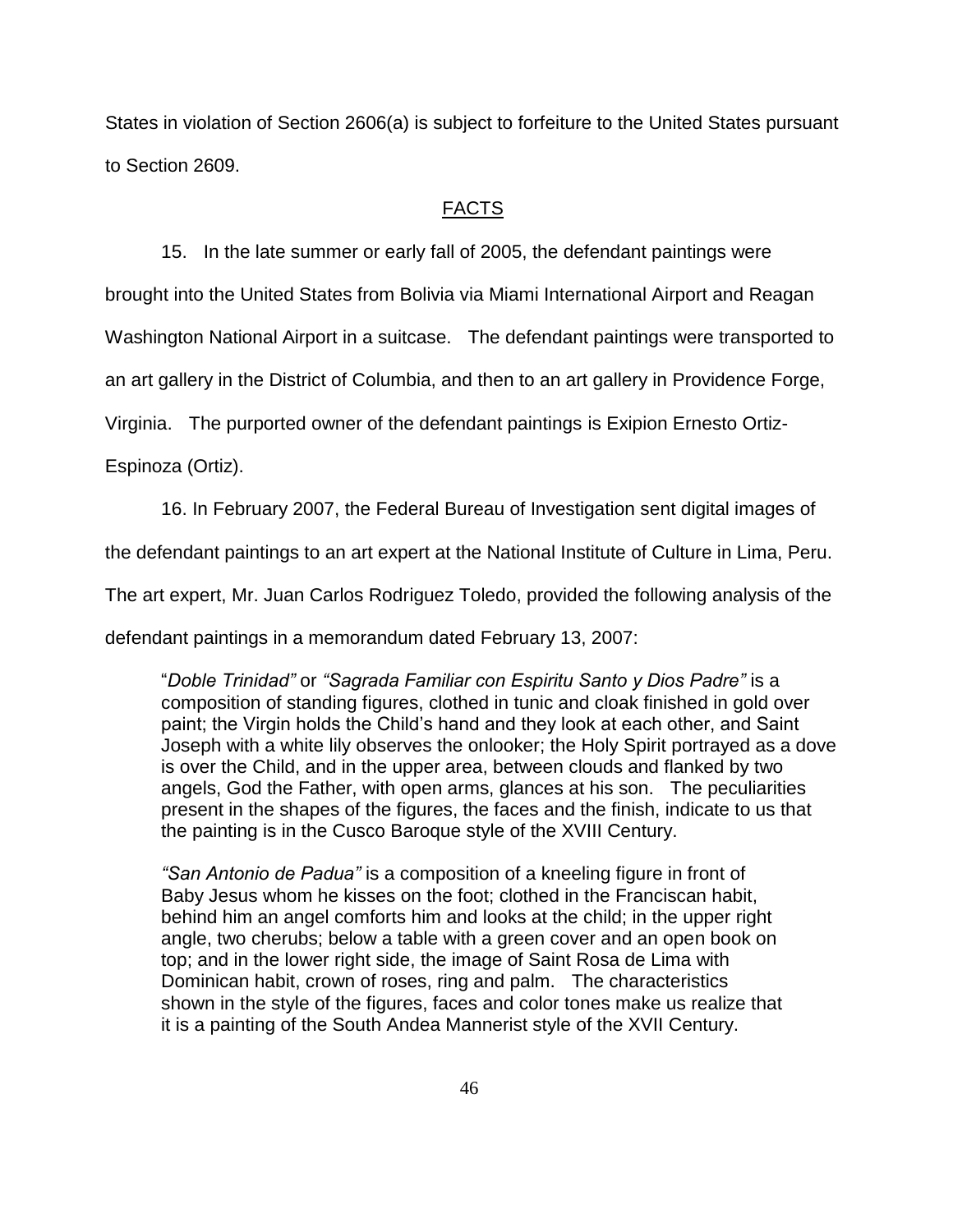17. The art expert concludes that both paintings "belong to the Peruvian cultural patrimony" and are "from the colonial artistic production of our country," and that they "left our country illicitly." Thus, in terms of the Convention on Cultural Property Implementation Act, the United States has a reasonable basis to believe that the defendant paintings were produced by indigenous tribal people in Peru during the  $17<sup>th</sup>$ and  $18<sup>th</sup>$  Centuries; that they are important to the cultural heritage of the Peruvian people, and are subject to export control by Peru; and that they are examples of materials used for religious evangelism among indigenous peoples by Catholic priests.

18. The paintings were imported into the United States without any certification from Peru that the exportation of the paintings from Peru was lawful under Peruvian law, as required by the Convention on Cultural Property Implementation Act, 19 U.S.C. § 2606(a). Moreover, over a period of several months, Ortiz failed to provide any ownership documentation for the defendant paintings, as a condition for a consignment sale by the art gallery.

#### **CONCLUSION**

19. Based on the foregoing, the defendant paintings were exported from Peru and imported into the United States in violation of the Convention on Cultural Property Implementation Act and federal regulations promulgated thereunder, 19 U.S.C. § 2606(a) and 19 C.F.R. § 12.104 et seq.

20. The defendant paintings, therefore are subject to forfeiture pursuant to 19 U.S.C. § 2609.

47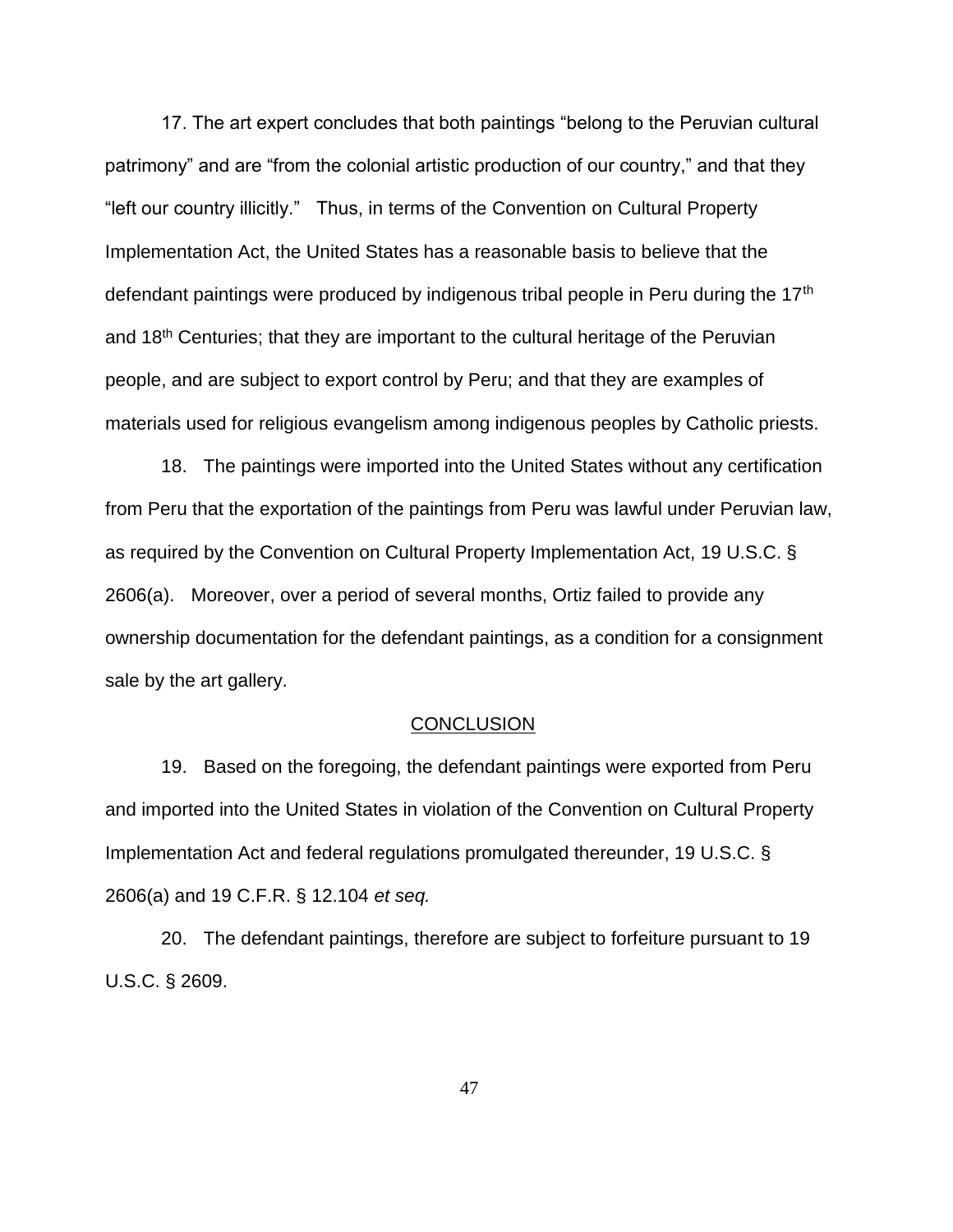WHEREFORE, the United States prays that due process issue to enforce the forfeiture of the defendant paintings, that due notice be given to all interested parties to appear and show cause why forfeiture should not be decreed, that the defendant paintings be condemned and forfeited to the United States to be disposed of according to law, and for such other and further relief as this Honorable Court may deem just and proper.

DATED this <u>eac</u> day of April 2008.

Respectfully submitted,

Chuck Rosenberg United States Attorney

 $\mathsf{By:}$ 

Stefan D. Cassella Special Assistant U.S. Attorney Office of the United States Attorney 2100 Jamieson Ave. Alexandria, VA 22314 Phone: 703 299-3921 Fax: 703 299-3982 Stefan.Cassella@usdoj.gov